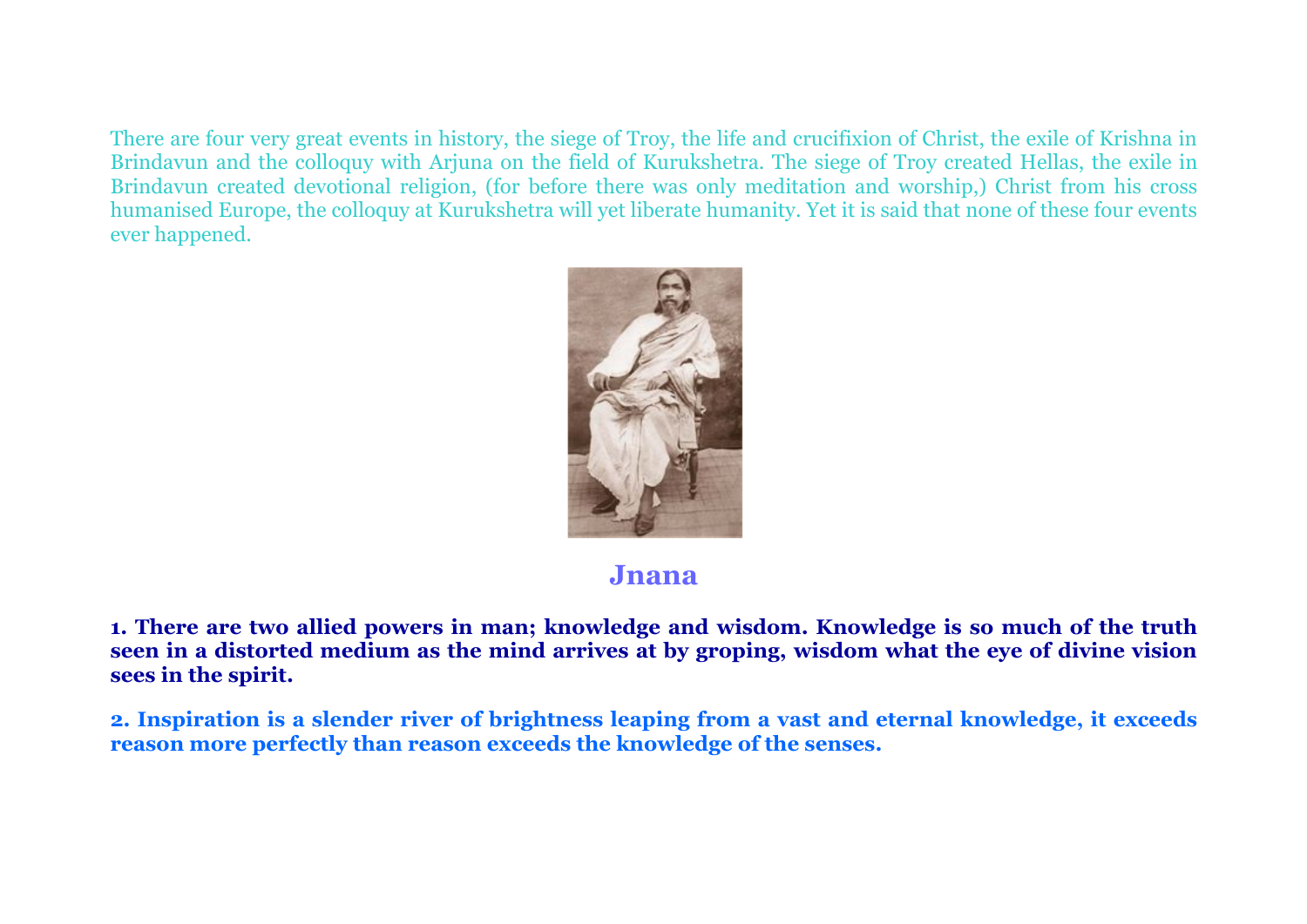**3. When I speak, the reason says, "This will I say"; but God takes the word out of my mouth and the lips say something else at which reason trembles.**

**4. I am not a Jnani, for I have no knowledge except what God gives me for His work. How am I to know whether what I see be reason or folly ? Nay, it is neither; for the thing seen is simply true and neither folly nor reason.**

**5. If mankind could but see though in a glimpse of fleeting experience what infinite enjoyments, what perfect forces, what luminous reaches of spontaneous knowledge, what wide calms of our being lie waiting for us in the tracts which our animal evolution has not yet conquered, they would leave all and never rest till they had gained these treasures. But the way is narrow, the doors are hard to force, and fear, distrust and scepticism are there, sentinels of Nature, to forbid the turning away of our feet from her ordinary pastures.**

**6. Late, I learned that when reason died, then Wisdom was born; before that liberation, I had only knowledge.**

**7. What men call knowledge, is the reasoned acceptance of false appearances. Wisdom looks behind the veil and sees.**

**(8.) Reason divides, fixes details and contrasts them; Wisdom unifies, marries contrasts in a single harmony.**

**8. Either do not give the name of knowledge to your beliefs only and of error, ignorance or charlatanism to the beliefs of others, or do not rail at the dogmas of the sects and their intolerance.**

**9. What the soul sees and has experienced, that it knows; the rest is appearance, prejudice and opinion.**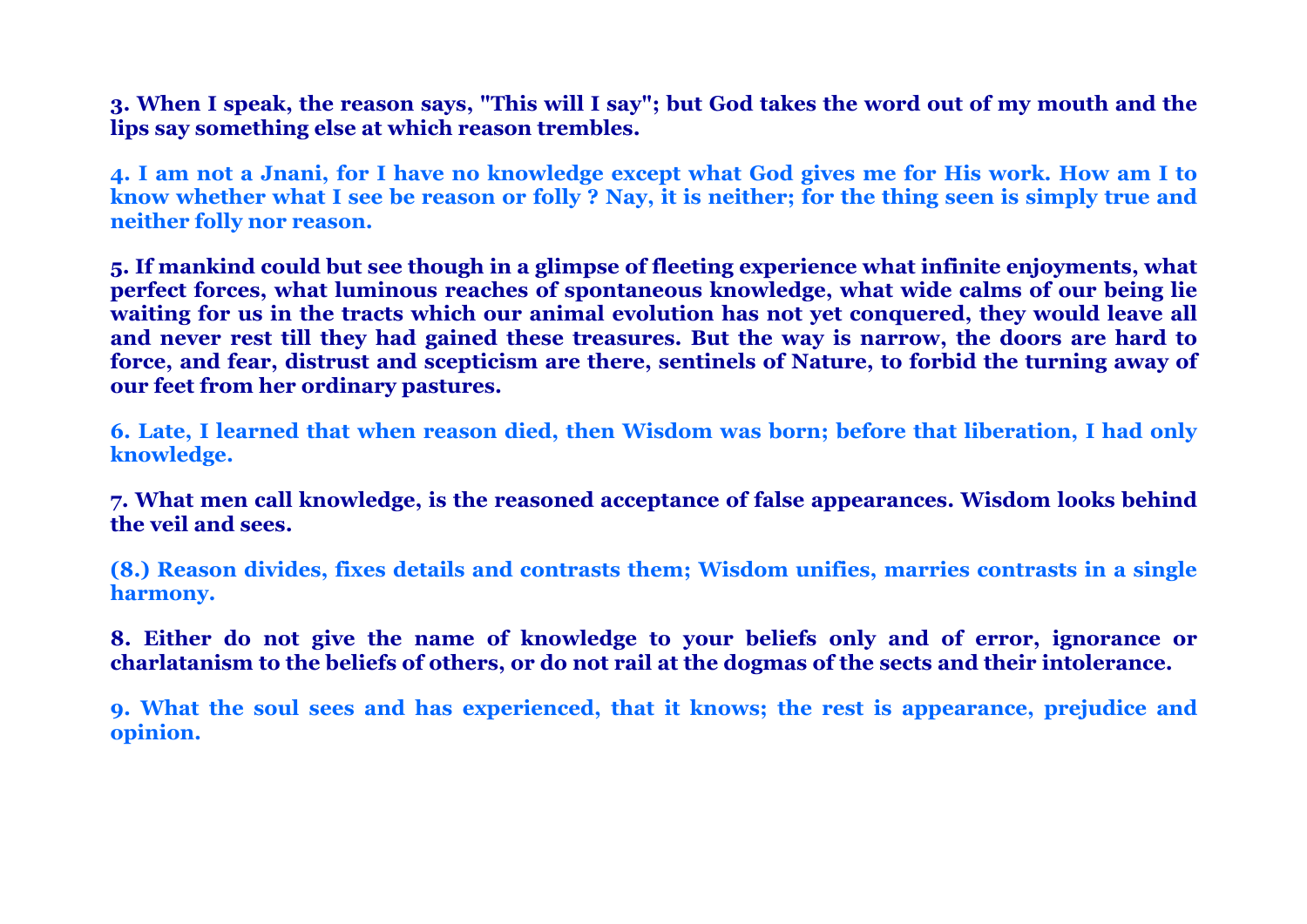**10. My soul knows that it is immortal. But you take a dead body to pieces and cry triumphantly "Where is your soul and where is your immortality ?"** 

**11. Immortality is not the survival of the mental personality after death, though that also is true, but the waking possession of the unborn and deathless self of which body is only an instrument and a shadow.**

**12. They proved to me by convincing reasons that God did not exist, and I believed them. Afterwards I saw God, for He came and embraced me. And now which am I to believe, the reasonings of others or my own experience ?** 

**13. They told me, "These things are hallucinations." I inquired what was a hallucination and found that it meant a subjective or a psychical experience which corresponds to no objective or no physical reality. Then I sat and wondered at the miracles of the human reason.**

**14. Hallucination is the term of Science for those irregular glimpses we still have of truths shut out from us by our preoccupation with matter; coincidence for the curious touches of artistry in the work of that supreme and universal Intelligence which in its conscious being as on a canvas has planned and executed the world.**

**15. That which men term a hallucination is the reflection in the mind and senses of that which is beyond our ordinary mental and sensory perceptions. Superstition arises from the mind's wrong understanding of these reflections. There is no other hallucination.**

**16. Do not, like so many modern disputants, smother thought under polysyllables or charm inquiry to sleep by the spell of formulas and cant words. Search always; find out the reason for things which seem to the hasty glance to be mere chance or illusion.**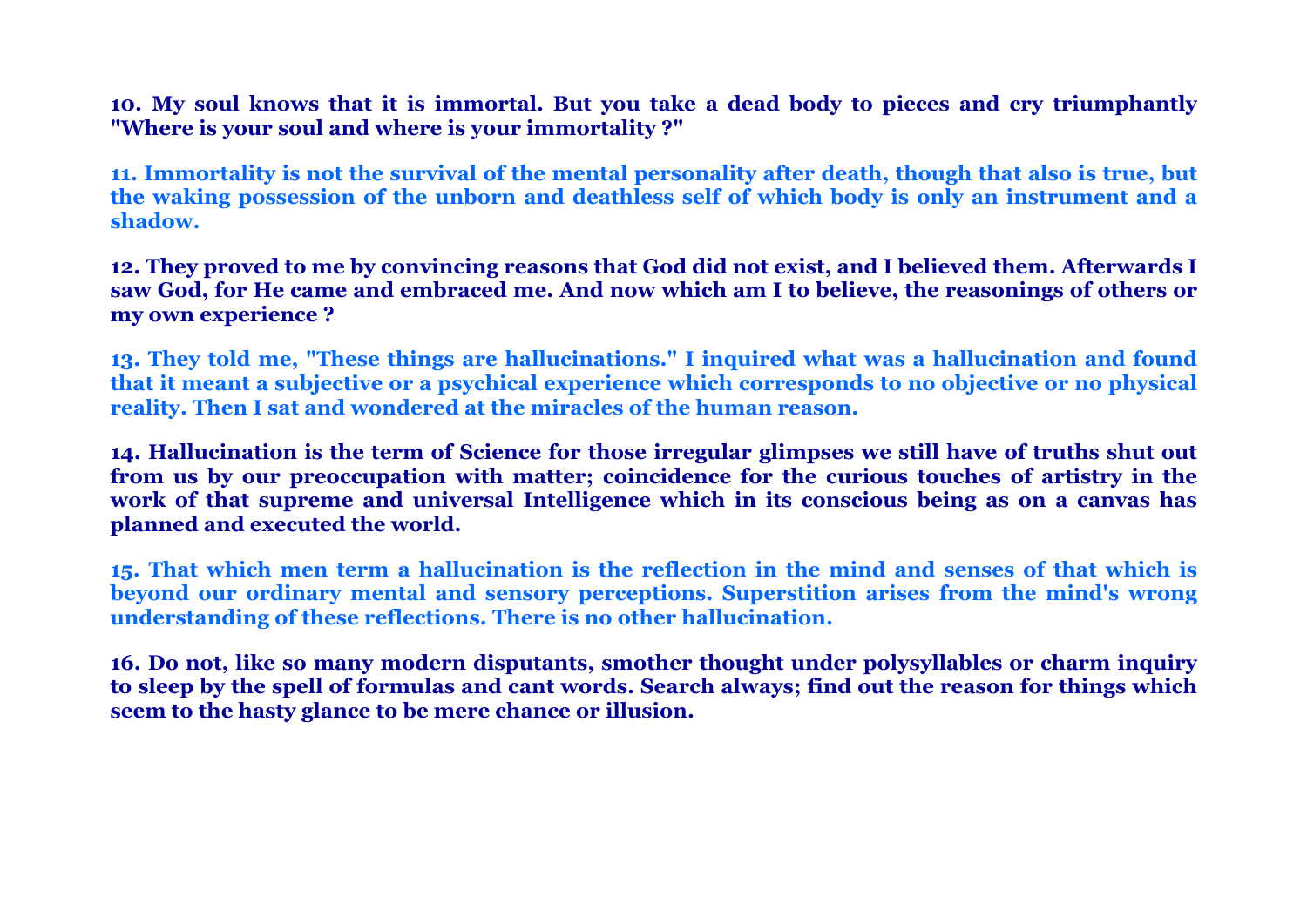**17. Someone was laying it down that God must be this or that or He would not be God. But it seemed to me that I can only know what God is and I do not see how I can tell Him what He ought to be. For what is the standard by which we can judge Him ? These judgments are the follies of our egoism.**

**18. Chance is not in this universe; the idea of illusion is itself an illusion. There was never illusion yet in the human mind that was not the concealing and disfigurement of a truth.**

**19. When I had the dividing reason, I shrank from many things; after I had lost it in sight, I hunted through the world for the ugly and the repellent, but I could no longer find them.**

**20. God had opened my eyes; for I saw the nobility of the vulgar, the attractiveness of the repellent, the perfection of the maimed and the beauty of the hideous.**

**21. Forgiveness is praised by the Christian and the Vaishnava, but for me, I ask, "What have I to forgive and whom ?"** 

**22. God struck me with a human hand; shall I say then, "I pardon Thee thy insolence, O God" ?** 

**23. God gave me good in a blow. Shall I say, "I forgive thee, O Almighty One, the harm and the cruelty, but do it not again" ?** 

**24. When I pine at misfortune and call it evil, or am jealous and disappointed, then I know that there is awake in me again the eternal fool.**

**25. When I see others suffer, I feel that I am unfortunate, but the wisdom that is not mine, sees the good that is coming and approves.**

**26. Sir Philip Sidney said of the criminal led out to be hanged, "There, but for the grace of God, goes Sir Philip Sidney." Wiser, had he said, "There, by the grace of God, goes Sir Philip Sidney."**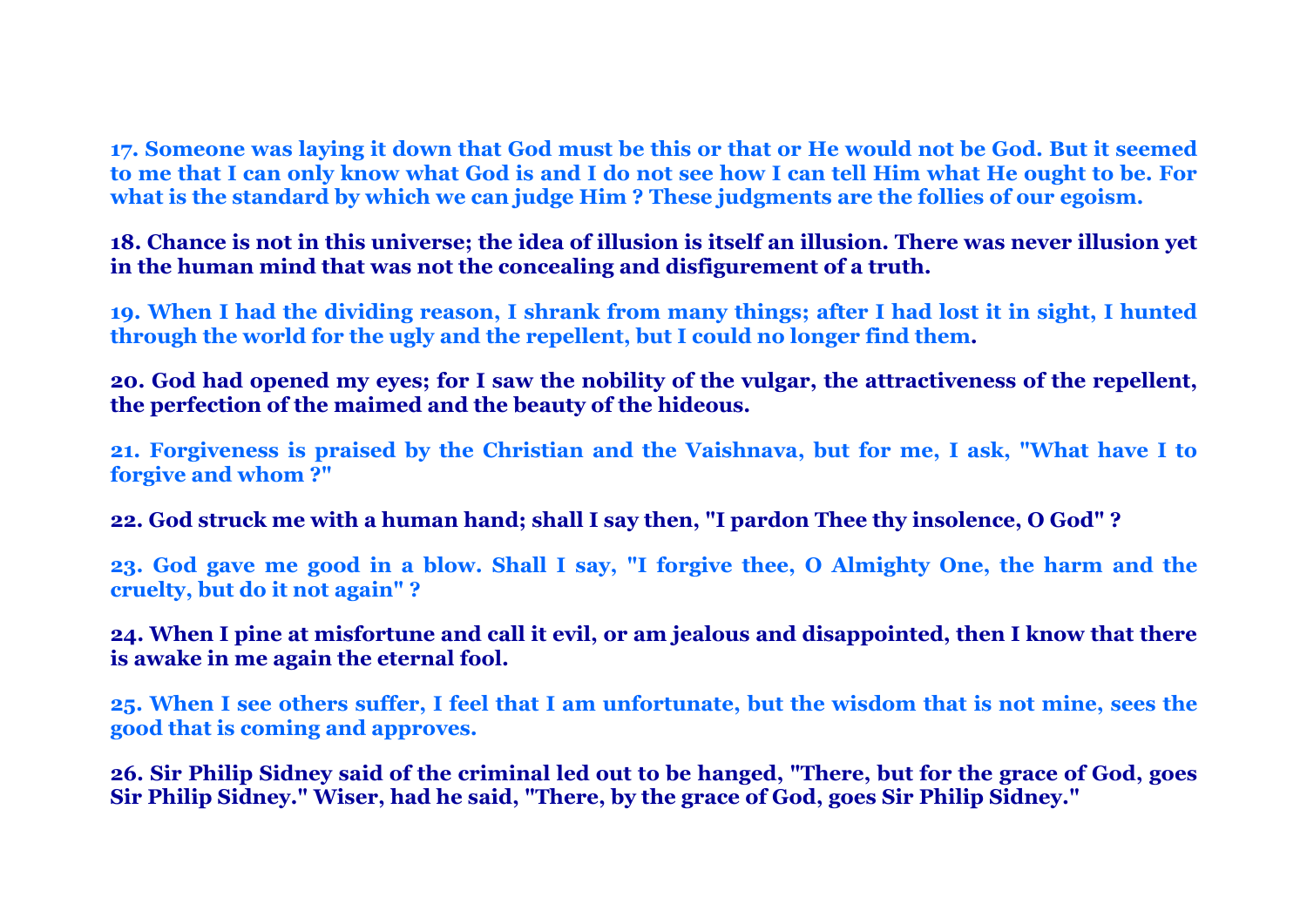**27. God is a great and cruel Torturer because He loves. You do not understand this, because you have not seen and played with Krishna.**

**28. One called Napoleon a tyrant and imperial cut-throat; but I saw God armed striding through Europe.**

**29. I have forgotten what vice is and what virtue; I can only see God, His play in the world and His will in humanity.**

**30. I saw a child wallowing in the dirt and the same child cleaned by his mother and resplendent, but each time I trembled before his utter purity.**

**31. What I wished or thought to be the right thing, does not come about; therefore it is clear that there is no All Wise one who guides the world but only blind Chance or a brute Causality.**

**32. The Atheist is God playing at hide and seek with Himself; but is the Theist any other ? Well, perhaps; for he has seen the shadow of God and clutched at it.**

**33. O Thou that lovest, strike! If Thou strike me not now, I shall know that Thou lov'st me not.**

**34. O Misfortune, blessed be thou; for through thee I have seen the face of my Lover.**

**35. Men are still in love with grief; when they see one who is too high for grief or joy, they curse him and cry, "O thou insensible!" Therefore Christ still hangs on the cross in Jerusalem.**

**36. Men are in love with sin; when they see one who is too high for vice or virtue, they curse him and cry, "O thou breaker of bonds, thou wicked and immoral one!" Therefore Srikrishna does not live as yet in Brindavun.**

**37. Some say Krishna never lived, he is a myth. They mean on earth; for if Brindavun existed nowhere, the Bhagwat could not have been written.**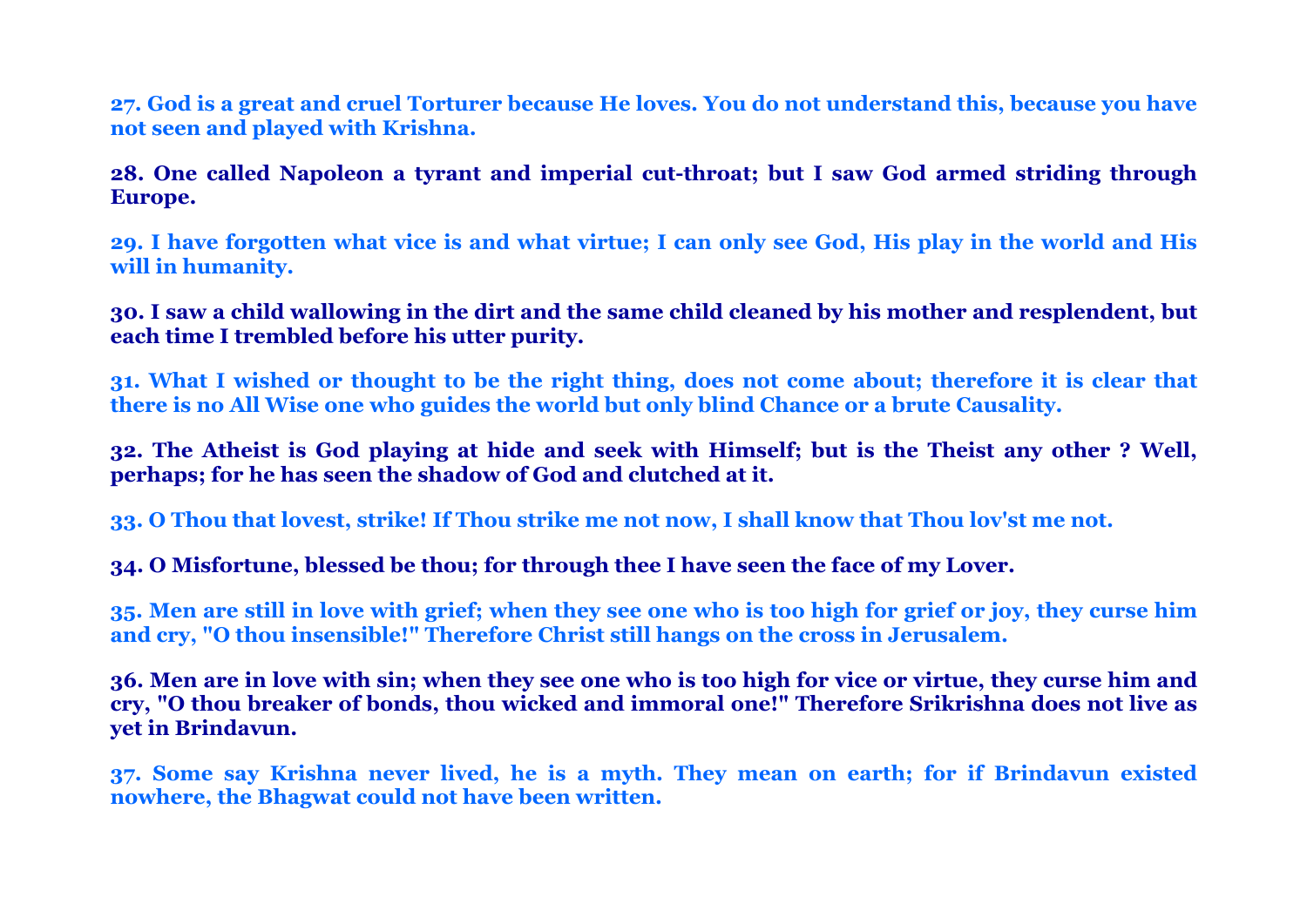**38. Strange! the Germans have disproved the existence of Christ; yet his crucifixion remains still a greater historic fact than the death of Caesar.**

**39. Sometimes one is led to think that only those things really matter which have never happened; for beside them most historic achievements seem almost pale and ineffective.**

**40. There are four very great events in history, the siege of Troy, the life and crucifixion of Christ, the exile of Krishna in Brindavun and the colloquy with Arjuna on the field of Kurukshetra. The siege of Troy created Hellas, the exile in Brindavun created devotional religion, (for before there was only meditation and worship,) Christ from his cross humanised Europe, the colloquy at Kurukshetra will yet liberate humanity. Yet it is said that none of these four events ever happened.**

**41. They say that the Gospels are forgeries and Krishna a creation of the poets. Thank God then for the forgeries and bow down before the creators.**

**42. If God assigns to me my place in Hell, I do not know why I should aspire to Heaven. He knows best what is for my welfare.**

**43. If God draw me towards Heaven, then, even if His other hand strive to keep me in Hell, yet must I struggle upward.**

**44. Only those thoughts are true the opposite of which is also true in its own time and application; indisputable dogmas are the most dangerous kind of falsehoods.**

**45. Logic is the worst enemy of Truth, as self-righteousness is the worst enemy of virtue,—for the one cannot see its own errors nor the other its own imperfections.**

**46. When I was asleep in the Ignorance, I came to a place of meditation full of holy men and I found their company wearisome and the place a prison; when I awoke, God took me to a prison and turned it into a place of meditation and His trysting-ground.**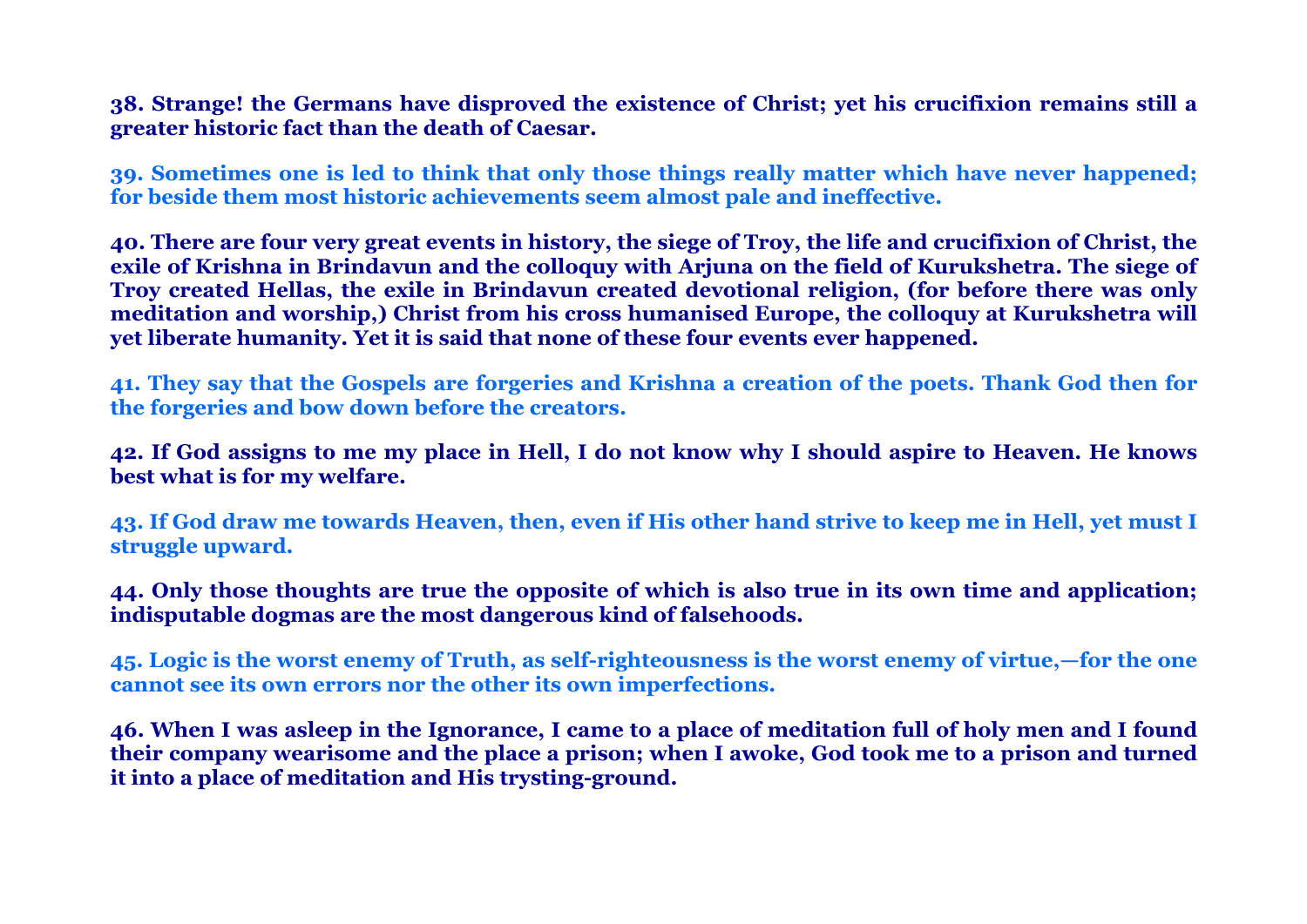**47. When I read a wearisome book through and with pleasure, yet perceived all the perfection of its wearisomeness, then I knew that my mind was conquered.**

**48. I knew my mind to be conquered when it admired the beauty of the hideous, yet felt perfectly why other men shrank back or hated.**

**49. To feel and love the God of beauty and good in the ugly and the evil, and still yearn in utter love to heal it of its ugliness and its evil, this is real virtue and morality.**

**50. To hate the sinner is the worst sin, for it is hating God; yet he who commits it, glories in his superior virtue.**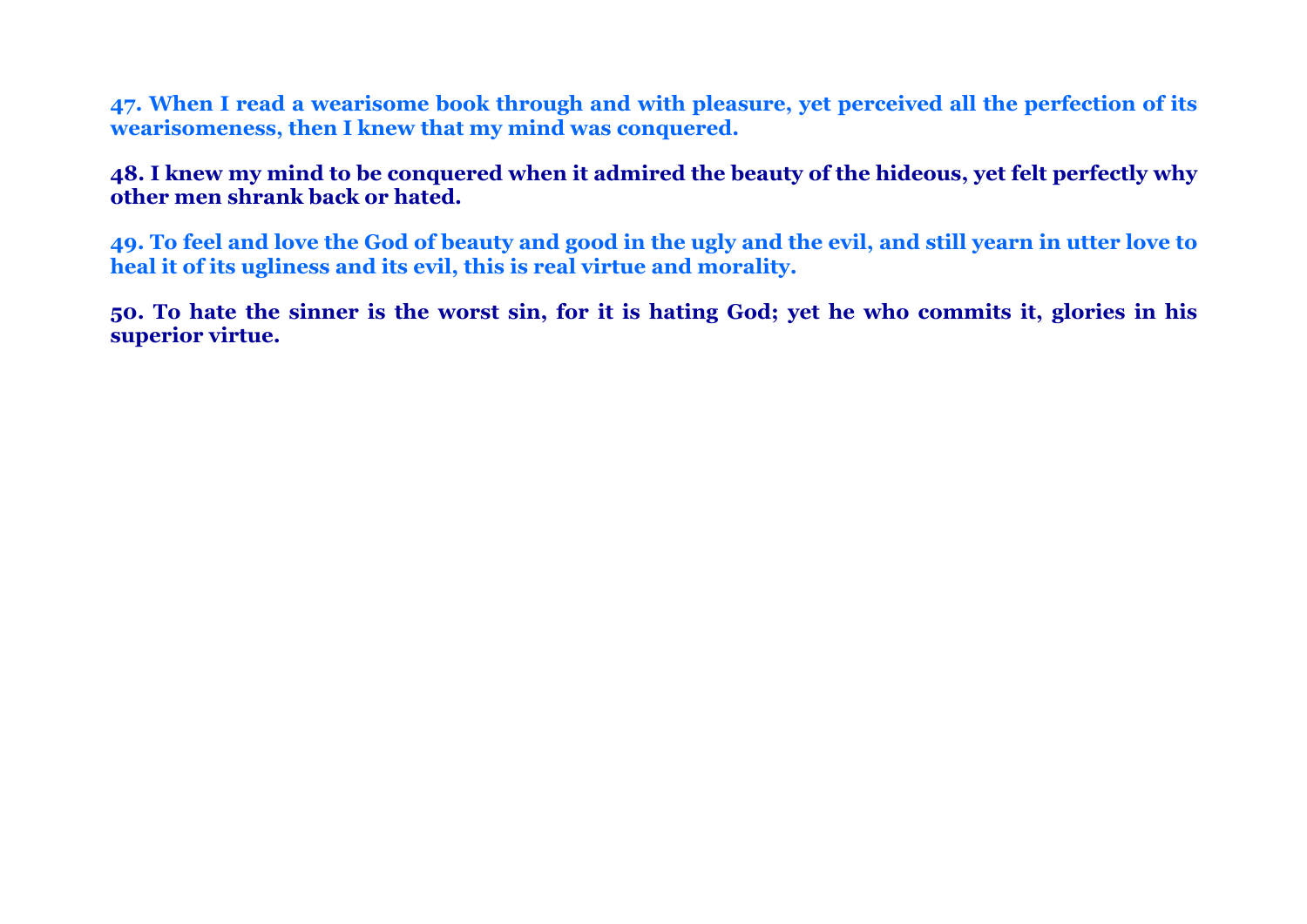God's laughter is sometimes very coarse and unfit for polite ears; He is not satisfied with being Molière, He must needs also be Aristophanes and Rabelais.



## **Jnana**

## **51. When I hear of a righteous wrath, I wonder at man's capacity for self-deception.**

## **52. This is a miracle that men can love God, yet fail to love humanity. With whom are they in love then ?**

**53. The quarrels of religious sects are like the disputing of pots, which shall be alone allowed to hold the immortalising nectar. Let them dispute, but the thing for us is to get at the nectar in whatever pot and attain immortality.**

**54. You say that the flavour of the pot alters the liquor. That is taste; but what can deprive it of its immortalising faculty ?**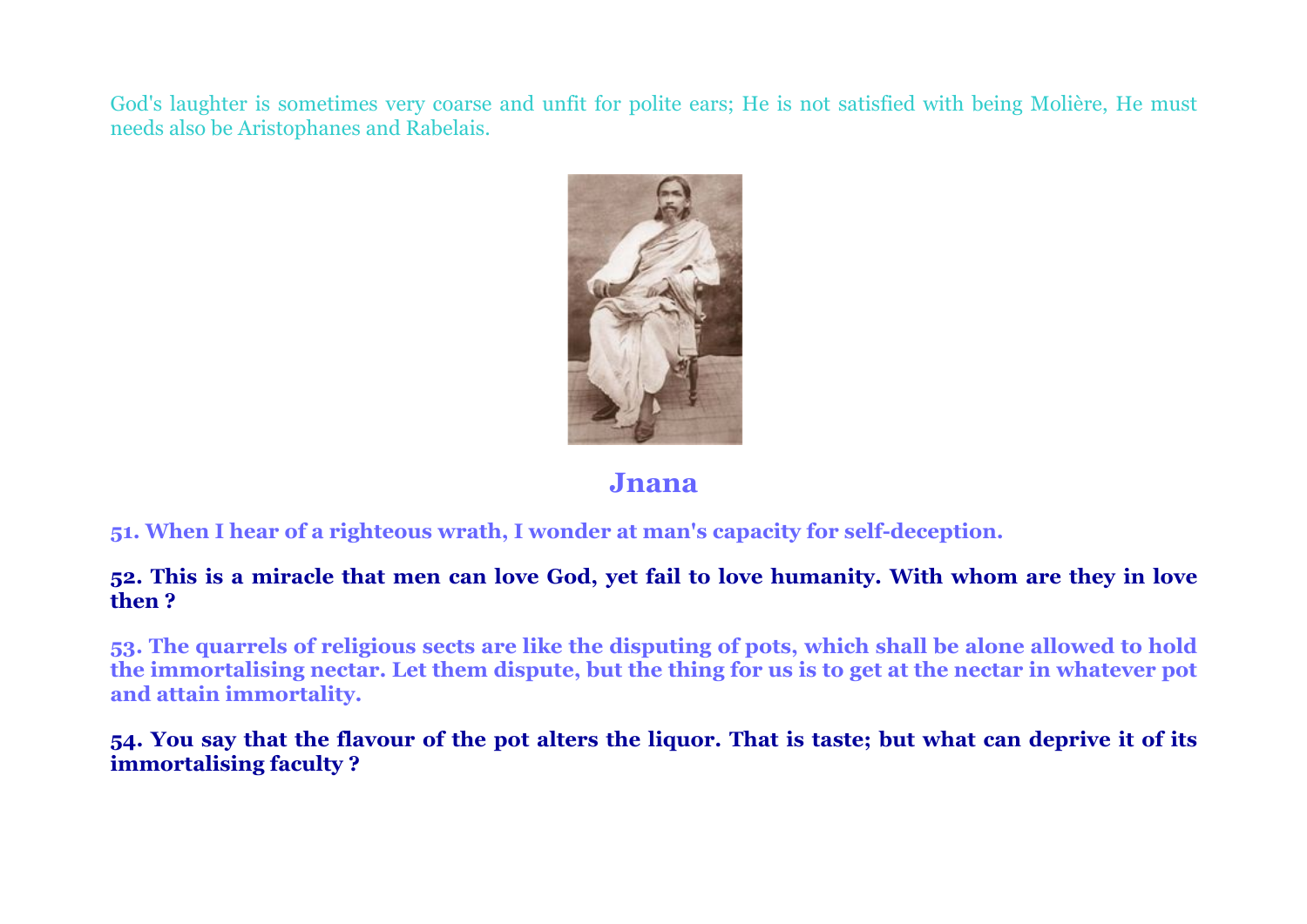**55. Be wide in me, O Varuna; be mighty in me, O Indra; O Sun, be very bright and luminous; O Moon, be full of charm and sweetness. Be fierce and terrible, O Rudra; be impetuous and swift, O Maruts; be strong and bold, O Aryama; be voluptuous and pleasurable, O Bhaga; be tender and kind and loving and passionate, O Mitra. Be bright and revealing, O Dawn; O Night, be solemn and pregnant. O Life, be full, ready and buoyant; O Death, lead my steps from mansion to mansion. Harmonise all these, O Brahmanaspati. Let me not be subject to these gods, O Kali.**

## **56. When, O eager disputant, thou hast prevailed in a debate, then art thou greatly to be pitied; for thou hast lost a chance of widening knowledge.**

**57. Because the tiger acts according to his nature and knows not anything else, therefore he is divine and there is no evil in him. If he questioned himself, then he would be a criminal.**

## **58. The animal, before he is corrupted, has not yet eaten of the tree of the knowledge of good and evil; the god has abandoned it for the tree of eternal life; man stands between the upper heaven and the lower nature.**

**59. One of the greatest comforts of religion is that you can get hold of God sometimes and give him a satisfactory beating. People mock at the folly of savages who beat their gods when their prayers are not answered; but it is the mockers who are the fools and the savages.**

**60. There is no mortality. It is only the Immortal who can die; the mortal could neither be born nor perish. There is nothing finite. It is only the Infinite who can make for Himself limits; the finite can have no beginning nor end, for the very act of conceiving its beginning and end declares its infinity.**

**(61.) There is nothing finite. It is only the Infinite who can create for Himself limits. The finite can have no beginning nor end, for the very act of conceiving its beginning and end declares its infinity.**

**62. I heard a fool discoursing utter folly and wondered what God meant by it; then I considered and saw a distorted mask of truth and wisdom.**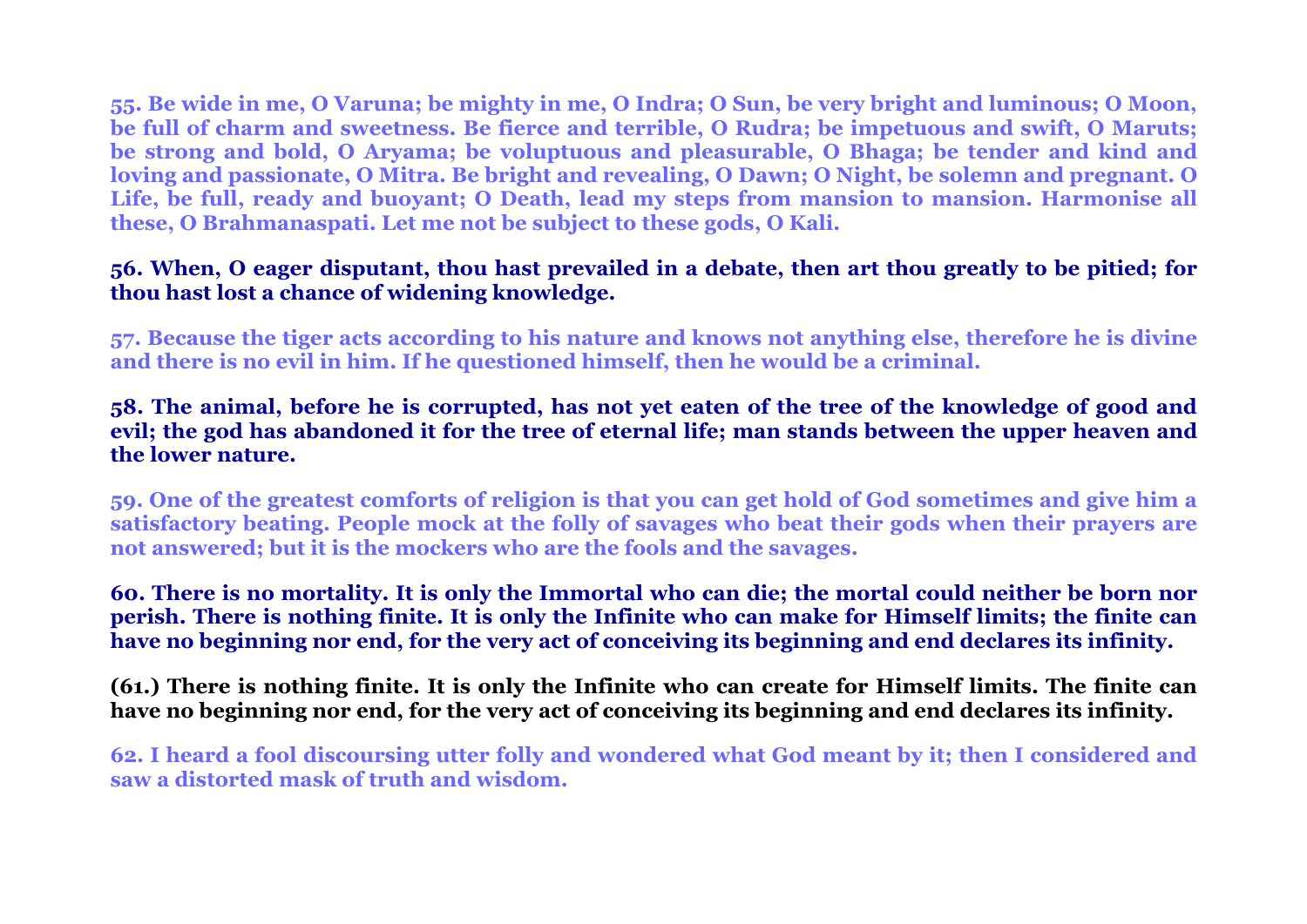#### **63. God is great, says the Mahomedan. Yes, He is so great that He can afford to be weak, whenever that too is necessary.**

**64. God often fails in His workings; it is the sign of His illimitable godhead.**

**65. Because God is invincibly great, He can afford to be weak; because He is immutably pure, He can indulge with impunity in sin; He knows eternally all delight, therefore He tastes also the delight of pain; He is inalienably wise, therefore He has not debarred Himself from folly.**

**66. Sin is that which was once in its place, persisting now it is out of place; there is no other sinfulness.**

## **67. There is no sin in man, but a great deal of disease, ignorance and misapplication.**

**68. The sense of sin was necessary in order that man might become disgusted with his own imperfections. It was God's corrective for egoism. But man's egoism meets God's device by being very dully alive to its own sins and very keenly alive to the sins of others.**

**69. Sin and virtue are a game of resistance we play with God in His efforts to draw us towards perfection. The sense of virtue helps us to cherish our sins in secret.**

**70. Examine thyself without pity, then thou wilt be more charitable and pitiful to others.**

## **71. A thought is an arrow shot at the truth; it can hit a point, but not cover the whole target. But the archer is too well satisfied with his success to ask anything farther.**

**72. The sign of dawning Knowledge is to feel that as yet I know little or nothing, and yet, if I could only know my knowledge, I already possess everything.**

**73. When Wisdom comes, her first lesson is, "There is no such thing as knowledge; there are only aperçus of the Infinite Deity."**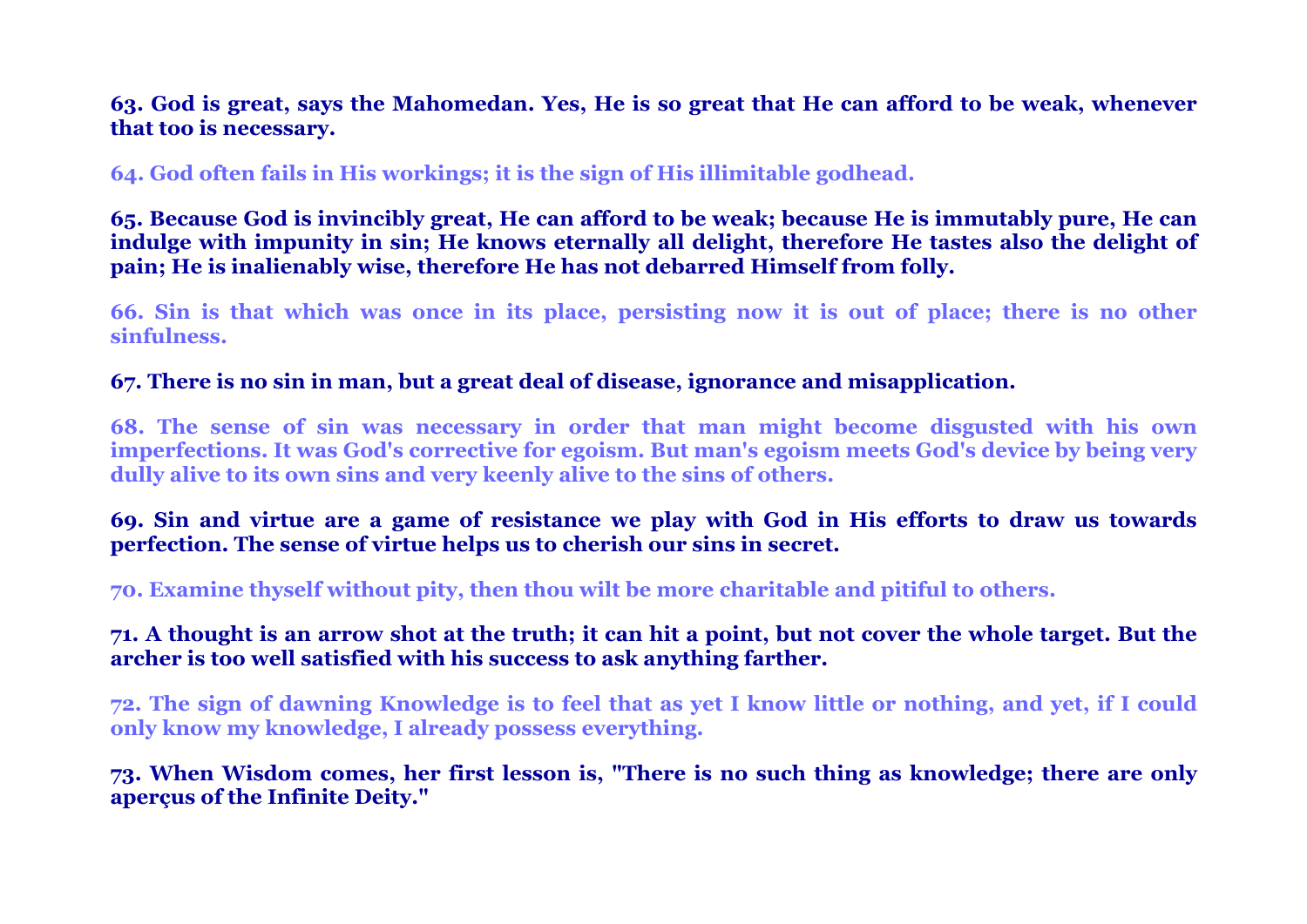**74. Practical knowledge is a different thing; that is real and serviceable, but it is never complete. Therefore to systematise and codify it is necessary but fatal.**

## **75. Systematise we must, but even in making and holding the system, we should always keep firm hold on this truth that all systems are in their nature transitory and incomplete.**

**76. Europe prides herself on her practical and scientific organisation and efficiency. I am waiting till her organisation is perfect; then a child shall destroy her.**

## **77. Genius discovers a system; average talent stereotypes it till it is shattered by fresh genius. It is dangerous for an army to be led by veterans; for on the other side God may place Napoleon.**

**78. When knowledge is fresh in us, then it is invincible; when it is old, it loses its virtue. This is because God moves always forward.**

#### **79. God is infinite Possibility. Therefore Truth is never at rest; therefore, also, Error is justified of her children.**

**80. To listen to some devout people, one would imagine that God never laughs; Heine was nearer the mark when he found in Him the divine Aristophanes.**

#### **81. God's laughter is sometimes very coarse and unfit for polite ears; He is not satisfied with being Molière, He must needs also be Aristophanes and Rabelais.**

**82. If men took life less seriously, they could very soon make it more perfect. God never takes His works seriously; therefore one looks out on this wonderful Universe.**

## **83. Shame has admirable results and both in aesthetics and in morality we could ill spare it; but for all that it is a badge of weakness and the proof of ignorance.**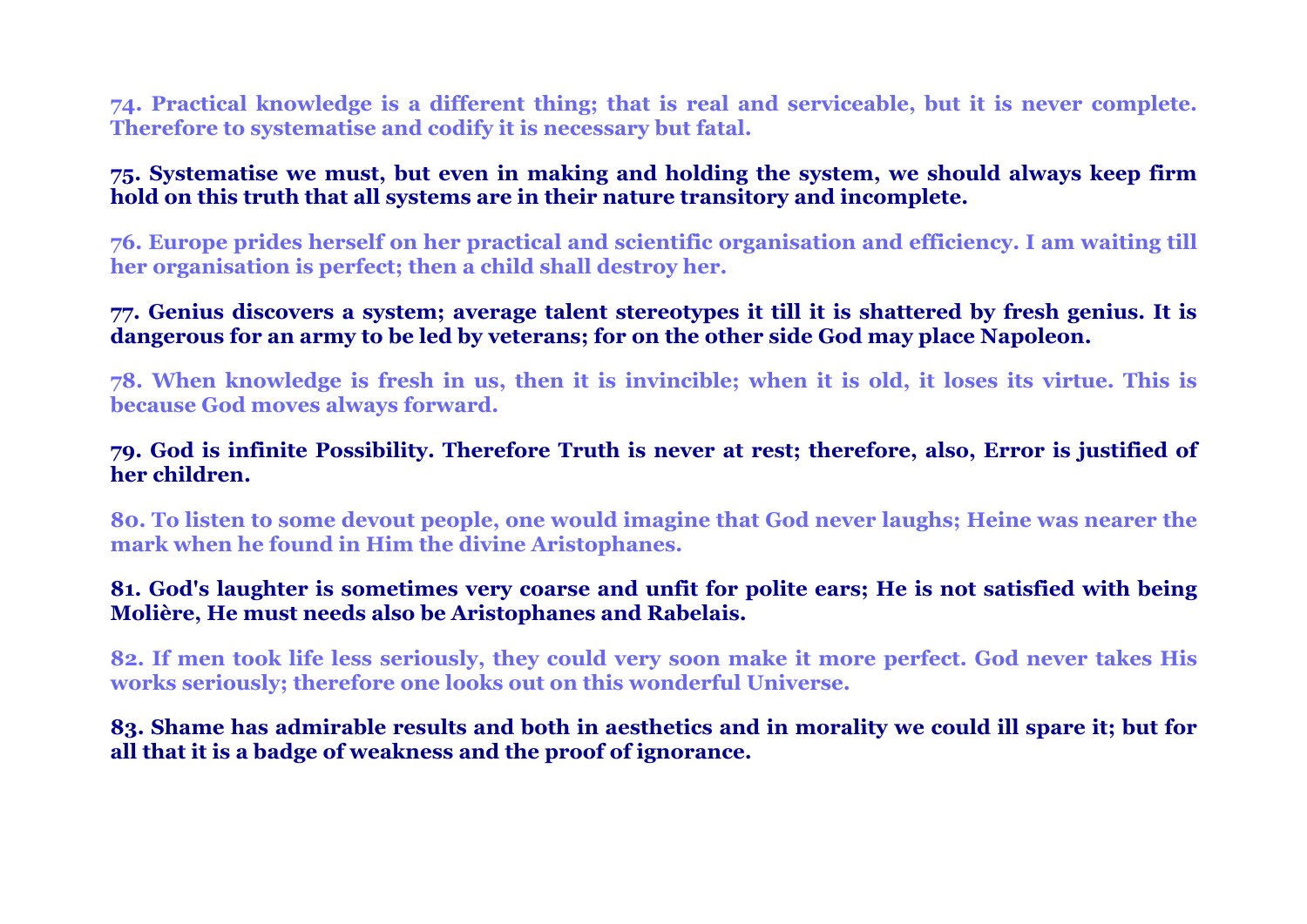**84. The supernatural is that the nature of which we have not attained or do not yet know, or the means of which we have not yet conquered. The common taste for miracles is the sign that man's ascent is not yet finished.**

#### **85. It is rationality and prudence to distrust the supernatural; but to believe in it, is also a sort of wisdom.**

**86. Great saints have performed miracles; greater saints have railed at them; the greatest have both railed at them and performed them.**

#### **87. Open thy eyes and see what the world really is and what God; have done with vain and pleasant imaginations.**

**88. This world was built by Death that he might live. Wilt thou abolish death ? Then life too will perish. Thou canst not abolish death, but thou mayst transform it into a greater living.**

#### **89. This world was built by Cruelty that she might love. Wilt thou abolish cruelty ? Then love too will perish. Thou canst not abolish cruelty, but thou mayst transfigure it into its opposite, into a fierce Love and Delightfulness.**

**90. This world was built by Ignorance and Error that they might know. Wilt thou abolish ignorance and error ? Then knowledge too will perish. Thou canst not abolish ignorance and error, but thou mayst transmute them into the utter and effulgent exceeding of reason.**

#### **91. If Life alone were and not death, there could be no immortality; if love were alone and not cruelty, joy would be only a tepid and ephemeral rapture; if reason were alone and not ignorance, our highest attainment would not exceed a limited rationality and worldly wisdom.**

**92. Death transformed becomes Life that is Immortality; Cruelty transfigured becomes Love that is intolerable ecstasy; Ignorance transmuted becomes Light that leaps beyond wisdom and knowledge.**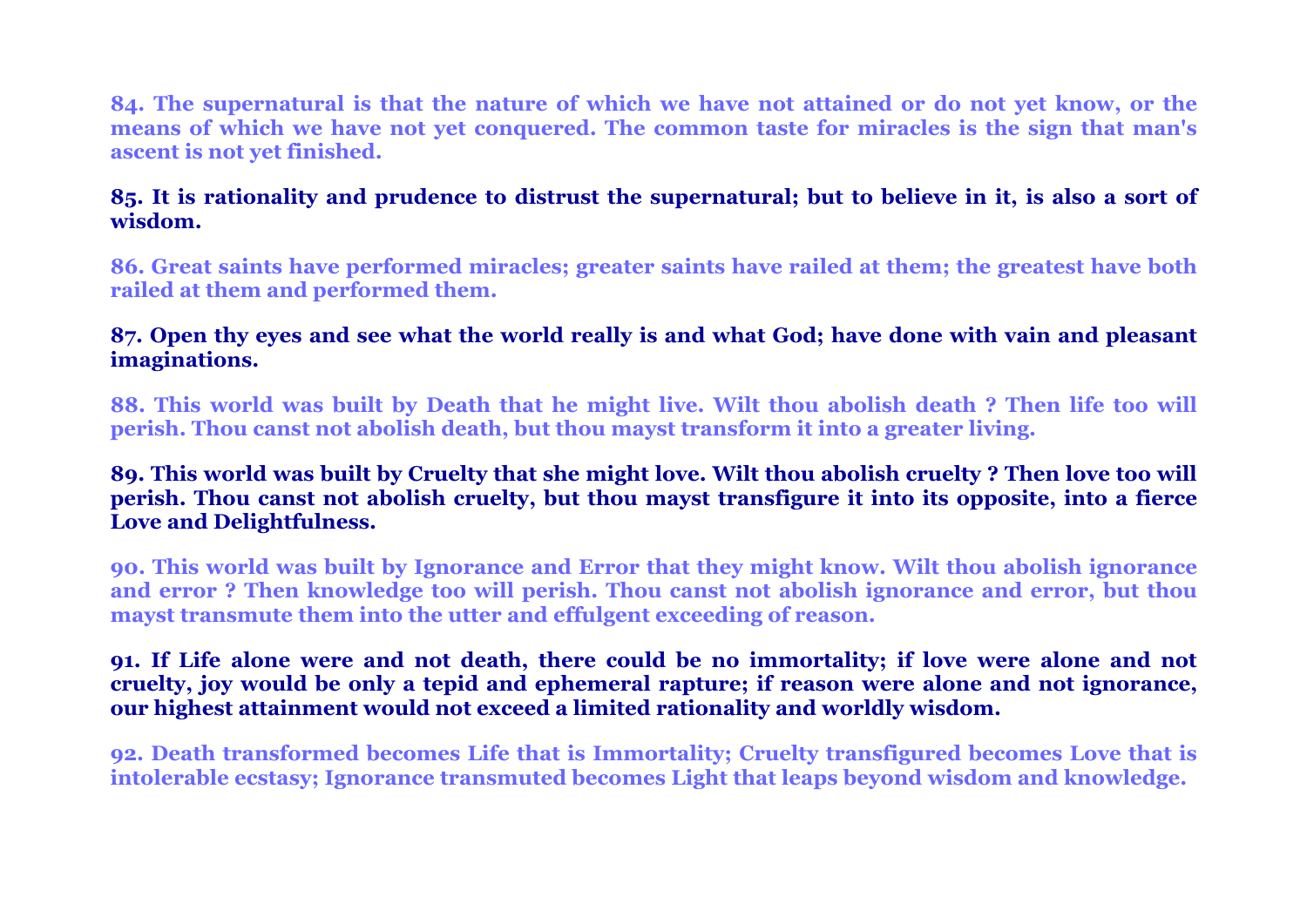#### **93. Pain is the touch of our Mother teaching us how to bear and grow in rapture. She has three stages of her schooling, endurance first, next equality of soul, last ecstasy.**

**94. All renunciation is for a greater joy yet ungrasped. Some renounce for the joy of duty done, some for the joy of peace, some for the joy of God and some for the joy of self-torture, but renounce rather as a passage to the freedom and untroubled rapture beyond.**

## **95. Only by perfect renunciation of desire or by perfect satisfaction of desire can the utter embrace of God be experienced; for in both ways the essential precondition is effected,—desire perishes.**

**96. Experience in thy soul the truth of the Scripture; afterwards, if thou wilt, reason and state thy experience intellectually and even then distrust thy statement; but distrust never thy experience.**

## **97. When thou affirmest thy soul-experience and deniest the different soul-experience of another, know that God is making a fool of thee. Dost thou not hear His self-delighted laughter behind thy soul's curtains ?**

**98. Revelation is the direct sight, the direct hearing or the inspired memory of Truth, drishti, sruti, smriti; it is the highest experience and always accessible to renewed experience. Not because God spoke it, but because the soul saw it, is the word of the Scriptures our supreme authority.**

## **99. The word of Scripture is infallible; it is in the interpretation the heart and reason put upon the Scripture that error has her portion.**

**100. Shun all lowness, narrowness and shallowness in religious thought and experience. Be wider than the widest horizons, be loftier than the highest Kanchenjunga, be profounder than the deepest oceans.**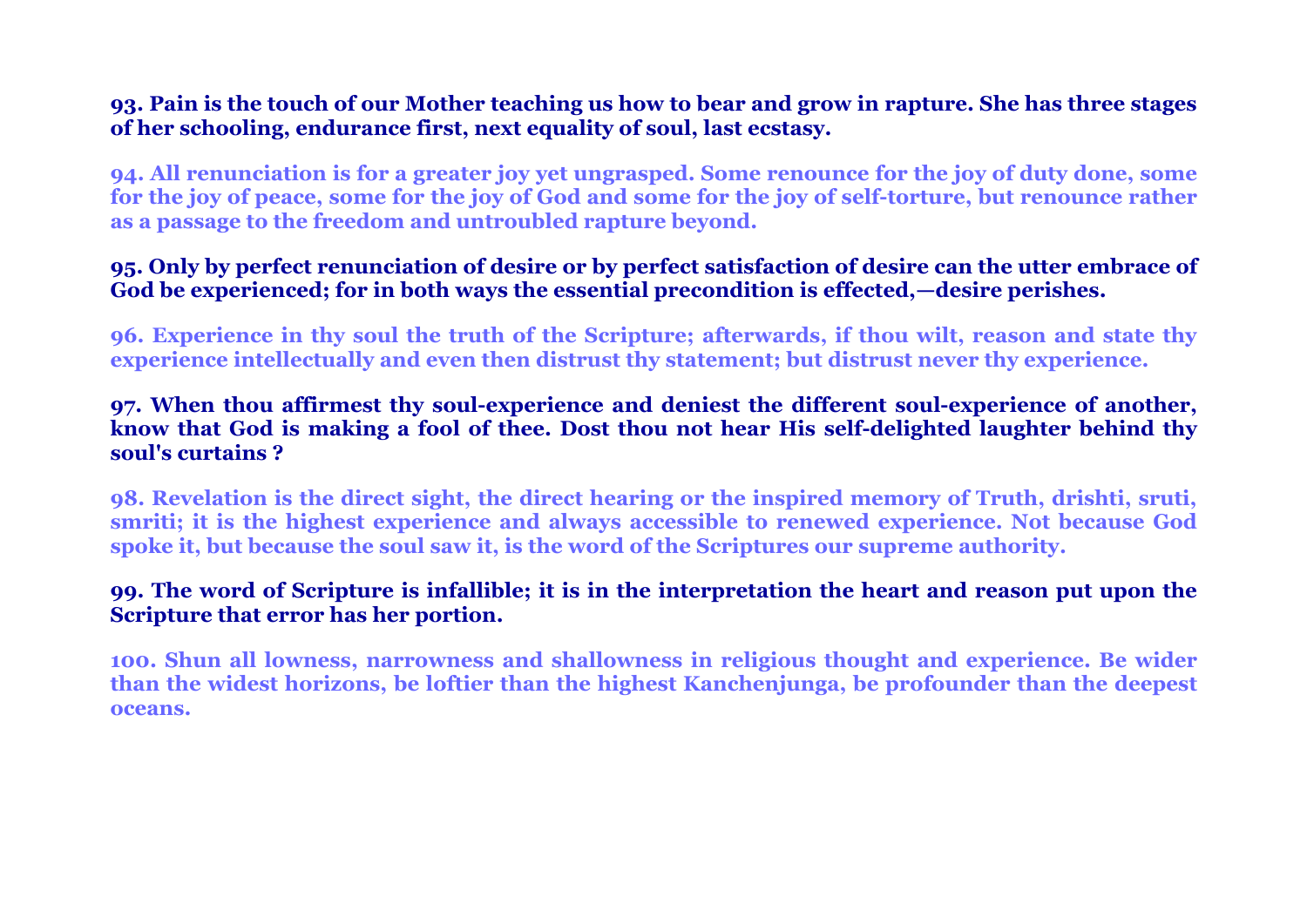There are two for whom there is hope, the man who has felt God's touch and been drawn to it and the sceptical seeker and self-convinced atheist; but for the formularists of all the religions and the parrots of free thought, they are dead souls who follow a death that they call living.



## **Jnana**

#### **101. In God's sight there is no near or distant, no present, past or future. These things are only a convenient perspective for His world-picture.**

**102. To the senses it is always true that the sun moves round the earth; this is false to the reason. To the reason it is always true that the earth moves round the sun; this is false to the supreme vision. Neither earth moves nor sun; there is only a change in the relation of sun-consciousness and earthconsciousness.**

**103. Vivekananda, exalting Sannyasa, has said that in all Indian history there is only one Janaka. Not so, for Janaka is not the name of a single individual, but a dynasty of self-ruling kings and the triumph-cry of an ideal.**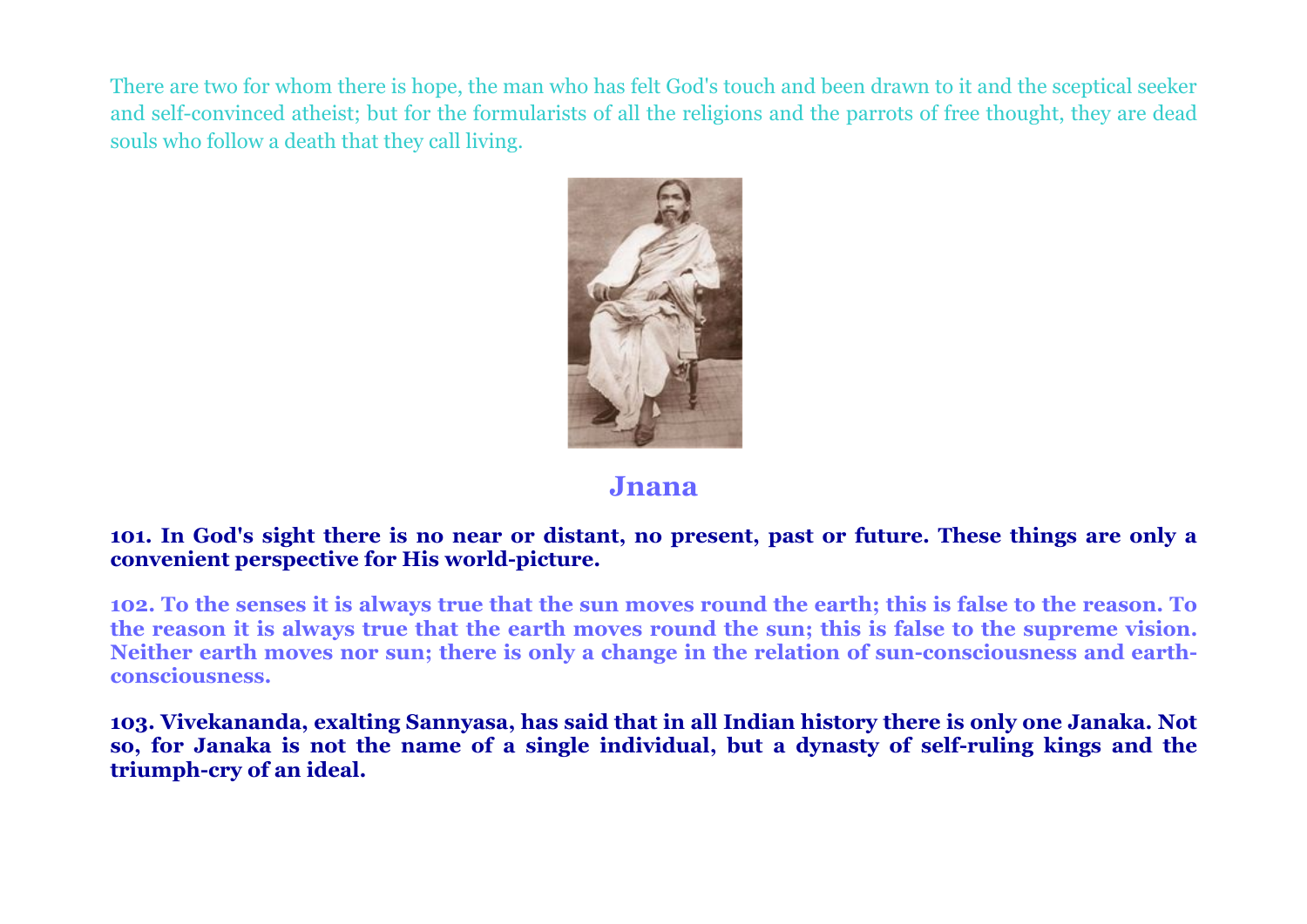**104. In all the lakhs of ochre-clad Sannyasins, how many are perfect ? It is the few attainments and the many approximations that justify an ideal.**

#### **105. There have been hundreds of perfect Sannyasins, because Sannyasa had been widely preached and numerously practised; let it be the same with the ideal freedom and we shall have hundreds of Janakas.**

**106. Sannyasa has a formal garb and outer tokens; therefore men think they can easily recognise it; but the freedom of a Janaka does not proclaim itself and it wears the garb of the world; to its presence even Narada was blinded.**

## **107. Hard is it to be in the world, free, yet living the life of ordinary men; but because it is hard, therefore it must be attempted and accomplished.**

**108. When he watched the actions of Janaka, even Narada the divine sage thought him a luxurious worldling and libertine. Unless thou canst see the soul, how shalt thou say that a man is free or bound ?**

## **109. All things seem hard to man that are above his attained level, and they are hard to his unaided effort; but they become at once easy and simple when God in man takes up the contract.**

**110. To see the composition of the sun or the lines of Mars is doubtless a great achievement; but**  when thou hast the instrument that can show thee a man's soul as thou seest a picture, then thou wilt **smile at the wonders of physical Science as the playthings of babies.**

#### **111. Knowledge is a child with its achievements; for when it has found out something, it runs about the streets whooping and shouting; Wisdom conceals hers for a long time in a thoughtful and mighty silence.**

**112. Science talks and behaves as if it had conquered all knowledge: Wisdom, as she walks, hears her solitary tread echoing on the margin of immeasurable Oceans.**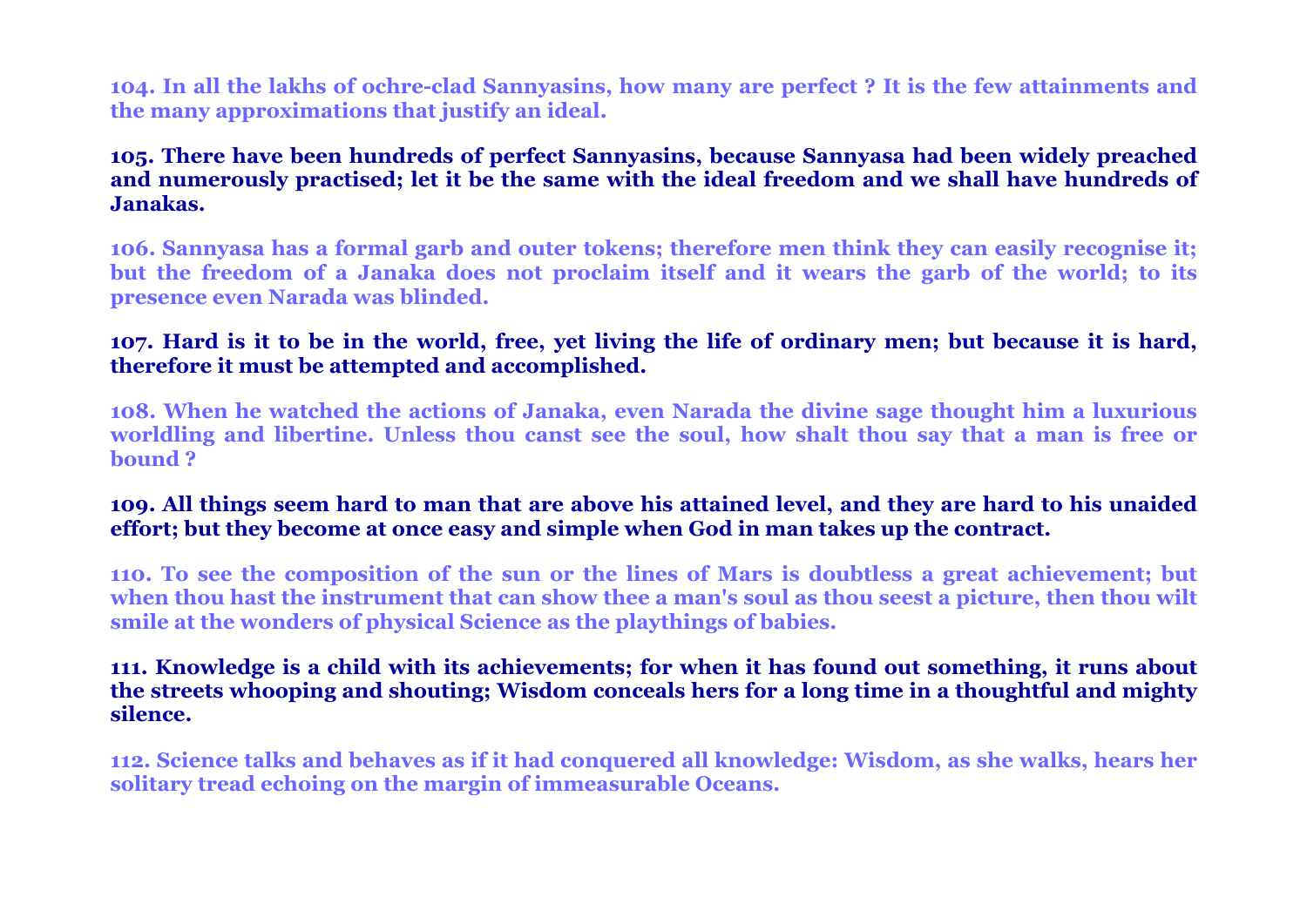**113. Hatred is the sign of a secret attraction that is eager to flee from itself and furious to deny its own existence. That too is God's play in His creature.**

**114. Selfishness is the only sin, meanness the only vice, hatred the only criminality. All else can easily be turned into good, but these are obstinate resisters of deity.**

**115. The world is a long recurring decimal with Brahman for its integer. The period seems to begin and end, but the fraction is eternal; it will never have an end and never had any real beginning.**

**116. The beginning and end of things is a conventional term of our experience; in their true existence these terms have no reality, there is no end and no beginning.**

**117. "Neither is it that I was not before nor thou nor these kings nor that all we shall not be hereafter." Not only Brahman, but beings and things in Brahman are eternal; their creation and destruction is a play of hide and seek with our outward consciousness.**

**118. The love of solitude is a sign of the disposition towards knowledge; but knowledge itself is only achieved when we have a settled perception of solitude in the crowd, in the battle and in the mart.**

## **119. If when thou art doing great actions and moving giant results, thou canst perceive that thou art doing nothing, then know that God has removed His seal from thy eyelids.**

**120. If when thou sittest alone, still and voiceless on the mountaintop, thou canst perceive the revolutions thou art conducting, then hast thou the divine vision and art freed from appearances.**

#### **121. The love of inaction is folly and the scorn of inaction is folly; there is no inaction. The stone lying inert upon the sands which is kicked away in an idle moment, has been producing its effect upon the hemispheres.**

**122. If thou wouldst not be the fool of Opinion, first see wherein thy thought is true, then study wherein its opposite and contradiction is true; last, discover the cause of these differences and the key of God's harmony.**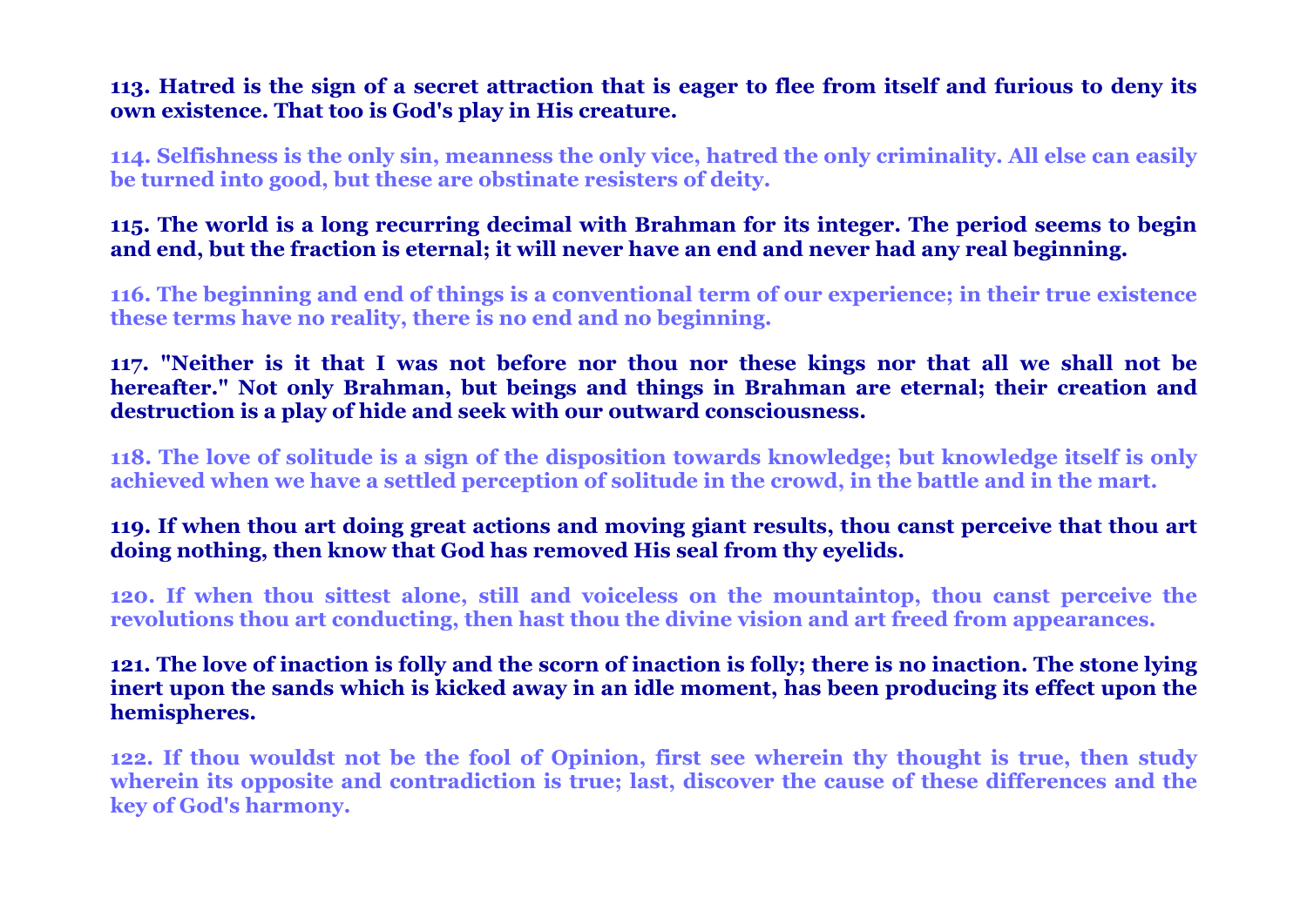#### **123. An opinion is neither true nor false, but only serviceable for life or unserviceable; for it is a creation of Time and with time it loses its effect and value. Rise thou above opinion and seek wisdom everlasting.**

**124. Use opinion for life, but let her not bind thy soul in her fetters.**

## **125. Every law, however embracing or tyrannous, meets somewhere a contrary law by which its operation can be checked, modified, annulled or eluded.**

**126. The most binding Law of Nature is only a fixed process which the Lord of Nature has framed and uses constantly; the Spirit made it and the Spirit can exceed it, but we must first open the doors of our prison-house and learn to live less in Nature than in the Spirit.**

## **127. Law is a process or a formula; but the soul is the user of processes and exceeds formulas.**

**128. Live according to Nature, runs the maxim of the West; but according to what nature, the nature of the body or the nature which exceeds the body ? This first we ought to determine.**

## **129. O son of Immortality, live not thou according to Nature, but according to God; and compel her also to live according to the deity within thee.**

**130. Fate is God's foreknowledge outside Space and Time of all that in Space and Time shall yet happen; what He has foreseen, Power and Necessity work out by the conflict of forces.**

**131. Because God has willed and foreseen everything, thou shouldst not therefore sit inactive and wait upon His providence, for thy action is one of His chief effective forces. Up then and be doing, not with egoism, but as the circumstance, instrument and apparent cause of the event that He has predetermined.**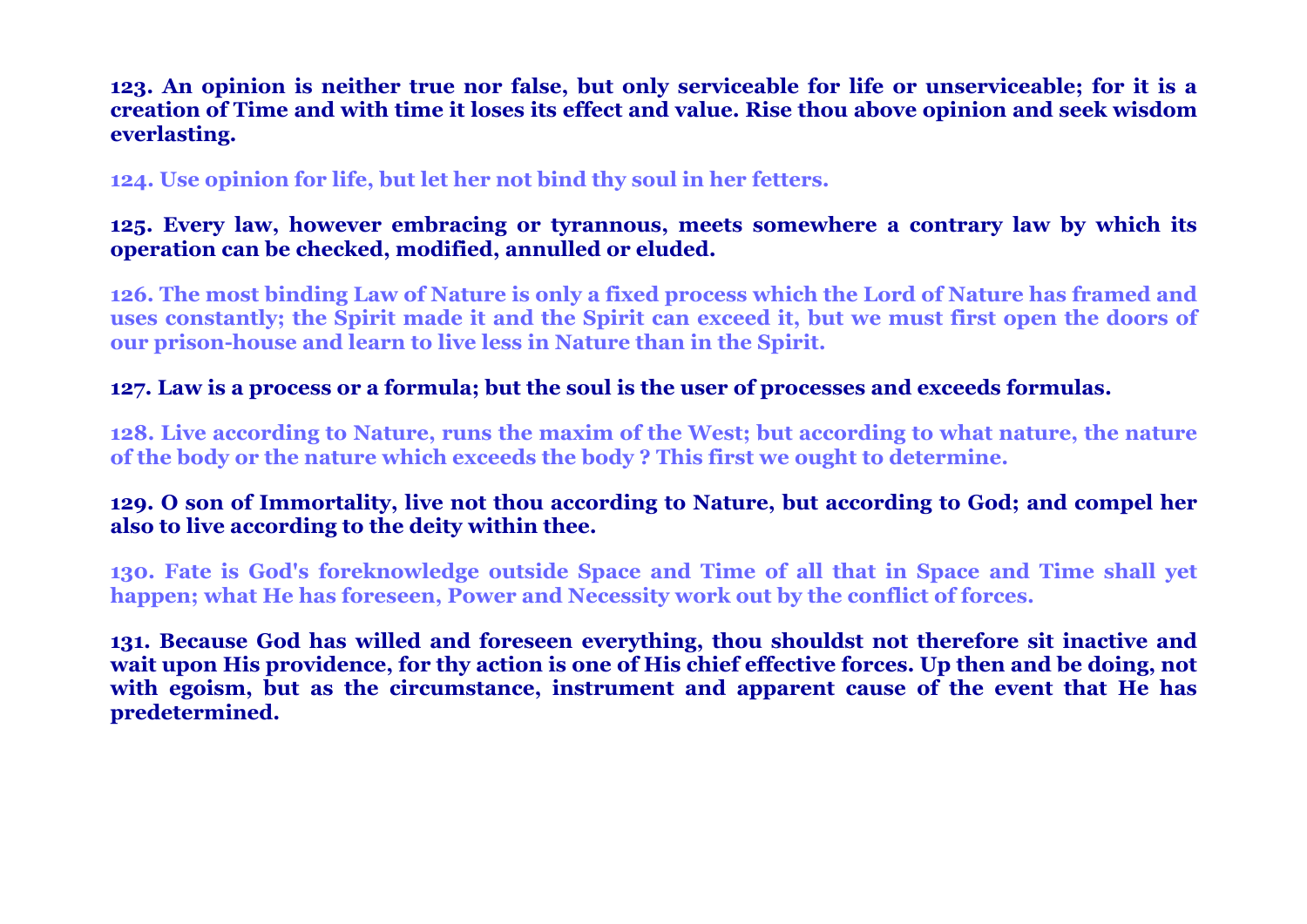**132. When I knew nothing, then I abhorred the criminal, sinful and impure, being myself full of crime, sin and impurity; but when I was cleansed and my eyes unsealed, then I bowed down in my spirit before the thief and the murderer and adored the feet of the harlot; for I saw that these souls had accepted the terrible burden of evil and drained for all of us the greater portion of the churned poison of the world-ocean.**

#### **133. The Titans are stronger than the gods because they have agreed with God to front and bear the burden of His wrath and enmity; the gods were able to accept only the pleasant burden of His love and kindlier rapture.**

**134. When thou art able to see how necessary is suffering to final delight, failure to utter effectiveness and retardation to the last rapidity, then thou mayst begin to understand something, however faintly and dimly, of God's workings.**

#### **135. All disease is a means towards some new joy of health, all evil and pain a tuning of Nature for some more intense bliss and good, all death an opening on widest immortality. Why and how this should be so, is God's secret which only the soul purified of egoism can penetrate.**

**136. Why is thy mind or thy body in pain ? Because thy soul behind the veil wishes for the pain or takes delight in it; but if thou wilt—and perseverest in thy will—thou canst impose the spirit's law of unmixed delight on thy lower members.**

#### **137. There is no iron or ineffugable law that a given contact shall create pain or pleasure; it is the way the soul meets the rush or pressure of Brahman upon the members from outside them that determines either reaction.**

**138. The force of soul in thee meeting the same force from outside cannot harmonise the measures of the contact in values of mind-experience and body-experience, therefore thou hast pain, grief or uneasiness. If thou canst learn to adjust the replies of the force in thyself to the questions of worldforce, thou shalt find pain becoming pleasurable or turning into pure delightfulness. Right relation is the condition of blissfulness, ritam the key of ananda.**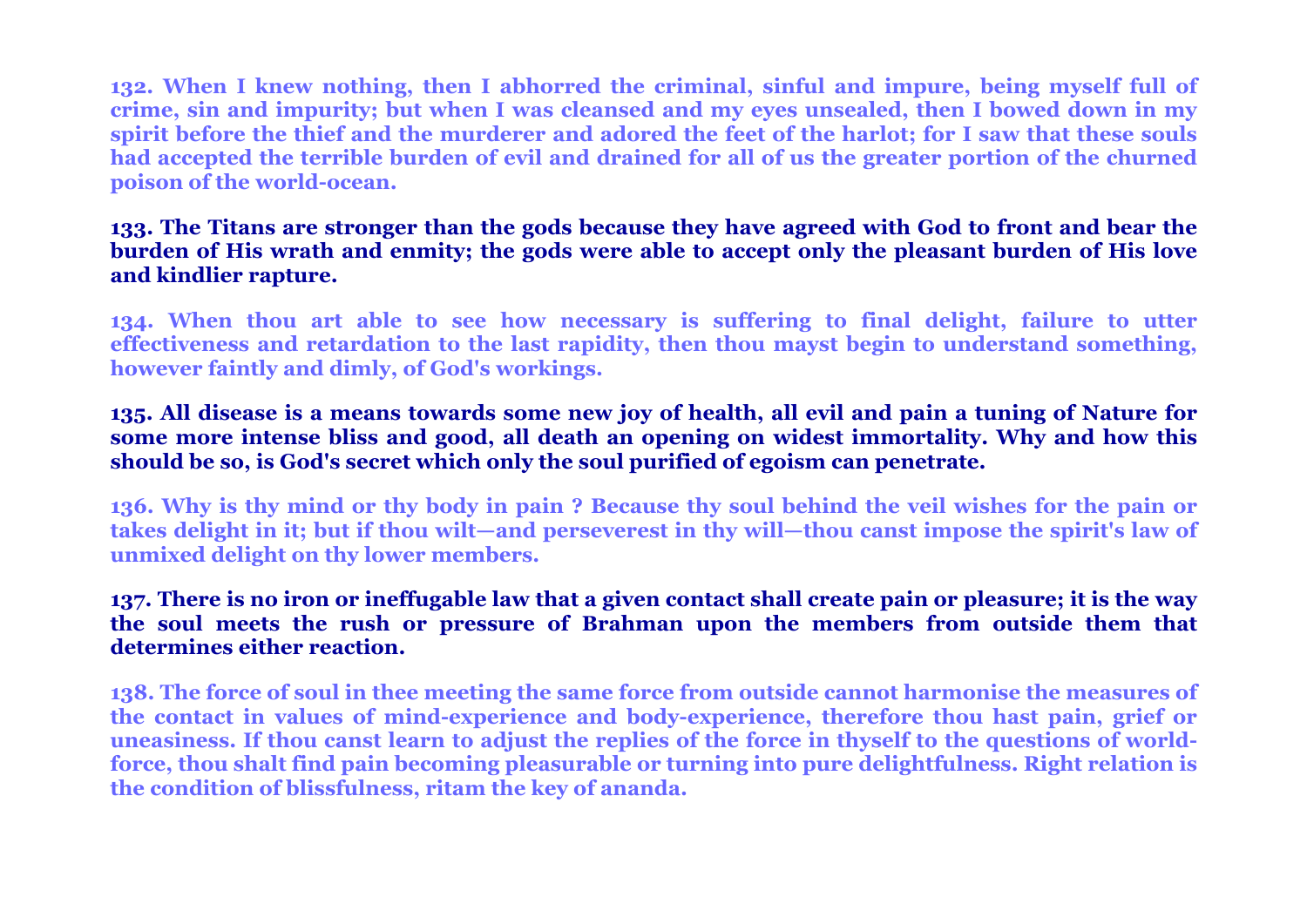#### **139. Who is the superman ? He who can rise above this matter-regarding broken mental human unit and possess himself universalised and deified in a divine force, a divine love and joy and a divine knowledge.**

**140. If thou keepest this limited human ego and thinkest thyself the superman, thou art but the fool of thy own pride, the plaything of thy own force and the instrument of thy own illusions.**

**141. Nietzsche saw the superman as the lion-soul passing out of camel-hood, but the true heraldic device and token of the superman is the lion seated upon the camel which stands upon the cow of plenty. If thou canst not be the slave of all mankind, thou art not fit to be its master and if thou canst not make thy nature as Vasistha's cow of plenty with all mankind to draw its wish from her udders, what avails thy leonine supermanhood ?** 

**142. Be to the world as the lion in fearlessness and lordship, as the camel in patience and service, as the cow in quiet, forbearing and maternal beneficence.**

**Raven on all the joys of God as a lion over its prey, but bring also all humanity into that infinite field of luxurious ecstasy to wallow there and to pasture.**

#### **143. If Art's service is but to imitate Nature, then burn all the picture galleries and let us have instead photographic studios. It is because Art reveals what Nature hides , that a small picture is worth more than all the jewels of the millionaires and the treasures of the princes.**

**144. If you only imitate visible Nature, you will perpetrate either a corpse, a dead sketch or a monstrosity; Truth lives in that which goes behind and beyond the visible and sensible.**

**145. O Poet, O Artist, if thou but holdest up the mirror to Nature, thinkest thou Nature will rejoice in thy work ? Rather she will turn away her face. For what dost thou hold up to her there ? Herself ? No, but a lifeless outline and reflection, a shadowy mimicry. It is the secret soul of Nature thou hast to seize, thou hast to hunt eternally after the truth in the external symbol, and that no mirror will hold for thee, nor for her whom thou seekest.**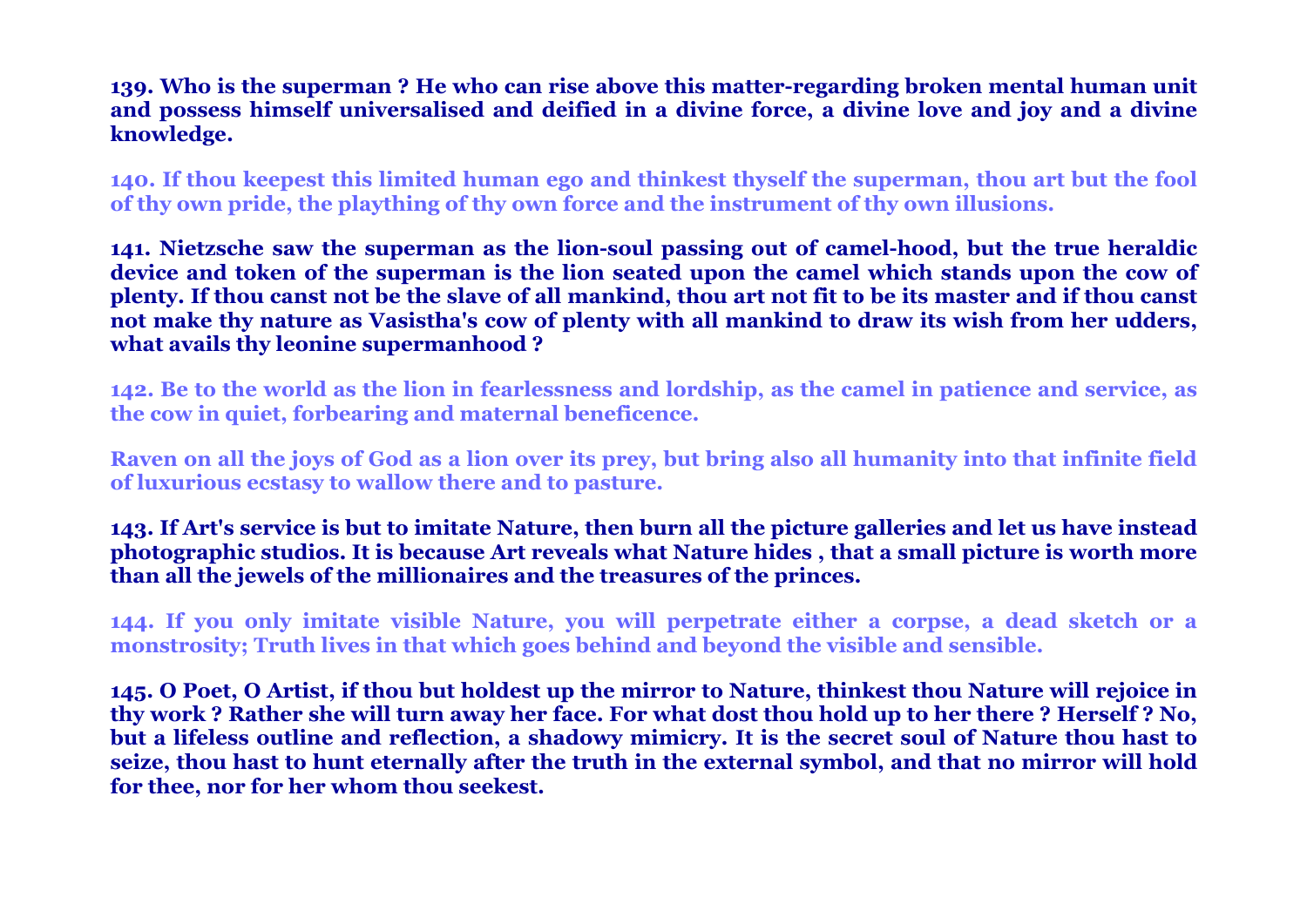**146. I find in Shakespeare a far greater and more consistent universalist than the Greeks. All his creations are universal types from Lancelot Gobbo and his dog up to Lear and Hamlet.**

**147. The Greeks sought universality by omitting all finer individual touches; Shakespeare sought it more successfully by universalising the rarest individual details of character. That which Nature uses for concealing from us the Infinite, Shakespeare used for revealing the Ananta-guna in man to the eye of humanity.**

**148. Shakespeare, who invented the figure of holding up the mirror to Nature, was the one poet who never condescended to a copy, a photograph or a shadow.**

**The reader who sees in Falstaff, Macbeth, Lear or Hamlet imitations of Nature, has either no inner eye of the soul or has been hypnotised by a formula.**

#### **149. Where in material Nature wilt thou find Falstaff, Macbeth or Lear ? Shadows and hints of them she possesses but they themselves tower above her.**

**150. There are two for whom there is hope, the man who has felt God's touch and been drawn to it and the sceptical seeker and self-convinced atheist; but for the formularists of all the religions and the parrots of free thought, they are dead souls who follow a death that they call living.**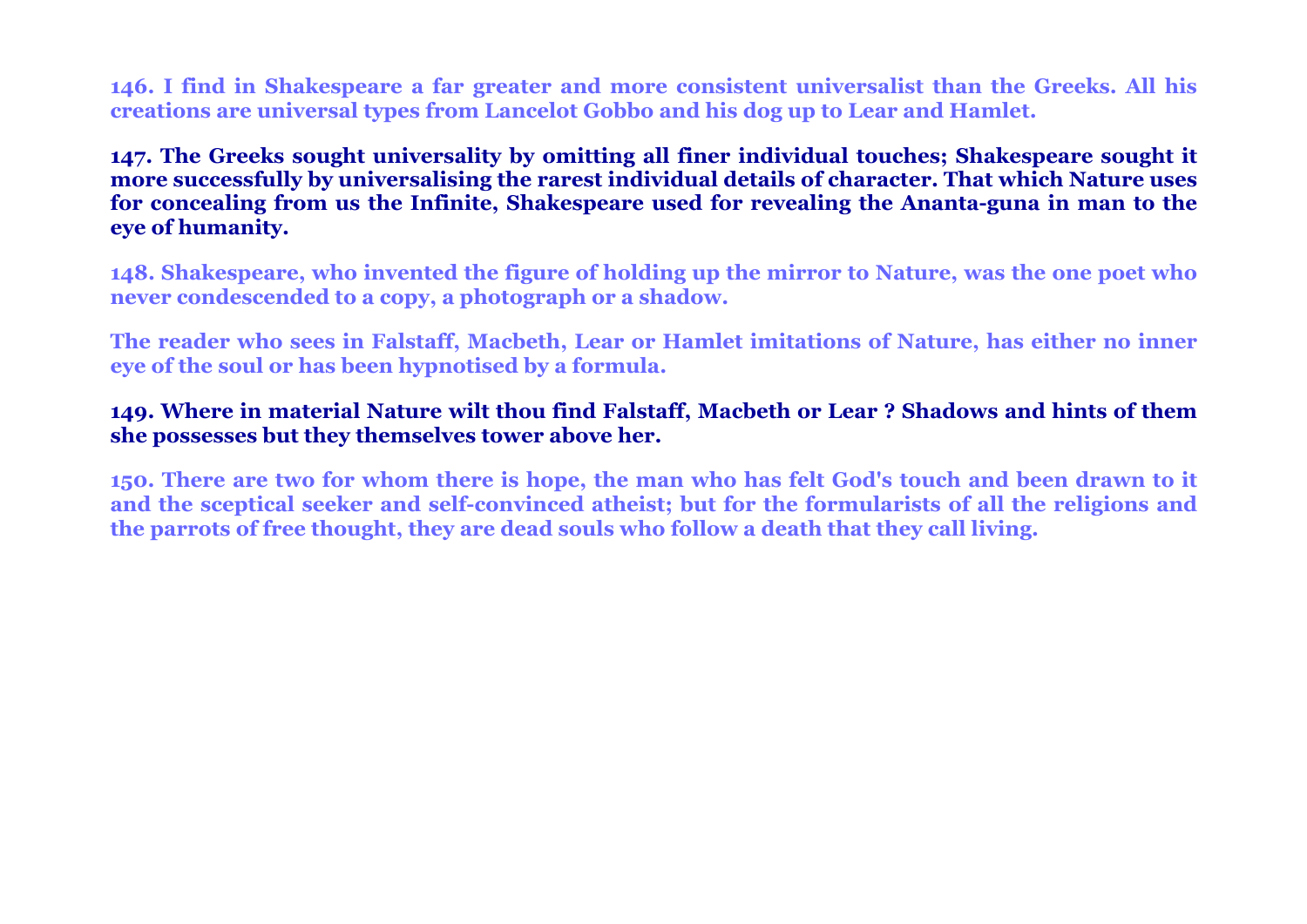He who recognises not Krishna, the God in man, knows not God entirely; he who knows Krishna only, knows not even Krishna. Yet is the opposite truth also wholly true that if thou canst see all God in a little pale unsightly and scentless flower, then hast thou hold of His supreme reality.



## **Jnana**

**151. A man came to a scientist and wished to be instructed; this instructor showed him the revelations of the microscope and telescope, but the man laughed and said, "These are obviously hallucinations inflicted on the eye by the glass which you use as a medium; I will not believe till you show these wonders to my naked seeing." Then the scientist proved to him by many collateral facts and experiments the reliability of his knowledge but the man laughed again and said, "What you term proofs, I term coincidences, the number of coincidences does not constitute proof; as for your experiments, they are obviously effected under abnormal conditions and constitute a sort of insanity of Nature." When confronted with the results of mathematics, he was angry and cried out, "This is obviously imposture, gibberish and superstition; will you try to make me believe that these absurd cabalistic figures have any real force and meaning ?" Then the scientist drove him out as a hopeless imbecile; for he did not recognise his own system of denials and his own method of negative reasoning. If we wish to refuse an impartial and openminded enquiry, we can always find the most respectable polysyllables to cover our refusal or impose tests and conditions which stultify the enquiry.**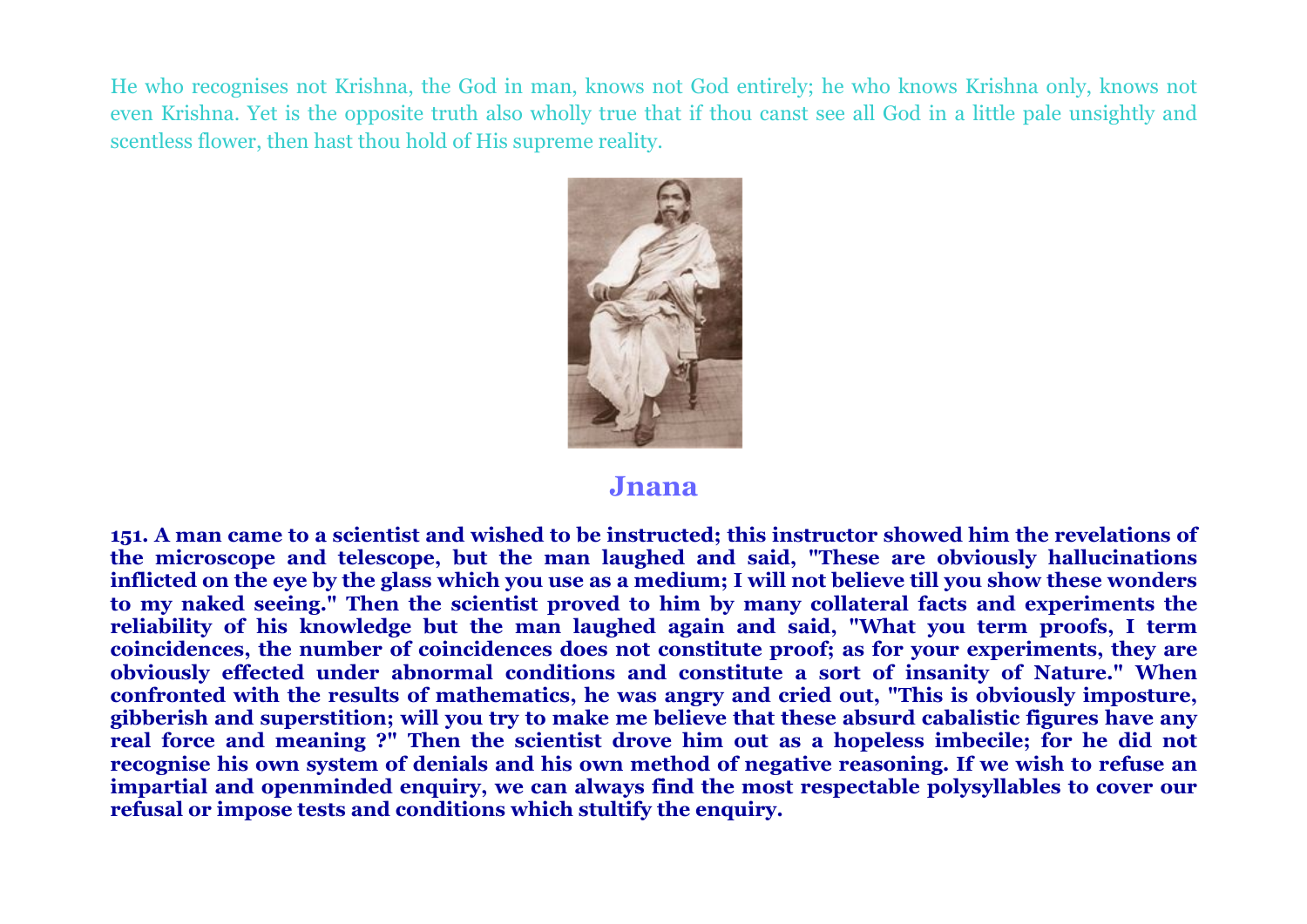**152. When our minds are involved in matter, they think matter the only reality; when we draw back into immaterial consciousness, then we see matter a mask and feel existence in consciousness alone as having the touch of reality.**

**Which then of these two is the truth ? Nay, God knoweth; but he who has had both experiences, can easily tell which condition is the more fertile in knowledge, the mightier and more blissful.**

#### **153. I believe immaterial consciousness to be truer than material consciousness ? Because I know in the first what in the second is hidden from me and also can command what the mind knows in matter.**

**154. Hell and Heaven exist only in the soul's consciousness. Ay, but so does the earth and its lands and seas and fields and deserts and mountains and rivers. All world is nothing but arrangement of the Soul's seeing.**

#### **155. There is only one soul and one existence; therefore we all see one objectivity only; but there are many knots of mind and ego in the one soul-existence, therefore we all see the one Object in different lights and shadows.**

**156. The idealist errs; it is not Mind which created the worlds, but that which created mind has created them. Mind only mis-sees, because it sees partially and by details, what is created.**

#### **157. Thus said Ramakrishna and thus said Vivekananda. Yes, but let me know also the truths which the Avatar cast not forth into speech and the prophet has omitted from his teachings. There will always be more in God than the thought of man has ever conceived or the tongue of man has ever uttered.**

**158. What was Ramakrishna ? God manifest in a human being; but behind there is God in His infinite impersonality and His universal Personality. And what was Vivekananda ? A radiant glance from the eye of Shiva; but behind him is the divine gaze from which he came and Shiva himself and Brahma and Vishnu and OM all-exceeding.**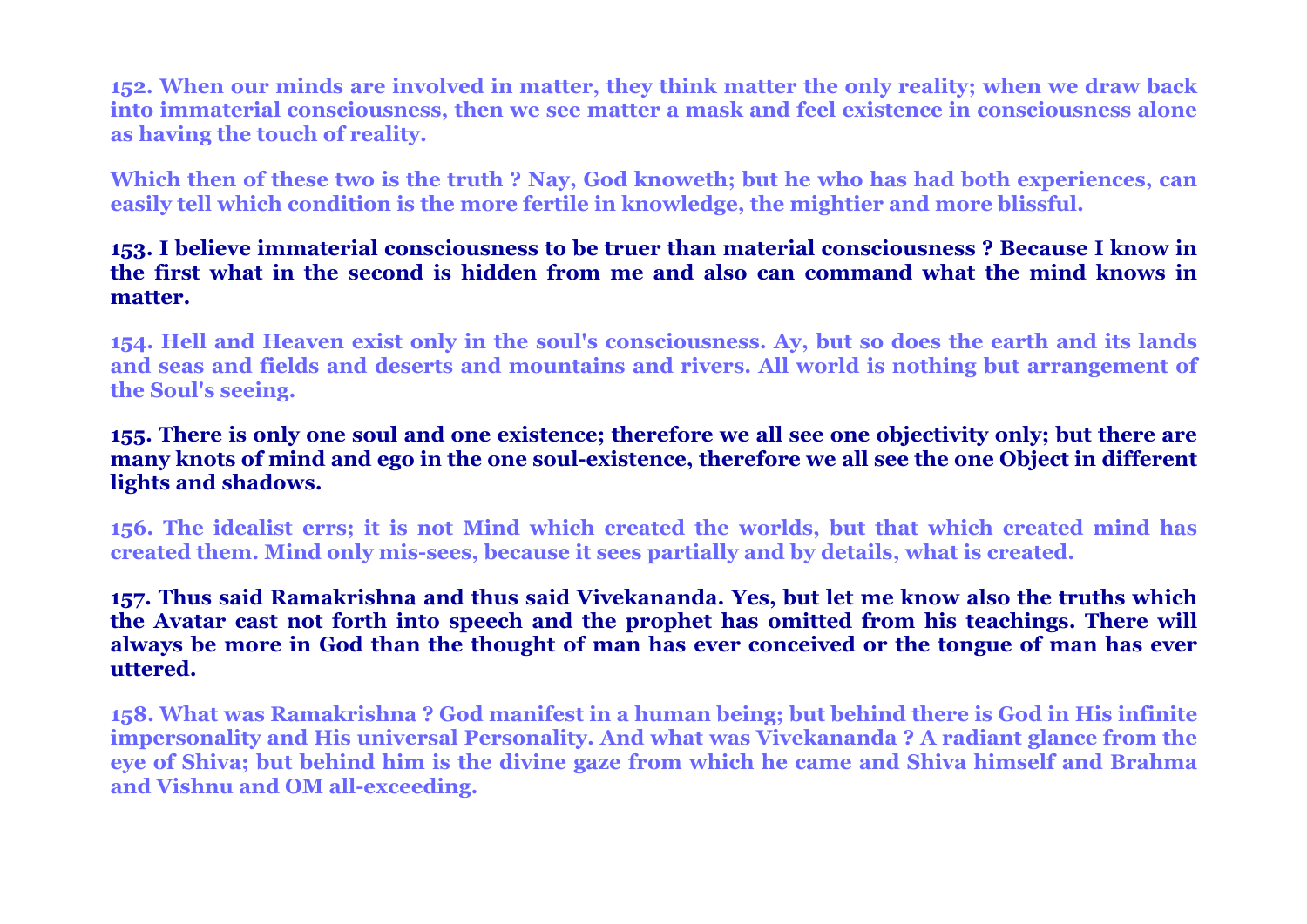#### **159. He who recognises not Krishna, the God in man, knows not God entirely; he who knows Krishna only, knows not even Krishna. Yet is the opposite truth also wholly true that if thou canst see all God in a little pale unsightly and scentless flower, then hast thou hold of His supreme reality.**

**160. Shun the barren snare of an empty metaphysics and the dry dust of an unfertile intellectuality. Only that knowledge is worth having which can be made use of for a living delight and put out into temperament, action, creation and being.**

## **161. Become and live the knowledge thou hast; then is thy knowledge the living God within thee.**

**162. Evolution is not finished; reason is not the last word nor the reasoning animal the supreme figure of Nature. As man emerged out of the animal, so out of man the superman emerges.**

**163. The power to observe law rigidly is the basis of freedom; therefore in most disciplines the soul has to endure and fulfil the law in its lower members before it can rise to the perfect freedom of its divine being. Those disciplines which begin with freedom are only for the mighty ones who are naturally free or in former lives have founded their freedom.**

**164. Those who are deficient in the free, full and intelligent observation of a self-imposed law, must be placed in subjection to the will of others. This is one principal cause of the subjection of nations. After their disturbing egoism has been trampled under the feet of a master, they are given or, if they have force in them, attain a fresh chance of deserving liberty by liberty.**

## **165. To observe the law we have imposed on ourselves rather than the law of others is what is meant by liberty in our unregenerate condition. Only in God and by the supremacy of the spirit can we enjoy a perfect freedom.**

**166. The double law of sin and virtue is imposed on us because we have not that ideal life and knowledge within which guides the soul spontaneously and infallibly to its self-fulfilment. The law of sin and virtue ceases for us when the sun of God shines upon the soul in truth and love with its unveiled splendour. Moses is replaced by Christ, the Shastra by the Veda.**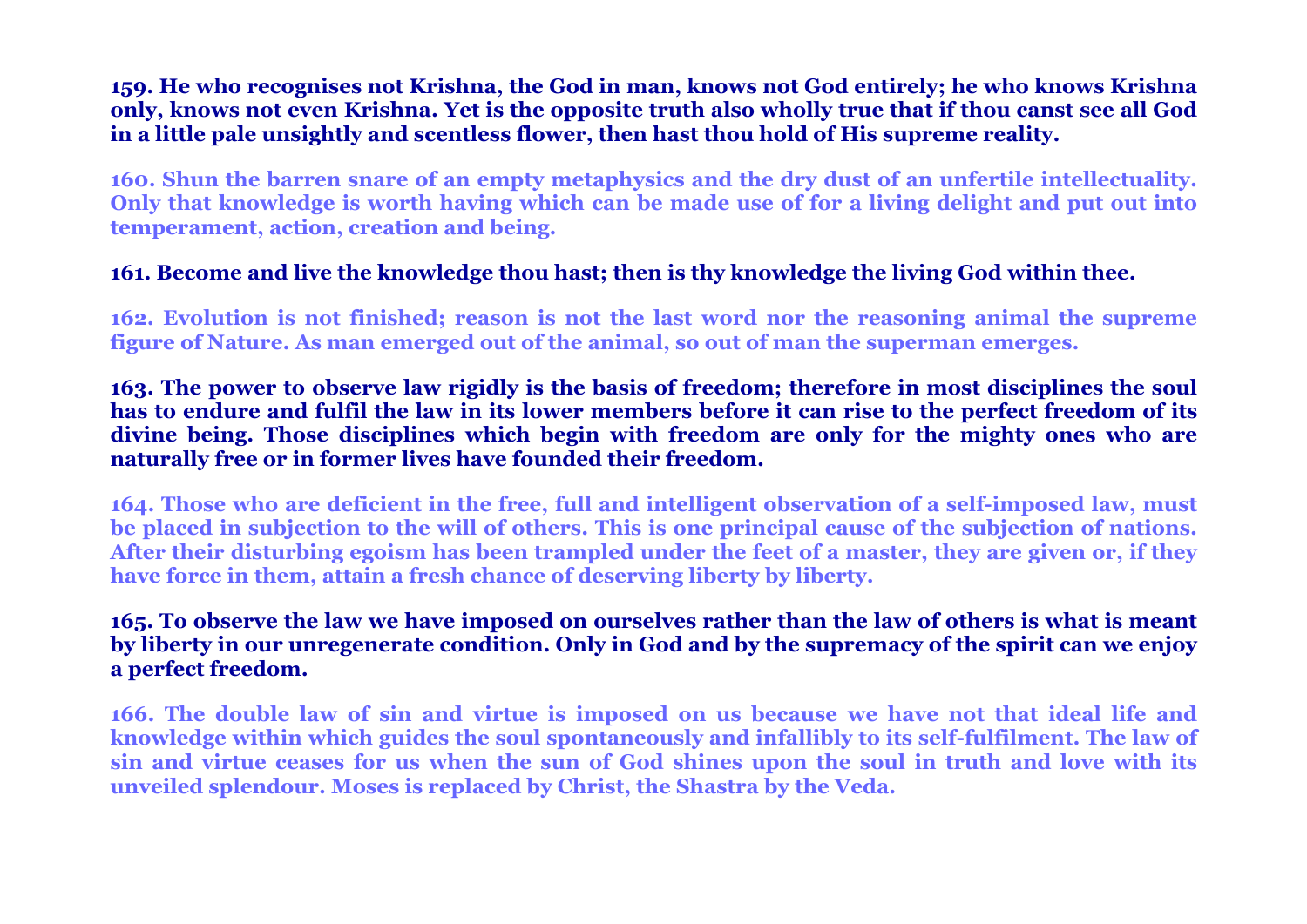#### **167. God within is leading us always aright even when we are in the bonds of the ignorance; but then, though the goal is sure, it is attained by circlings and deviations.**

**168. The Cross is in Yoga the symbol of the soul and nature in their strong and perfect union, but because of our fall into the impurities of ignorance it has become the symbol of suffering and purification.**

## **169. Christ came into the world to purify, not to fulfil. He himself foreknew the failure of his mission and the necessity of his return with the sword of God into a world that had rejected him.**

**170. Mahomed's mission was necessary, else we might have ended by thinking, in the exaggeration of our efforts at self-purification, that earth was meant only for the monk and the city created as a vestibule for the desert.**

#### **171. When all is said, Love and Force together can save the world eventually, but not Love only or Force only. Therefore Christ had to look forward to a second advent and Mahomed's religion, where it is not stagnant, looks forward through the Imams to a Mahdi.**

**172. Law cannot save the world, therefore Moses' ordinances are dead for humanity and the Shastra of the Brahmins is corrupt and dying. Law released into Freedom is the liberator. Not the Pandit, but the Yogin; not monasticism, but the inner renunciation of desire and ignorance and egoism.**

**173. Even Vivekananda once in the stress of emotion admitted the fallacy that a personal God would be too immoral to be suffered and it would be the duty of all good men to resist Him. But if an omnipotent supra-moral Will and Intelligence governs the world, it is surely impossible to resist Him; our resistance would only serve His ends and really be dictated by Him. Is it not better then, instead of condemning or denying, to study and understand Him ?** 

**174. If we would understand God, we must renounce our egoistic and ignorant human standards or else ennoble and universalise them.**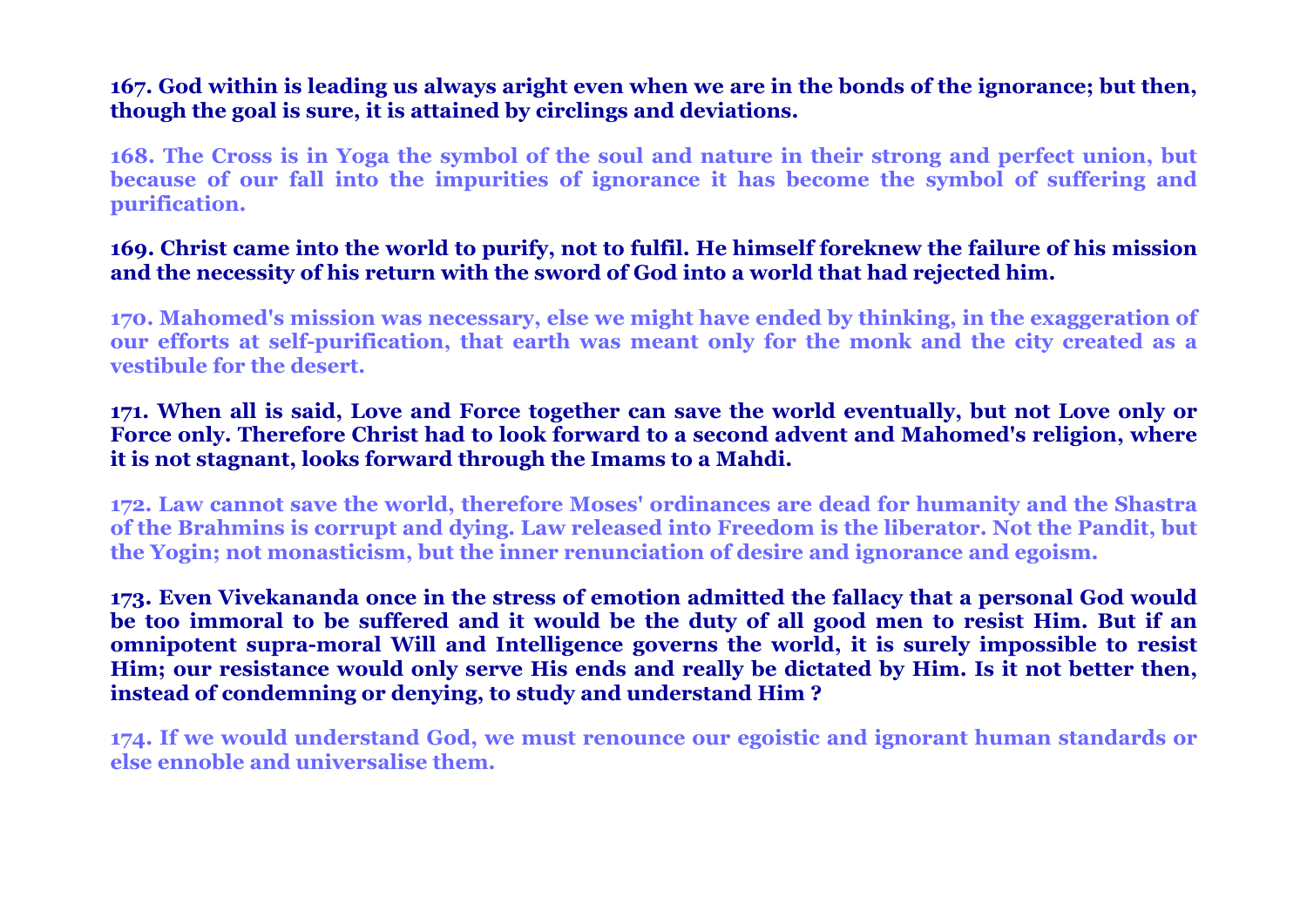**175. Because a good man dies or fails and the evil live and triumph, is God therefore evil ? I do not see the logic of the consequence. I must first be convinced that death and failure are evil; I sometimes think that when they come, they are our supreme momentary good. But we are the fools of our hearts and nerves and argue that what they do not like or desire, must of course be an evil!** 

**176. When I look back on my past life, I see that if I had not failed and suffered, I would have lost my life's supreme blessings; yet at the time of the suffering and failure, I was vexed with the sense of calamity. Because we cannot see anything but the one fact under our noses, therefore we indulge in all these snifflings and clamours. Be silent, ye foolish hearts! slay the ego, learn to see and feel vastly and universally.**

## **177. The perfect cosmic vision and cosmic sentiment is the cure of all error and suffering; but most men succeed only in enlarging the range of their ego.**

**178. Men say and think "For my country!" "For humanity!" "For the world!" but they really mean "For myself seen in my country!" "For myself seen in humanity!" "For myself imaged to my fancy as the world!" That may be an enlargement, but it is not liberation. To be at large and to be in a large prison are not one condition of freedom.**

#### **179. Live for God in thy neighbour, God in thyself, God in thy country and the country of thy foeman, God in humanity, God in tree and stone and animal, God in the world and outside the world, then art thou on the straight path to liberation.**

**180. There are lesser and larger eternities, for eternity is a term of the soul and can exist in Time as well as exceeding it. When the Scriptures say "'sa'swatih samah", they mean for a long space and permanence of time or a hardly measurable aeon; only God Absolute has the absolute eternity. Yet when one goes within, one sees that all things are secretly eternal; there is no end, neither was there ever a beginning.**

## **181. When thou callest another a fool, as thou must, sometimes, yet do not forget that thou thyself hast been the supreme fool in humanity.**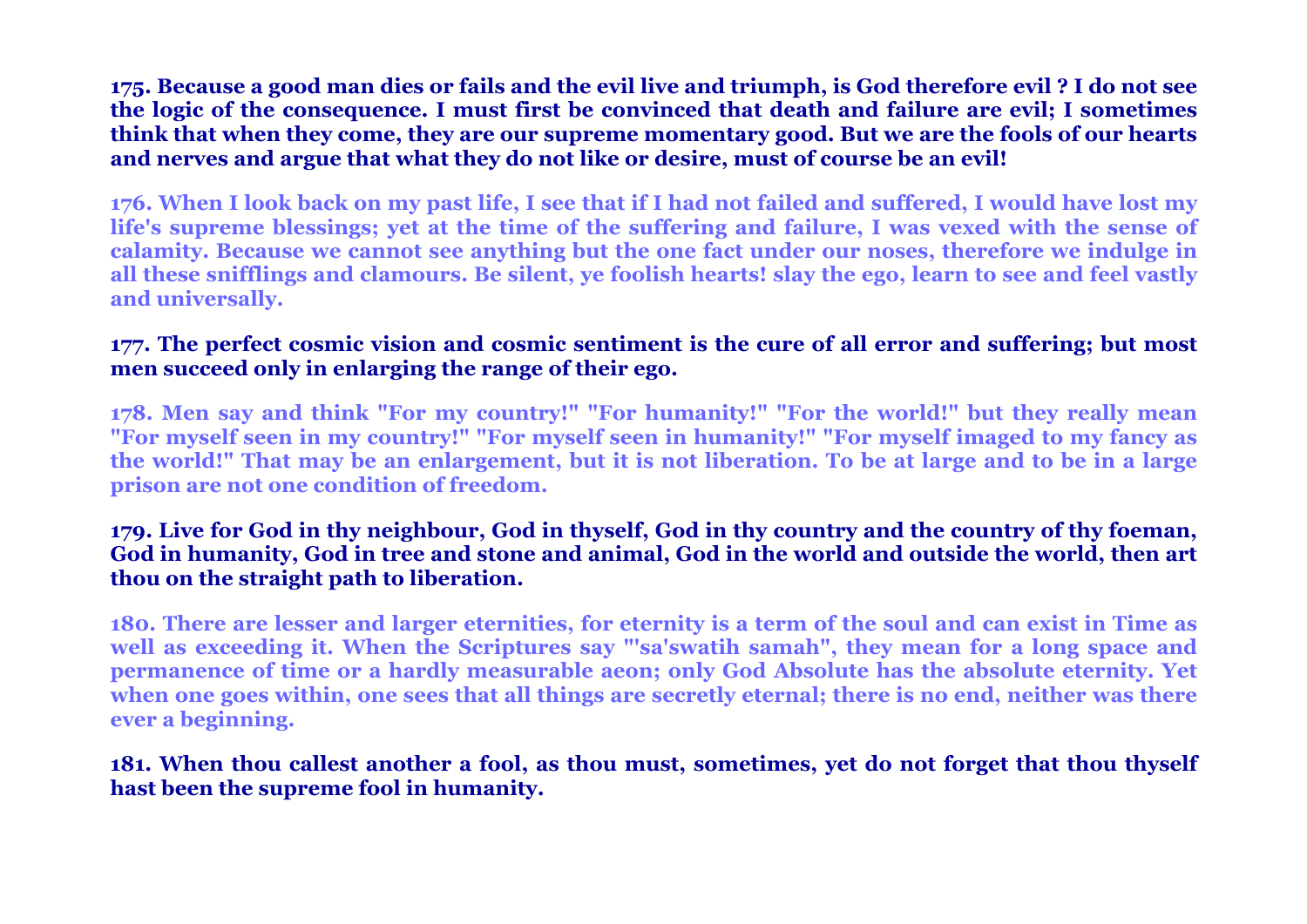**182. God loves to play the fool in season; man does it in season and out of season. It is the only difference.**

## **183. In the Buddhists' view to have saved an ant from drowning is a greater work than to have founded an empire. There is a truth in the idea, but a truth that can easily be exaggerated.**

**184. To exalt one virtue,—compassion even,—unduly above all others is to cover up with one's hand the eyes of wisdom. God moves always towards a harmony.**

#### **185. Pity may be reserved, so long as thy soul makes distinctions, for the suffering animals; but humanity deserves from thee something nobler; it asks for love, for understanding, for comradeship, for the help of the equal and brother.**

**186. The contributions of evil to the good of the world and the harm sometimes done by the virtuous are distressing to the soul enamoured of good. Nevertheless be not distressed nor confounded, but study rather and calmly understand God's ways with humanity.**

## **187. In God's providence there is no evil, but only good or its preparation.**

**188. Virtue and vice were made for thy soul's struggle and progress; but for results they belong to God, who fulfils himself beyond vice and virtue.**

## **189. Live within; be not shaken by outward happenings.**

**190. Fling not thy alms abroad everywhere in an ostentation of charity; understand and love where thou helpest. Let thy soul grow within thee.**

#### **191. Help the poor while the poor are with thee; but study also and strive that there may be no poor for thy assistance.**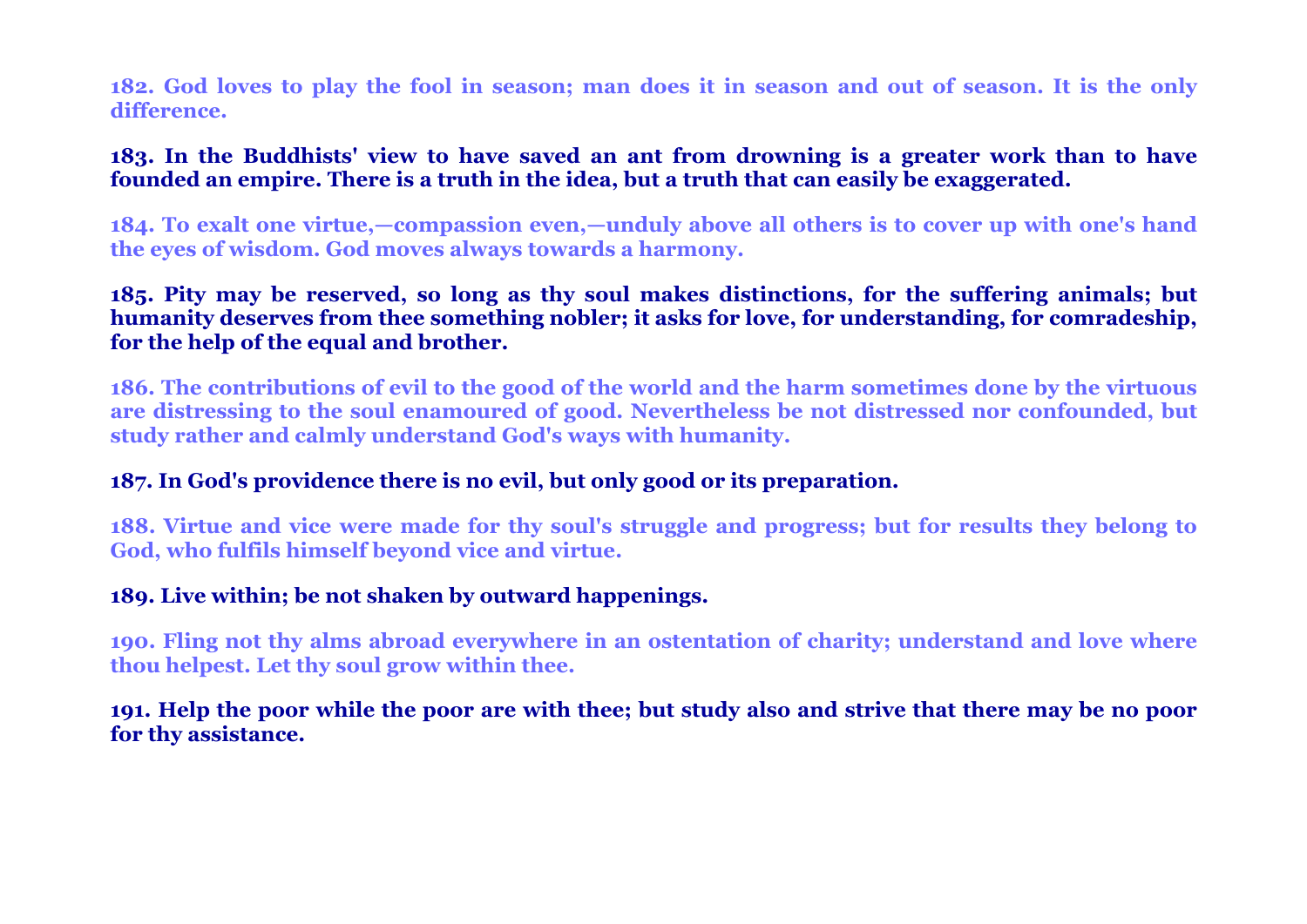**192. The old Indian social ideal demanded of the priest voluntary simplicity of life, purity, learning and the gratuitous instruction of the community, of the prince, war, government, protection of the weak and the giving up of his life in the battlefield, of the merchant, trade, gain and the return of his gains to the community by free giving, of the serf, labour for the rest and material havings. In atonement for his serfhood, it spared him the tax of self-denial, the tax of blood and the tax of his riches.**

#### **193. The existence of poverty is the proof of an unjust and ill-organised society, and our public charities are but the first tardy awakening in the conscience of a robber.**

**194. Valmekie, our ancient epic poet, includes among the signs of a just and enlightened state of society not only universal education, morality and spirituality but this also that there shall be "none who is compelled to eat coarse food, none uncrowned and unanointed or who is restricted to a mean and petty share of luxuries."** 

**195. The acceptance of poverty is noble and beneficial in a class or an individual, but it becomes fatal and pauperises life of its richness and expansion if it is perverted into a general or national ideal. Athens, not Sparta, is the progressive type for mankind. Ancient India with its ideal of vast riches and vast spending was the greatest of nations; modern India with its trend towards national asceticism has finally become poor in life and sunk into weakness and degradation.**

**196. Poverty is no more a necessity of organised social life than disease of the natural body; false habits of life and an ignorance of our true organisation are in both cases the peccant causes of an avoidable disorder.**

**(197.) Athens, not Sparta, is the progressive type for mankind. Ancient India with its ideal of vast riches and vast spending was the greatest of nations. Modern India with its trend towards national asceticism has fully become poor in life and sunk into weakness and degradation.**

**198. Do not dream that when thou hast got rid of material poverty, men will even so be happy or satisfied or society freed from ills, troubles and problems. This is only the first and lowest necessity. While the soul within remains defectively organised, there will always be outward unrest, disorder and revolution.**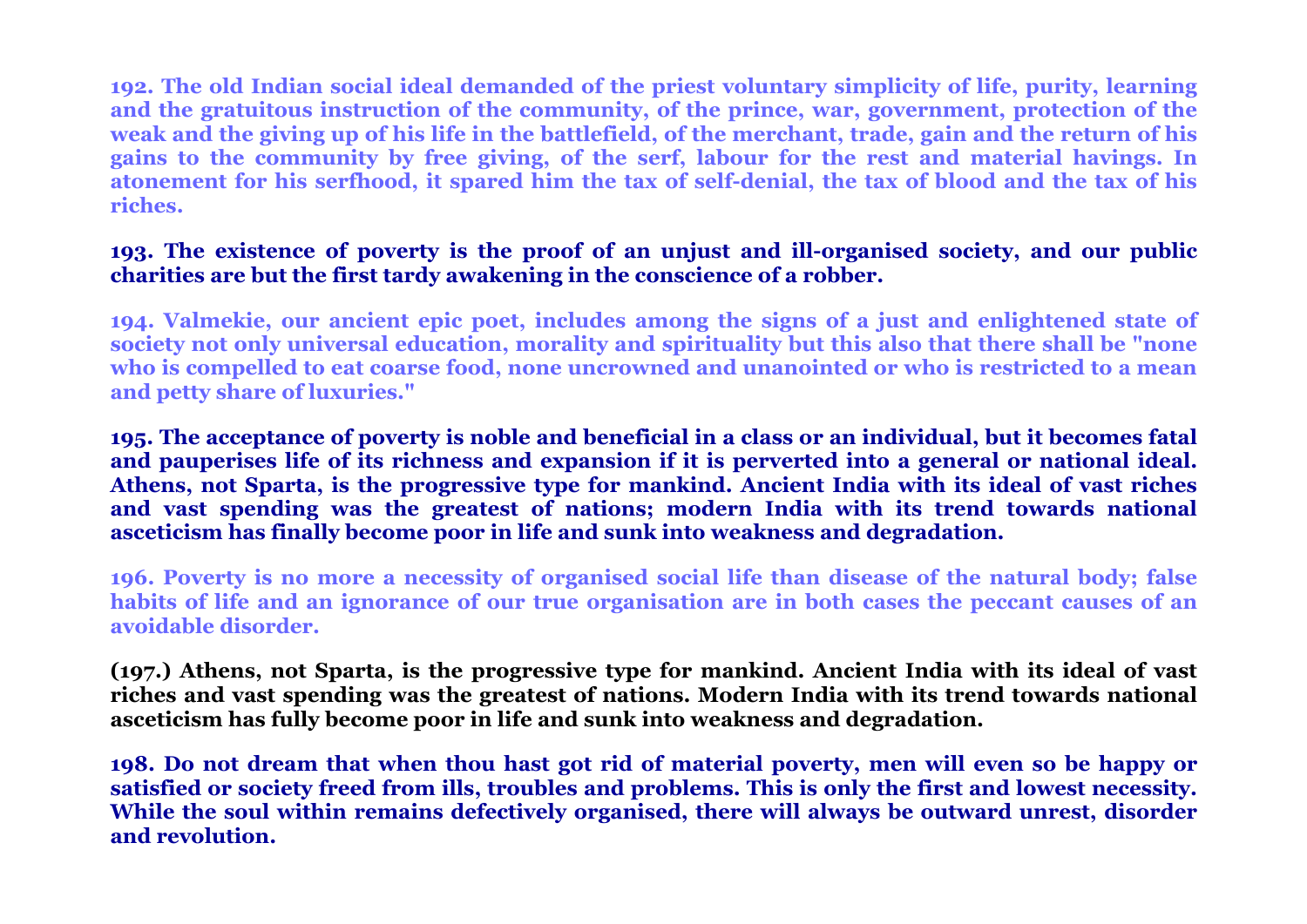**199. Disease will always return to the body if the soul is flawed; for the sins of the mind are the secret cause of the sins of the body. So too poverty and trouble will always return on man in society, so long as the mind of the race is subjected to egoism.**

## **200. Religion and philosophy seek to rescue man from his ego; then the kingdom of heaven within will be spontaneously reflected in an external divine city.**

**201. Mediaeval Christianity said to the race, "Man, thou art in thy earthly life an evil thing and a worm before God; renounce then egoism, live for a future state and submit thyself to God and His priest." The results were not over-good for humanity. Modern knowledge says to the race, "Man, thou art an ephemeral animal and no more to Nature than the ant and the earthworm,—a transitory speck only in the universe. Live then for the State and submit thyself antlike to the trained administrator and the scientific expert." Will this gospel succeed any better than the other ?** 

## **202. Vedanta says rather, "Man, thou art of one nature and substance with God, one soul with thy fellow-men. Awake and progress then to thy utter divinity, live for God in thyself and in others." This gospel which was given only to the few, must now be offered to all mankind for its deliverance.**

**203. The human race always progresses most when most it asserts its importance to Nature, its freedom and its universality.**

## **204. Animal man is the obscure starting-point, the present natural man the varied and tangled midroad but supernatural man the luminous and transcendent goal of our human journey.**

**205. Life and action culminate and are eternally crowned for thee when thou hast attained the power of symbolising and manifesting in every thought and act, in wealth getting, wealth having or wealth spending, in home and government and society, in art, literature and life, the One Immortal in this lower mortal being.**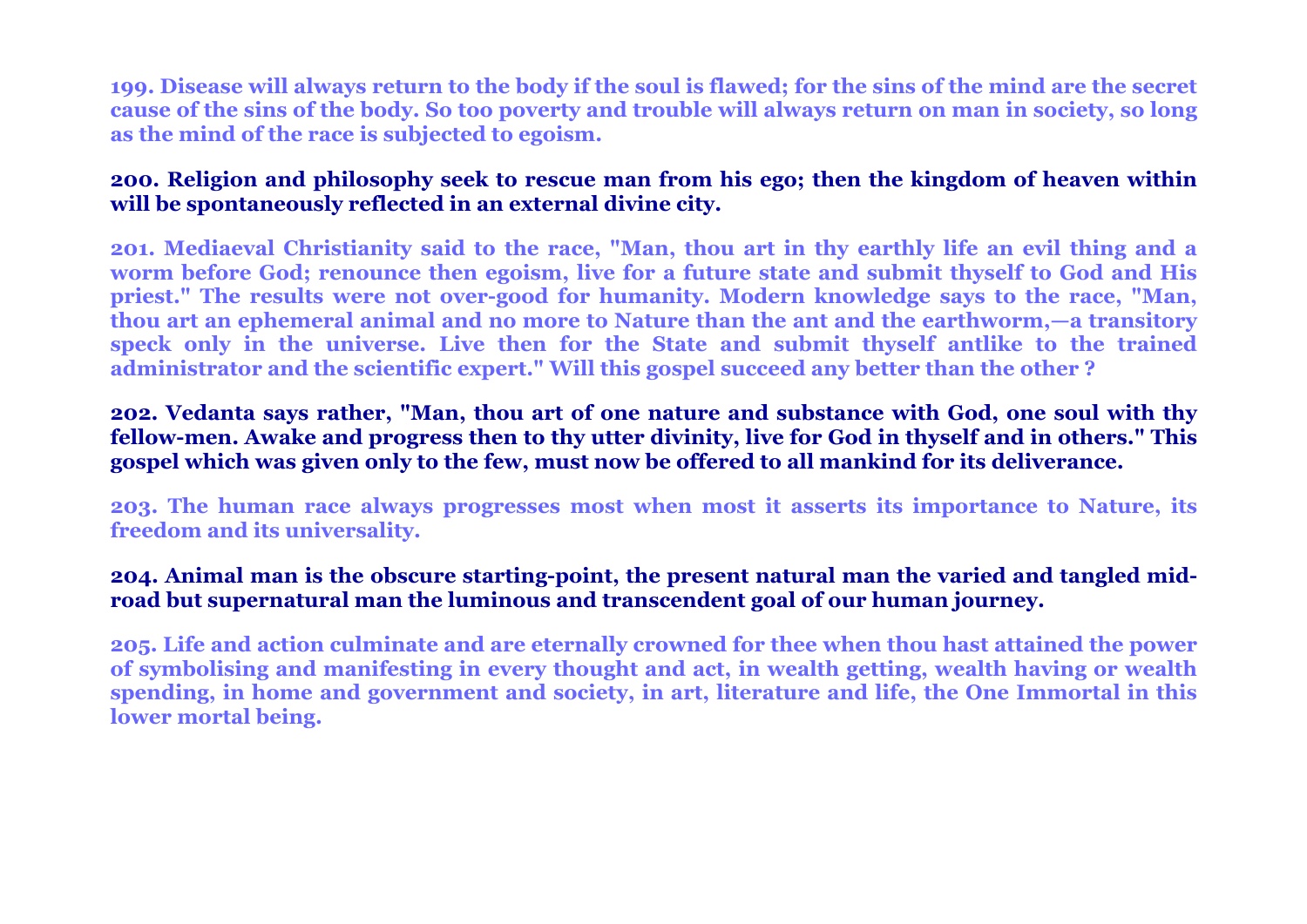If Krishna be alone on one side and the armed and organised world with its hosts and its shrapnel and its Maxims on the other, yet prefer thy divine solitude. Care not if the world passes over thy body and its shrapnel tear thee to pieces and its cavalry trample thy limbs into shapeless mire by the wayside; for the mind was always a simulacrum and the body a carcass. The spirit liberated from its casings ranges and triumphs.



# **Karma**

**206. God leads man while man is misleading himself, the higher nature watches over the stumblings of his lower mortality; this is the tangle and contradiction out of which we have to escape into the self-unity to which alone is possible a clear knowledge and a faultless action.**

**207. That thou shouldst have pity on creatures, is well, but not well, if thou art a slave to thy pity. Be a slave to nothing except to God, not even to His most luminous angels.**

**208. Beatitude is God's aim for humanity; get this supreme good for thyself first that thou mayst distribute it entirely to thy fellow-beings.**

**209. He who acquires for himself alone, acquires ill though he may call it heaven and virtue.**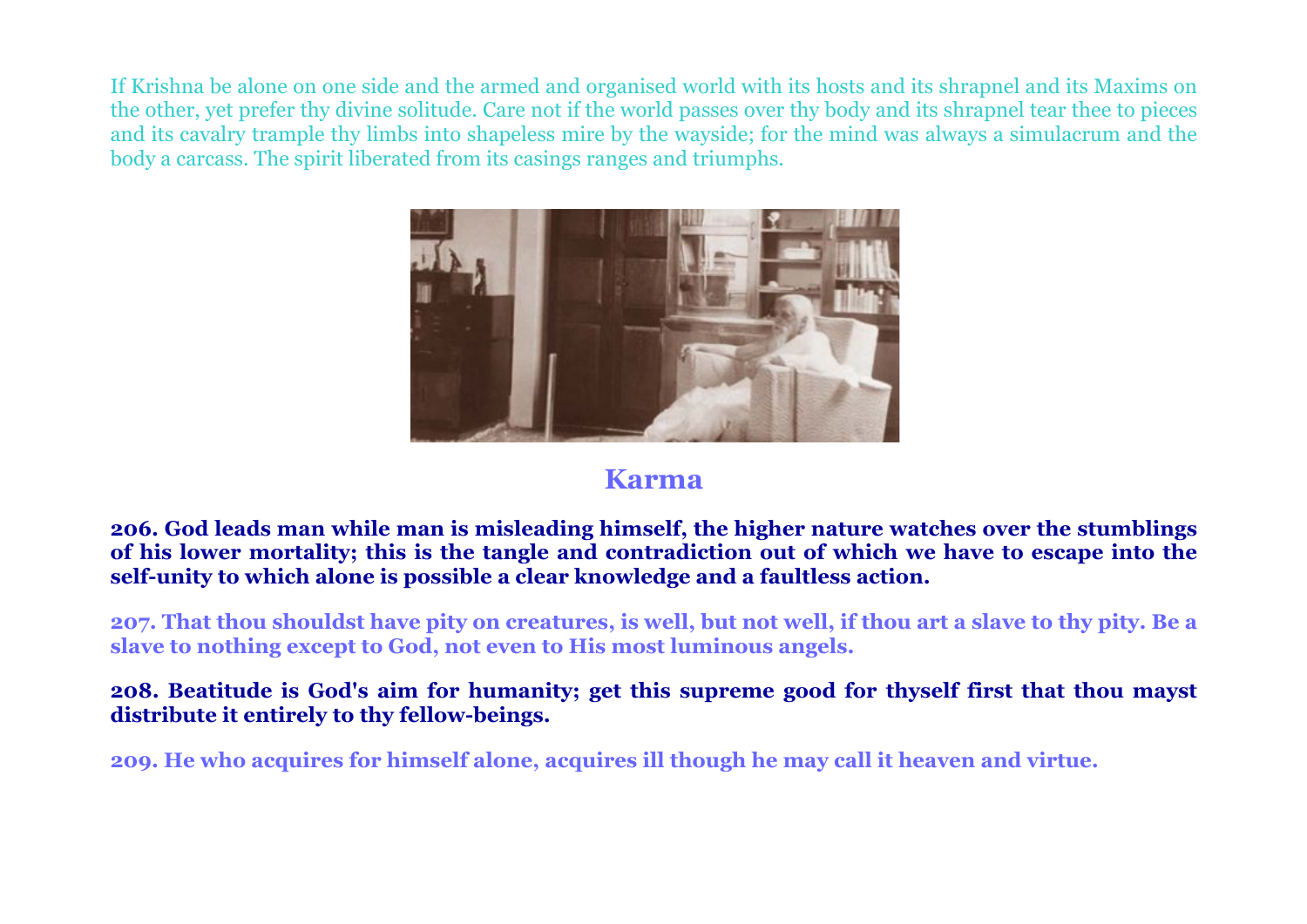#### **210. In my ignorance I thought anger could be noble and vengeance grandiose; but now when I watch Achilles in his epic fury, I see a very fine baby in a very fine rage and I am pleased and amused.**

**211. Power is noble, when it overtops anger; destruction is grandiose, but it loses caste when it proceeds from vengeance. Leave these things, for they belong to a lower humanity.**

#### **212. Poets make much of death and external afflictions; but the only tragedies are the soul's failures and the only epic man's triumphant ascent towards godhead.**

**213. The tragedies of the heart and the body are the weeping of children over their little griefs and their broken toys. Smile within thyself, but comfort the children; join also, if thou canst, in their play.**

## **214. "There is always something abnormal and eccentric about men of genius." And why not ? For genius itself is an abnormal birth and out of man's ordinary centre.**

**215. Genius is Nature's first attempt to liberate the imprisoned god out of her human mould; the mould has to suffer in the process. It is astonishing that the cracks are so few and unimportant.**

## **216. Nature sometimes gets into a fury with her own resistance, then she damages the brain in order to free the inspiration; for in this effort the equilibrium of the average material brain is her chief opponent. Pass over the madness of such and profit by their inspiration.**

**217. Who can bear Kali rushing into the system in her fierce force and burning godhead ? Only the man whom Krishna already possesses.**

**218. Hate not the oppressor, for, if he is strong, thy hate increases his force of resistance; if he is weak, thy hate was needless.**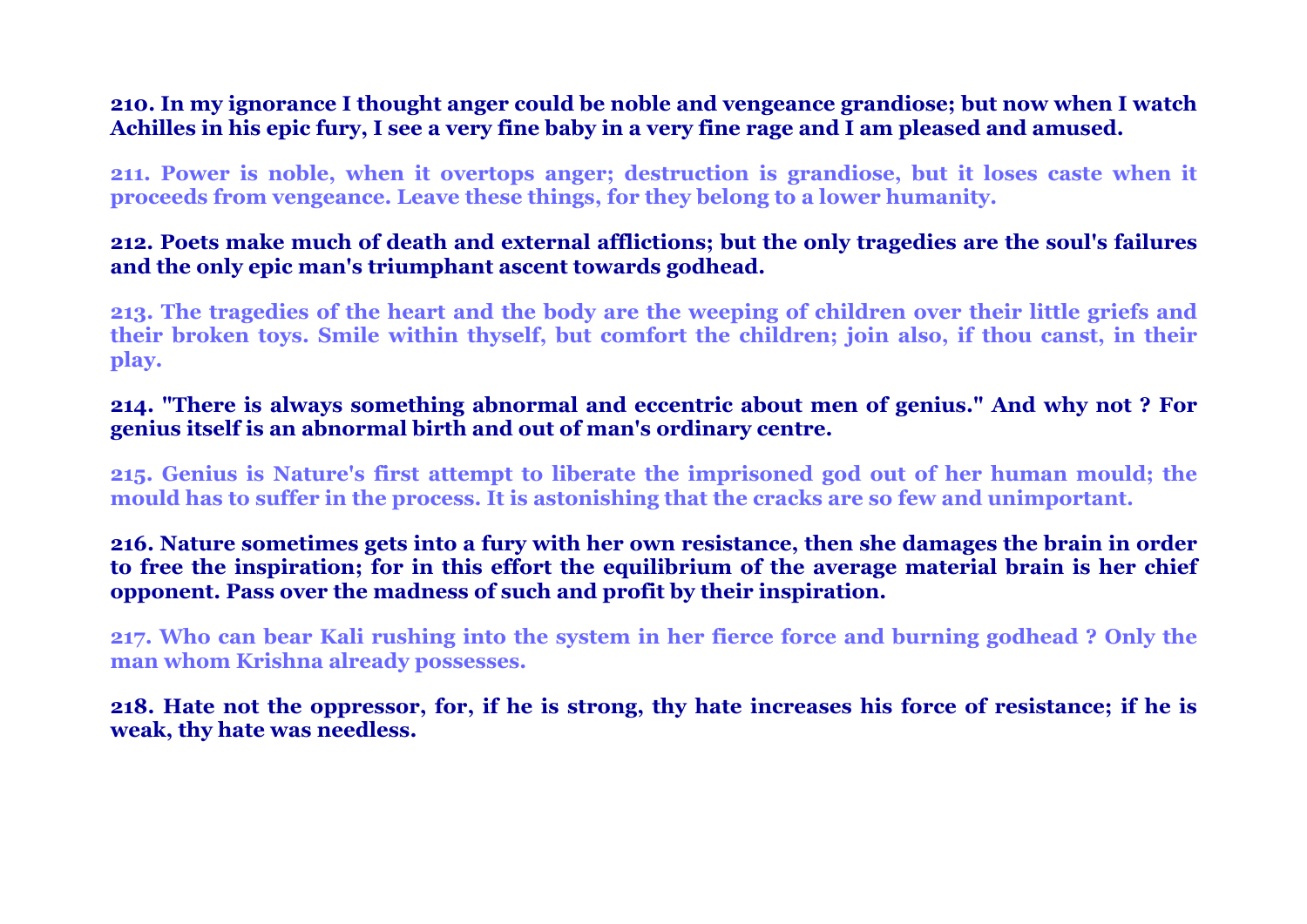**219. Hatred is a sword of power, but its edge is always double. It is like the Kritya of the ancient magicians which, if baulked of its prey, returned in fury to devour its sender.**

## **220. Love God in thy opponent, even while thou strikest him; so shall neither have hell for his portion.**

**221. Men talk of enemies, but where are they ? I only see wrestlers of one party or the other in the great arena of the universe.**

## **222. The saint and the angel are not the only divinities; admire also the Titan and the giant.**

**223. The old writings call the Titans the elder gods. So they still are; nor is any god entirely divine unless there is hidden in him also a Titan.**

#### **224. If I cannot be Rama, then I would be Ravana; for he is the dark side of Vishnu.**

**225. Sacrifice, sacrifice, sacrifice always, but for the sake of God and humanity, not for the sake of sacrifice.**

#### **226. Selfishness kills the soul; destroy it. But take care that your altruism does not kill the souls of others.**

**227. Very usually, altruism is only the sublimest form of selfishness.**

## **228. He who will not slay when God bids him, works in the world an incalculable havoc.**

**229. Respect human life as long as you can; but respect more the life of humanity.**

**230. Men slay out of uncontrollable anger, hatred or vengeance; they shall suffer the rebound now or hereafter; or they slay to serve a selfish end, coldly; God shall not pardon them. If thou slay, first let thy soul have known death for a reality and seen God in the smitten, the stroke and the striker.**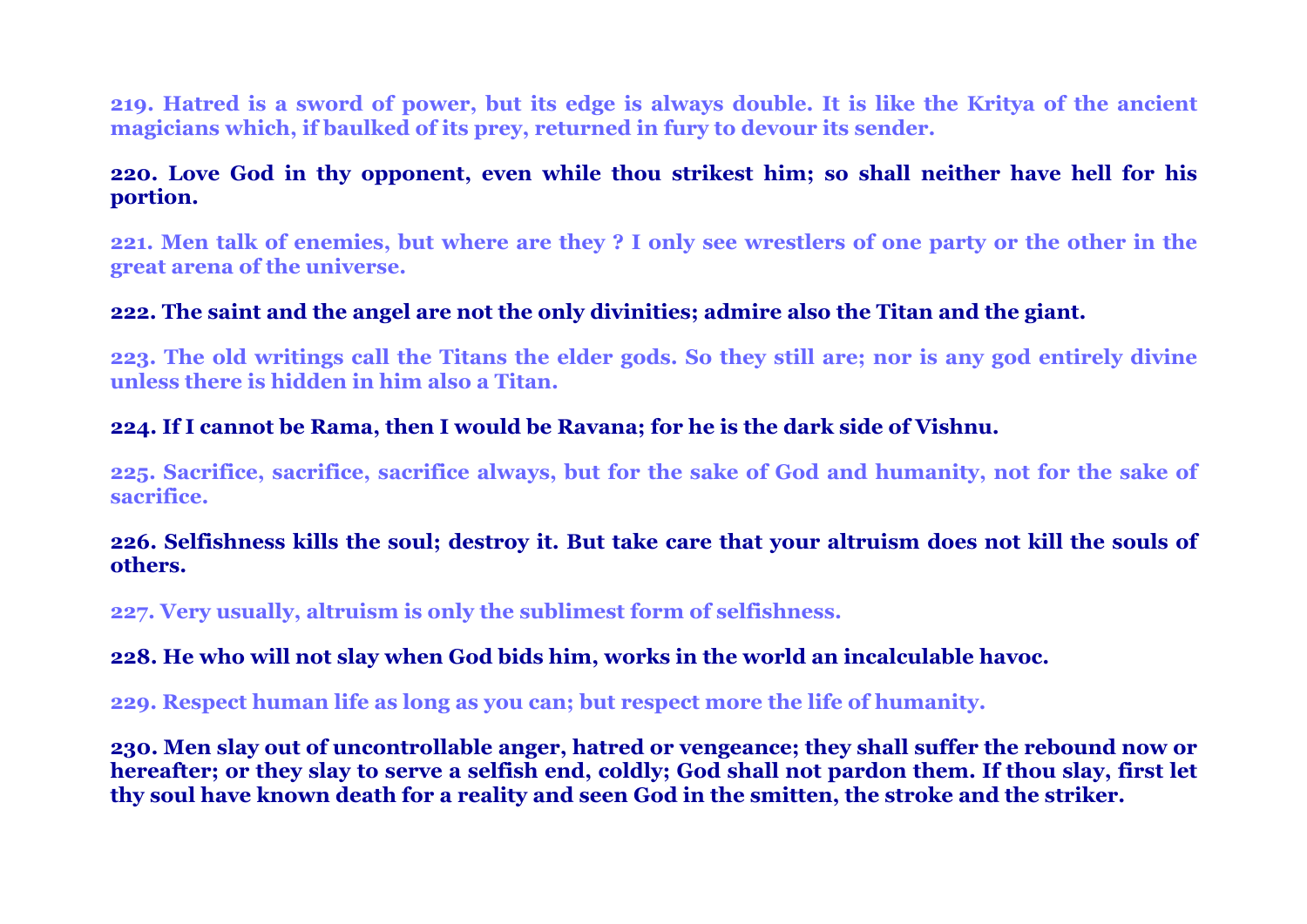**231. Courage and love are the only indispensable virtues; even if all the others are eclipsed or fall asleep, these two will save the soul alive.**

## **232. Meanness and selfishness are the only sins that I find it difficult to pardon; yet they alone are almost universal. Therefore these also must not be hated in others, but in ourselves annihilated.**

**233. Nobleness and generosity are the soul's ethereal firmament; without them, one looks at an insect in a dungeon.**

## **234. Let not thy virtues be such as men praise or reward, but such as make for thy perfection and God in thy nature demands of thee.**

**235. Altruism, duty, family, country, humanity are the prisons of the soul when they are not its instruments.**

#### **236. Our country is God the Mother; speak not evil of her unless thou canst do it with love and tenderness.**

**237. Men are false to their country for their own profit; yet they go on thinking they have a right to turn in horror from the matricide.**

## **238. Break the moulds of the past, but keep safe its gains and its spirit, or else thou hast no future.**

**239. Revolutions hew the past to pieces and cast it into a cauldron, but what has emerged is the old Aeson with a new visage.**

#### **240. The world has had only half a dozen successful revolutions and most even of these were very like failures; yet it is by great and noble failures that humanity advances.**

**241. Atheism is a necessary protest against the wickedness of the Churches and the narrowness of creeds. God uses it as a stone to smash these soiled card-houses.**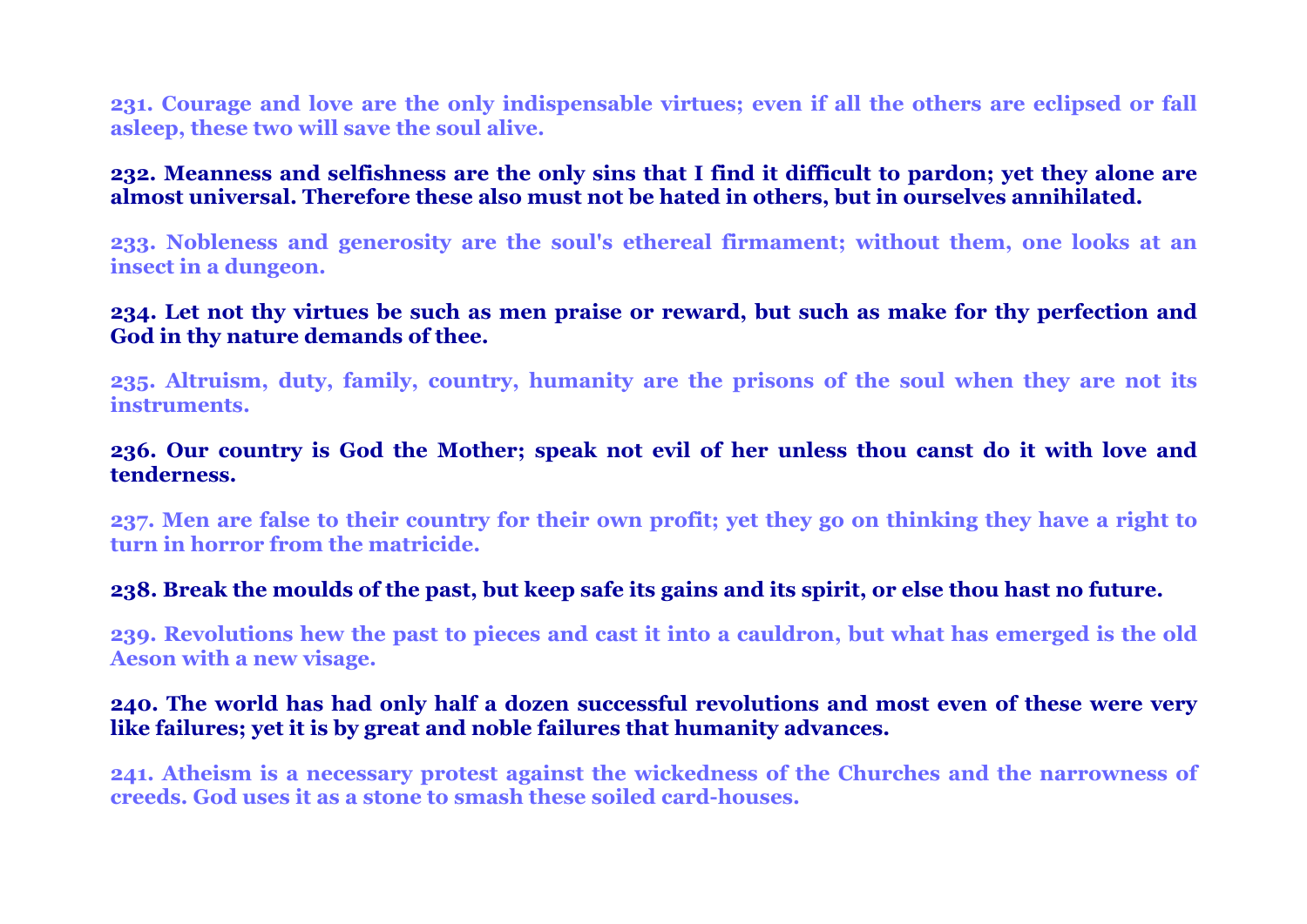## **242. How much hatred and stupidity men succeed in packing up decorously and labelling "Religion"!**

**243. God guides best when He tempts worst, loves entirely when He punishes cruelly, helps perfectly when violently He opposes.**

## **244. If God did not take upon Himself the burden of tempting men, the world would very soon go to perdition.**

**245. Suffer yourself to be tempted within so that you may exhaust in the struggle your downward propensities.**

## **246. If you leave it to God to purify, He will exhaust the evil in you subjectively; but if you insist on guiding yourself, you will fall into much outward sin and suffering.**

**247. Call not everything evil which men call evil, but only that reject which God has rejected; call not everything good which men call good, but accept only what God has accepted.**

**248. Men in the world have two lights, duty and principle; but he who has passed over to God, has done with both and replaced them by God's will. If men abuse thee for this, care not, O divine instrument, but go on thy way like the wind or the sun fostering and destroying.**

**249. Not to cull the praises of men has God made thee His own, but to do fearlessly His bidding.**

**250. Accept the world as God's theatre; be thou the mask of the Actor and let Him act through thee. If men praise or hiss thee, know that they too are masks and take God within for thy only critic and audience.**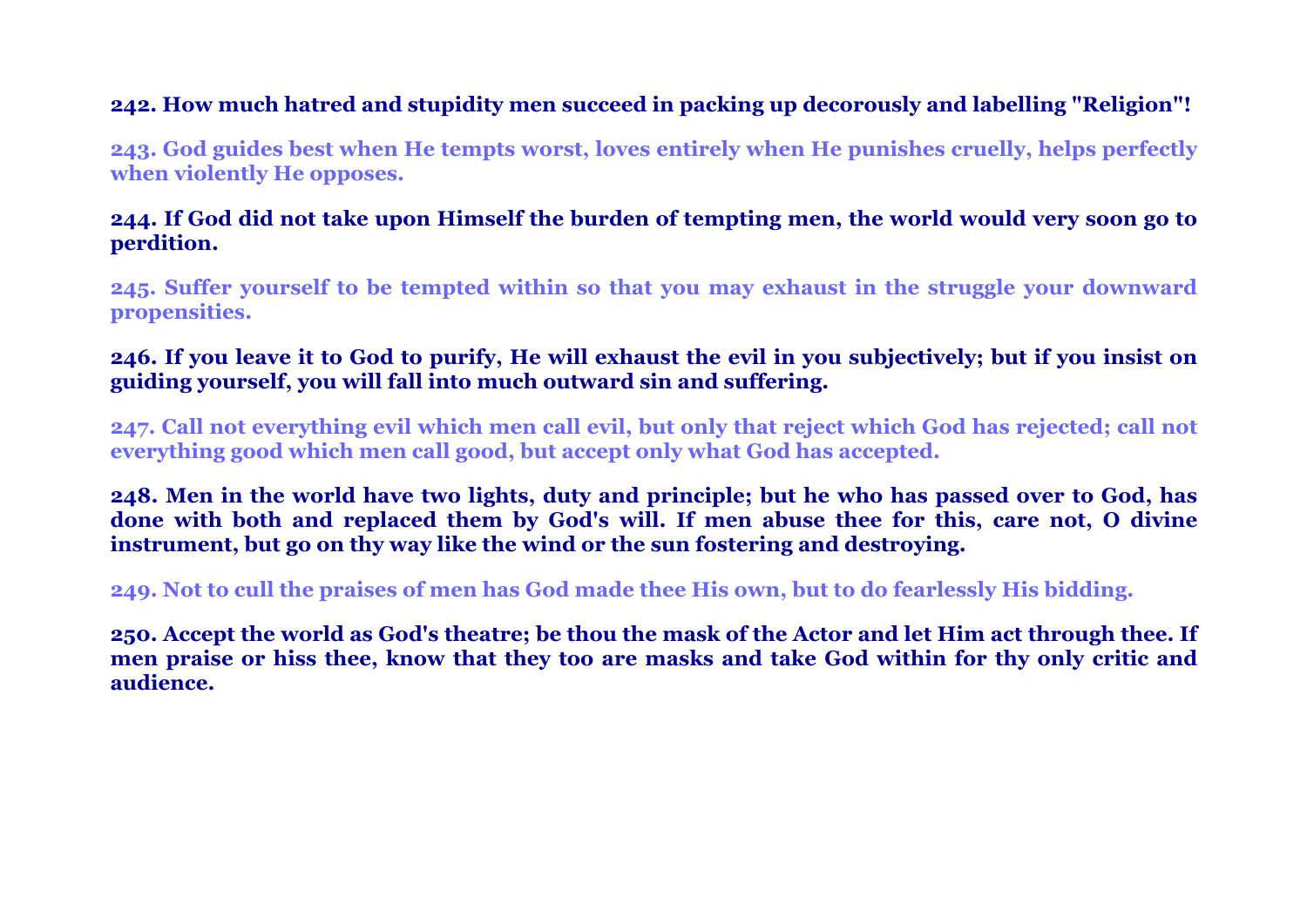**251. If Krishna be alone on one side and the armed and organised world with its hosts and its shrapnel and its Maxims on the other, yet prefer thy divine solitude. Care not if the world passes over thy body and its shrapnel tear thee to pieces and its cavalry trample thy limbs into shapeless mire by the wayside; for the mind was always a simulacrum and the body a carcass. The spirit liberated from its casings ranges and triumphs.**

**252. If thou think defeat is the end of thee, then go not forth to fight, even though thou be the stronger. For Fate is not purchased by any man nor is Power bound over to her possessors. But defeat is not the end, it is only a gate or a beginning.**

**253. I have failed, thou sayest. Say rather that God is circling about towards His object.**

**254. Foiled by the world, thou turnest to seize upon God. If the world is stronger than thou, thinkest thou God is weaker ? Turn to Him rather for His bidding and for strength to fulfil it.**

**255. So long as a cause has on its side one soul that is intangible in faith, it cannot perish.**

**256. Reason gives me no basis for this faith, thou murmurest. Fool ! if it did, faith would not be needed or demanded of thee.**

**257. Faith in the heart is the obscure and often distorted reflection of a hidden knowledge. The believer is often more plagued by doubt than the most inveterate sceptic. He persists because there is something subconscient in him which knows.**

**That tolerates both his blind faith and twilit doubts and drives towards the revelation of that which it knows.**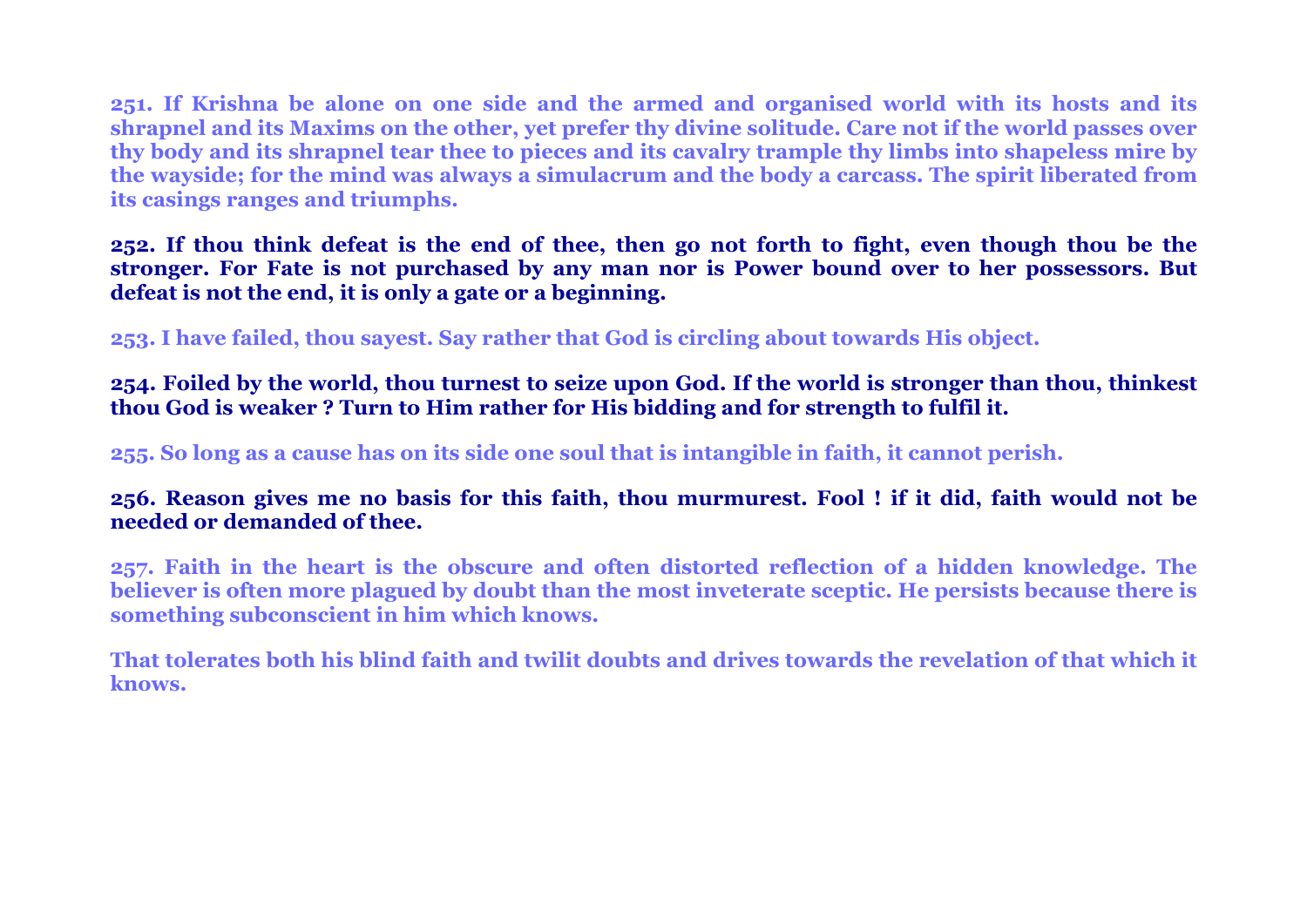If thy heart is troubled within thee, if for long seasons thou makest no progress, if thy strength faint and repine, remember always the eternal word of our Lover and Master, "I will free thee from all sin and evil; do not grieve."



# **Karma**

**258. The world thinks that it moves by the light of reason but it is really impelled by its faiths and instincts.**

## **259. Reason adapts itself to the faith or argues out a justification of the instincts, but it receives the impulse subconsciously; therefore men think that they act rationally.**

**260. The only business of reason is to arrange and criticise the perceptions. It has neither in itself any means of positive conclusion nor any command to action. When it pretends to originate or impel, it is masking other agencies.**

#### **261. Until Wisdom comes to thee, use the reason for its God-given purposes and faith and instinct for theirs. Why shouldst thou set thy members to war upon each other ?**

**262. Perceive always and act in the light of thy increasing perceptions, but not those of the reasoning brain only. God speaks to the heart when the brain cannot understand him.**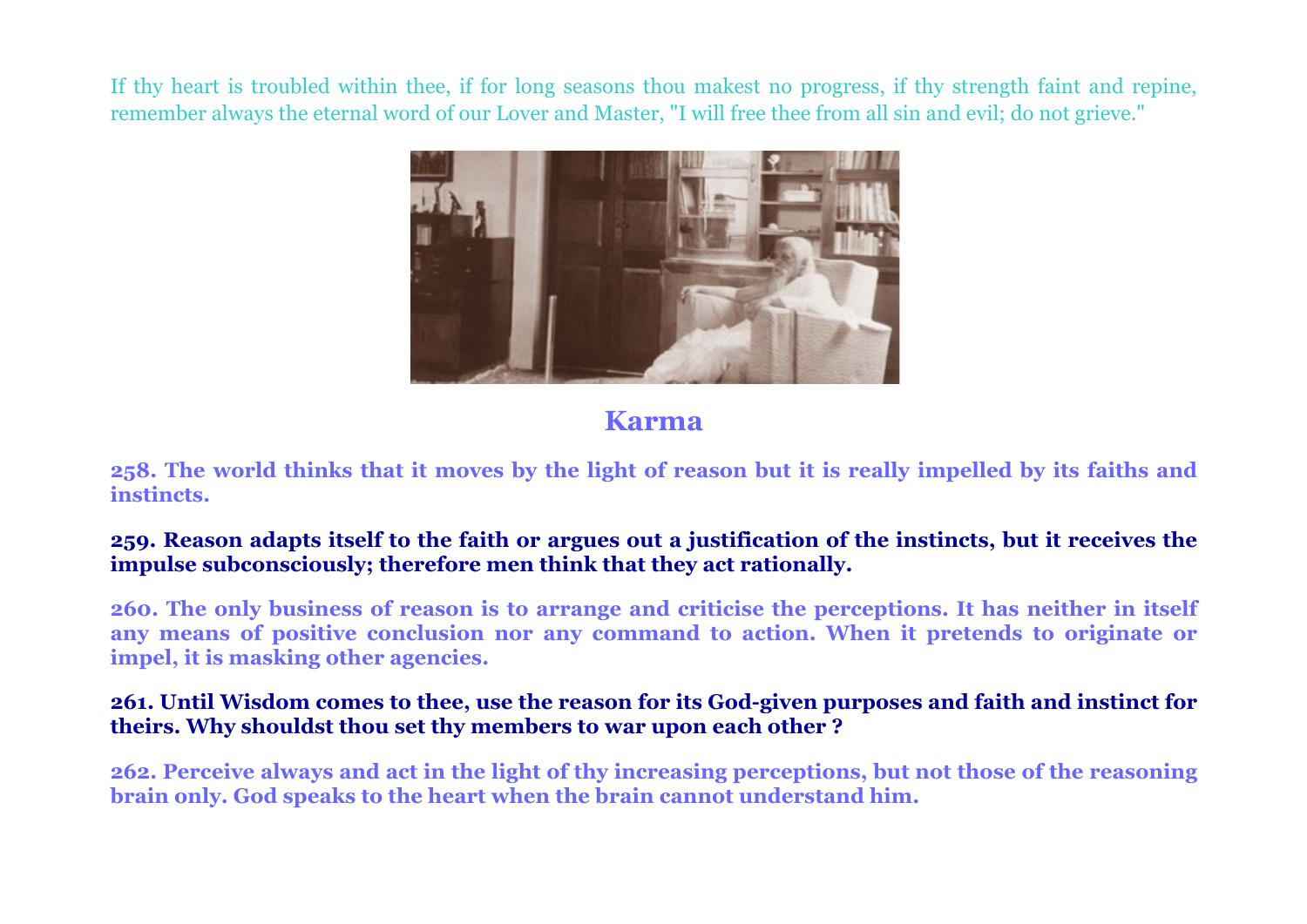## **263. If thy heart tell thee, Thus and by such means and at such a time it will happen, believe it not. But if it gives thee the purity and wideness of God's command, hearken to it.**

**264. When thou hast the command, care only to fulfil it. The rest is God's will and arrangement which men call chance and luck and fortune.**

**265. If thy aim be great and thy means small, still act; for by action alone these can increase to thee.**

**266. Care not for time and success. Act out thy part, whether it be to fail or to prosper.**

## **267. There are three forms in which the command may come, the will and faith in thy nature, thy ideal on which heart and brain are agreed and the voice of Himself or His angels.**

**268. There are times when action is unwise or impossible; then go into tapasya in some physical solitude or in the retreats of thy soul and await whatever divine word or manifestation.**

## **269. Leap not too quickly at all voices, for there are lying spirits ready to deceive thee; but let thy heart be pure and afterwards listen.**

**270. There are times when God seems to be sternly on the side of the past; then what has been and is, sits firm as on a throne and clothes itself with an irrevocable "I shall be". Then persevere, though thou seem to be fighting the Master of all; for this is His sharpest trial.**

## **271. All is not settled when a cause is humanly lost and hopeless; all is settled, only when the soul renounces its effort.**

**272. He who would win high spiritual degrees, must pass endless tests and examinations. But most are anxious only to bribe the examiner.**

**273. Fight, while thy hands are free, with thy hands and thy voice and thy brain and all manner of weapons. Art thou chained in the enemy's dungeons and have his gags silenced thee ? Fight with thy silent all-besieging soul and thy wide-ranging will-power and when thou art dead, fight still with the world-encompassing force that went out from God within thee.**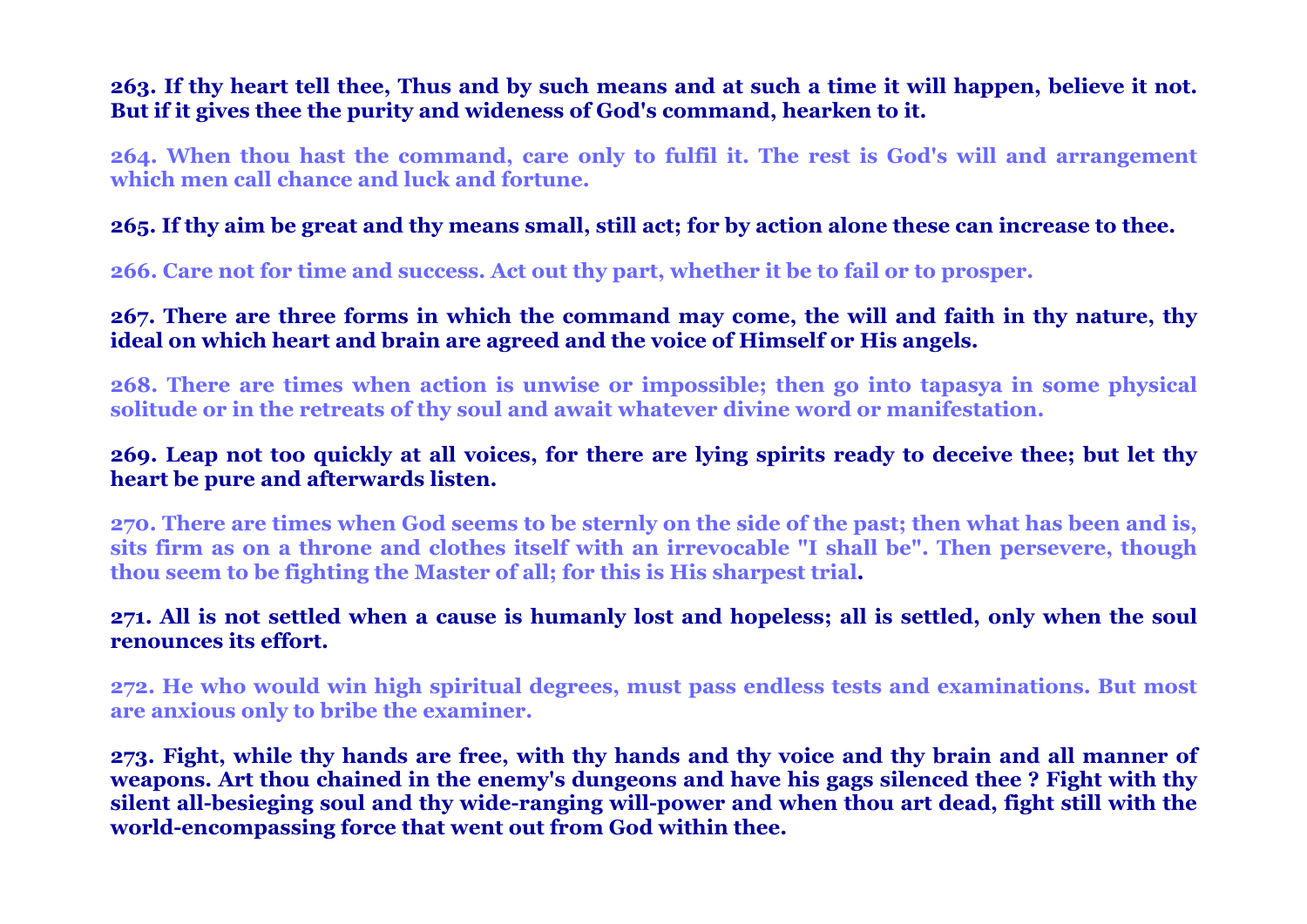**274. Thou thinkest the ascetic in his cave or on his mountaintop a stone and a do-nothing ? What dost thou know ? He may be filling the world with the mighty currents of his will and changing it by the pressure of his soul-state.**

# **275. That which the liberated sees in his soul on its mountaintops, heroes and prophets spring up in the material world to proclaim and accomplish.**

**276. The Theosophists are wrong in their circumstances but right in the essential. If the French Revolution took place, it was because a soul on the Indian snows dreamed of God as freedom, brotherhood and equality.**

# **277. All speech and action comes prepared out of the eternal Silence.**

**278. There is no disturbance in the depths of the Ocean, but above there is the joyous thunder of its shouting and its racing shoreward; so is it with the liberated soul in the midst of violent action. The soul does not act; it only breathes out from itself overwhelming action.**

# **279. O soldier and hero of God, where for thee is sorrow or shame or suffering ? For thy life is a glory, thy deeds a consecration, victory thy apotheosis, defeat thy triumph.**

**280. Do thy lower members still suffer the shock of sin and sorrow ? But above, seen of thee or unseen, thy soul sits royal, calm, free and triumphant.**

**Believe that the Mother will ere the end have done her work and made the very earth of thy being a joy and a purity.**

#### **281. If thy heart is troubled within thee, if for long seasons thou makest no progress, if thy strength faint and repine, remember always the eternal word of our Lover and Master, "I will free thee from all sin and evil; do not grieve."**

**282. Purity is in thy soul; but for actions, where is their purity or impurity ?**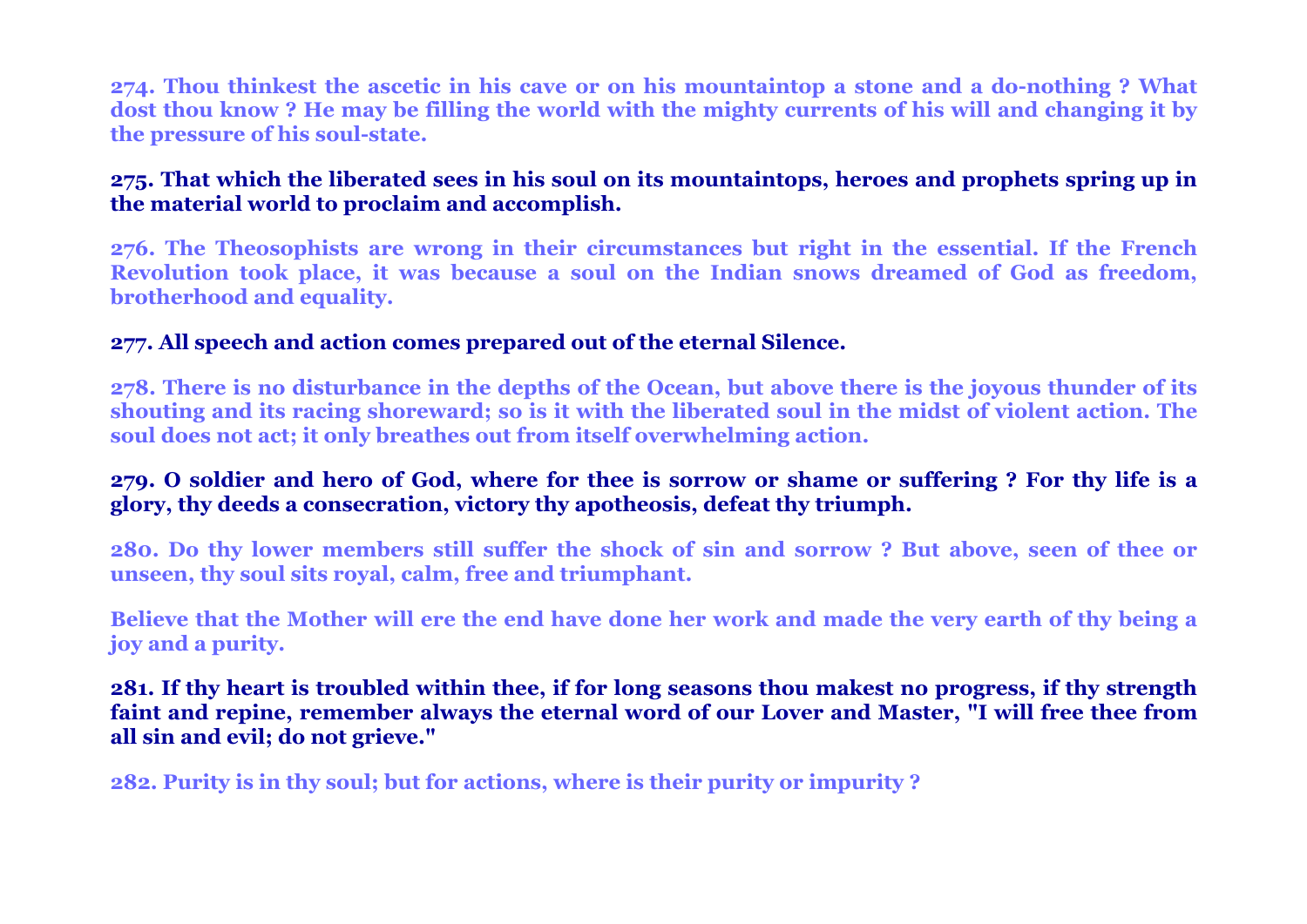#### **283. O Death, our masked friend and maker of opportunities, when thou wouldst open the gate, hesitate not to tell us beforehand; for we are not of those who are shaken by its iron jarring.**

**284. Death is sometimes a rude valet; but when he changes this robe of earth for that brighter raiment, his horseplay and impertinences can be pardoned.**

# **285. Who shall slay thee, O soul immortal ? Who shall torture thee, O God ever-joyous ?**

**286. Think this when thy members would fain make love with depression and weakness, "I am Bacchus and Ares and Apollo; I am Agni pure and invincible; I am Surya ever burning mightily."** 

# **287. Shrink not from the Dionysian cry and rapture within thee, but see that thou be not a straw upon those billows.**

**288. Thou hast to learn to bear all the gods within thee and never stagger with their inrush or break under their burden.**

# **289. Mankind have wearied of strength and joy and called sorrow and weakness virtue, wearied of knowledge and called ignorance holiness, wearied of love and called heartlessness enlightenment and wisdom.**

**290. There are many kinds of forbearance. I saw a coward hold out his cheek to the smiter; I saw a physical weakling struck by a strong and self-approving bully look quietly and intently at the aggressor; I saw God incarnate smile lovingly on those who stoned him. The first was ridiculous, the second terrible, the third divine and holy.**

# **291. It is noble to pardon thine own injurers, but not so noble to pardon wrongs done to others. Nevertheless pardon these too, but when needful, calmly avenge.**

**292. When Asiatics massacre, it is an atrocity; when Europeans, it is a military exigency. Appreciate the distinction and ponder over this world's virtues.**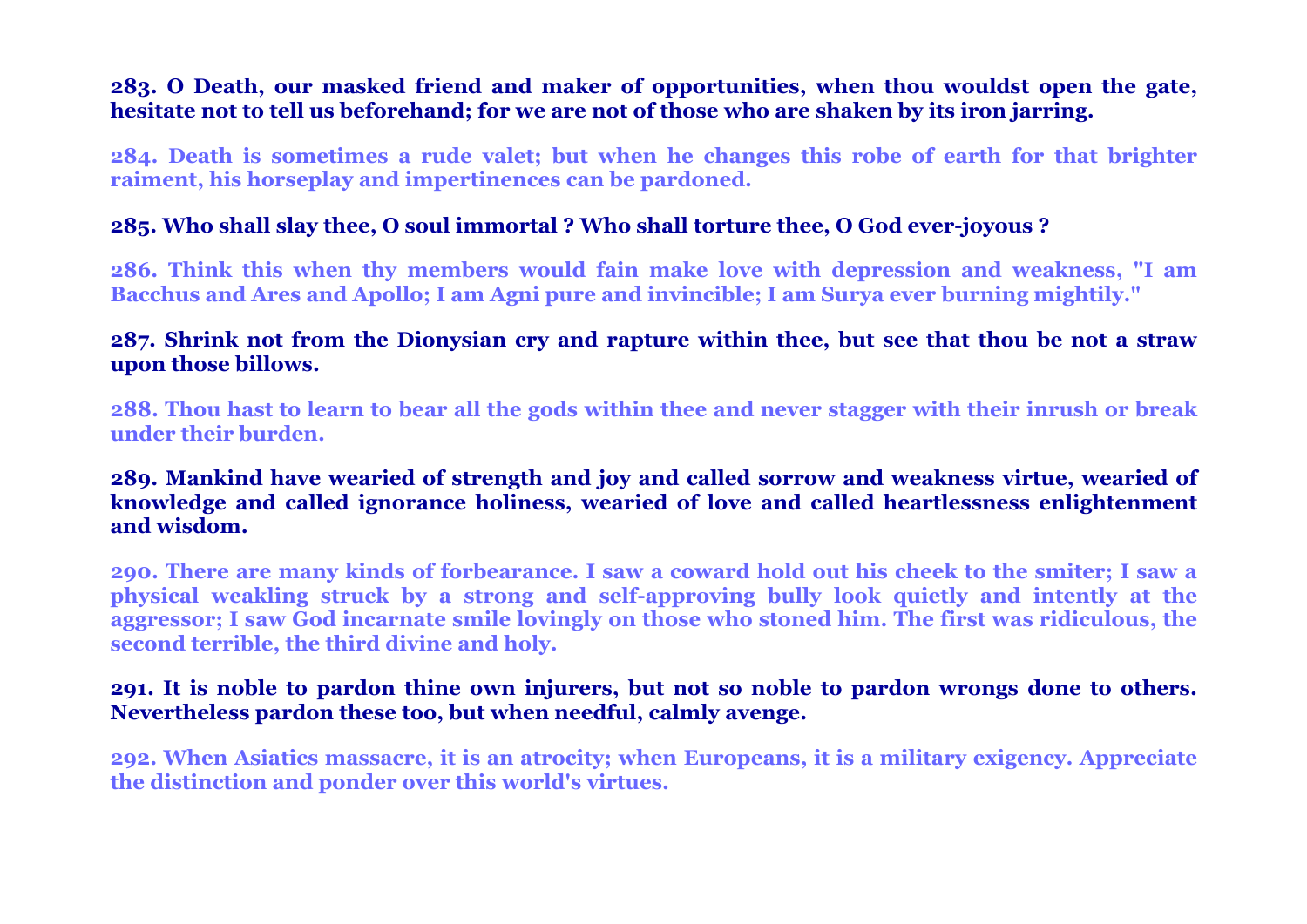#### **293. Watch the too indignantly righteous. Before long you will find them committing or condoning the very offence which they have so fiercely censured.**

**294. "There is very little real hypocrisy among men." True, but there is a great deal of diplomacy and still more of self-deceit. The last is of three varieties, conscious, subconscious and half-conscious; but the third is the most dangerous.**

# **295. Be not deceived by men's shows of virtue, neither disgusted by their open or secret vices. These things are the necessary shufflings in a long transition-period of humanity.**

**296. Be not repelled by the world's crookednesses; the world is a wounded and venomous snake wriggling towards a destined off-sloughing and perfection.wait , for it is a divine wager, and out of this baseness, God will emerge brilliant and triumphant.**

#### **297. Why dost thou recoil from a mask ? Behind its odious, grotesque or terrible seemings Krishna laughs at thy foolish anger, thy more foolish scorn or loathing and thy most foolish terror.**

**298. When thou findest thyself scorning another, look then at thy own heart and laugh at thy folly.**

**299. Avoid vain disputing; but exchange views freely. If dispute thou must, learn from thy adversary; for even from a fool, if thou listen not with the ear and the reasoning mind but the soul's light, thou canst gather much wisdom.**

**300. Turn all things to honey; this is the law of divine living.**

**301. Private dispute should always be avoided; but shrink not from the public battle; yet even there appreciate the strength of thy adversary.**

**302. When thou hearest an opinion that displeases thee, study and find out the truth in it.**

**303. The mediaeval ascetics hated women and thought they were created by God for the temptation of monks. One may be allowed to think more nobly both of God and of woman.**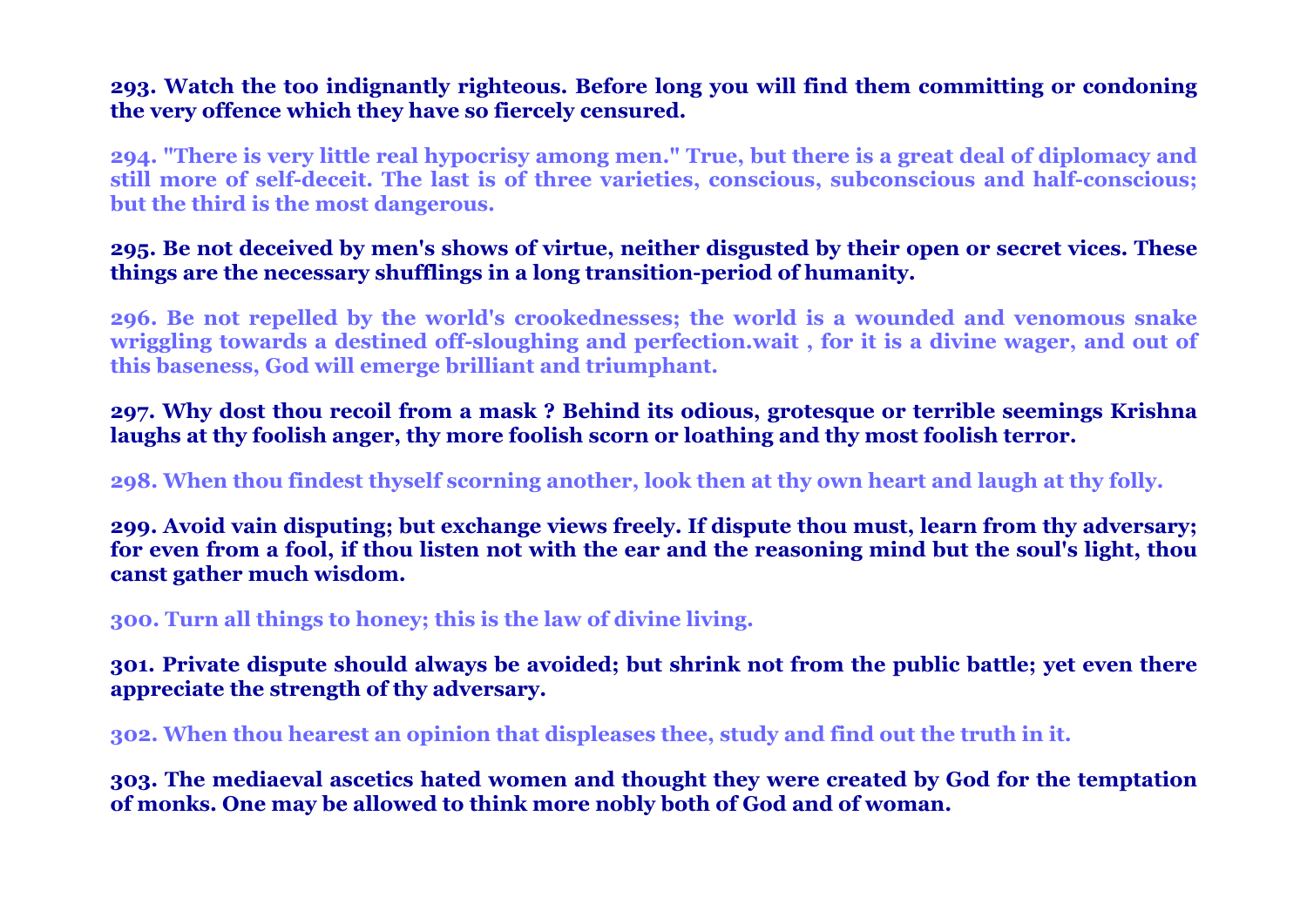**304. If a woman has tempted thee, is it her fault or thine ? Be not a fool and a self-deceiver.**

**305. There are two ways of avoiding the snare of woman; one is to shun all women and the other to love all beings.**

**306. Asceticism is no doubt very healing, a cave very peaceful and the hill-tops wonderfully pleasant; nevertheless do thou act in the world as God intended thee.**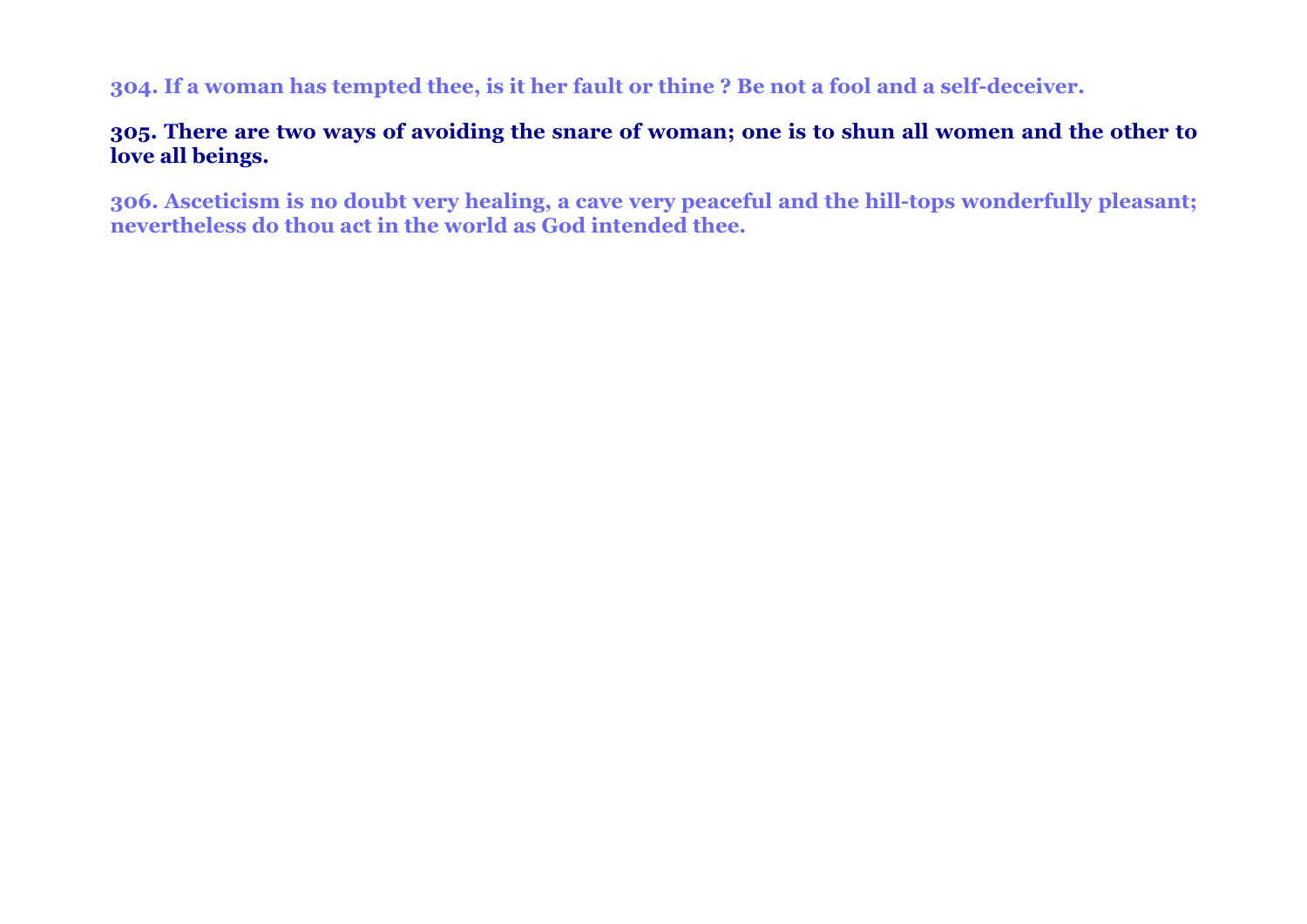This erring race of human beings dreams always of perfecting their environment by the machinery of government and society; but it is only by the perfection of the soul within that the outer environment can be perfected. What thou art within, that outside thee thou shalt enjoy; no machinery can rescue thee from the law of thy being.



# **Karma**

**307. Three times God laughed at Shankara, first, when he returned to burn the corpse of his mother, again when he commented on the Isha Upanishad and the third time when he stormed about India preaching inaction.**

**308. Men labour only after success and if they are fortunate enough to fail, it is because the wisdom and force of Nature overbear their intellectual cleverness.**

**God alone knows when and how to blunder wisely and fail effectively.**

**309. Distrust the man who has never failed and suffered; follow not his fortunes, fight not under his banner.**

**310. There are two who are unfit for greatness and freedom, the man who has never been a slave to another and the nation that has never been under the yoke of foreigners.**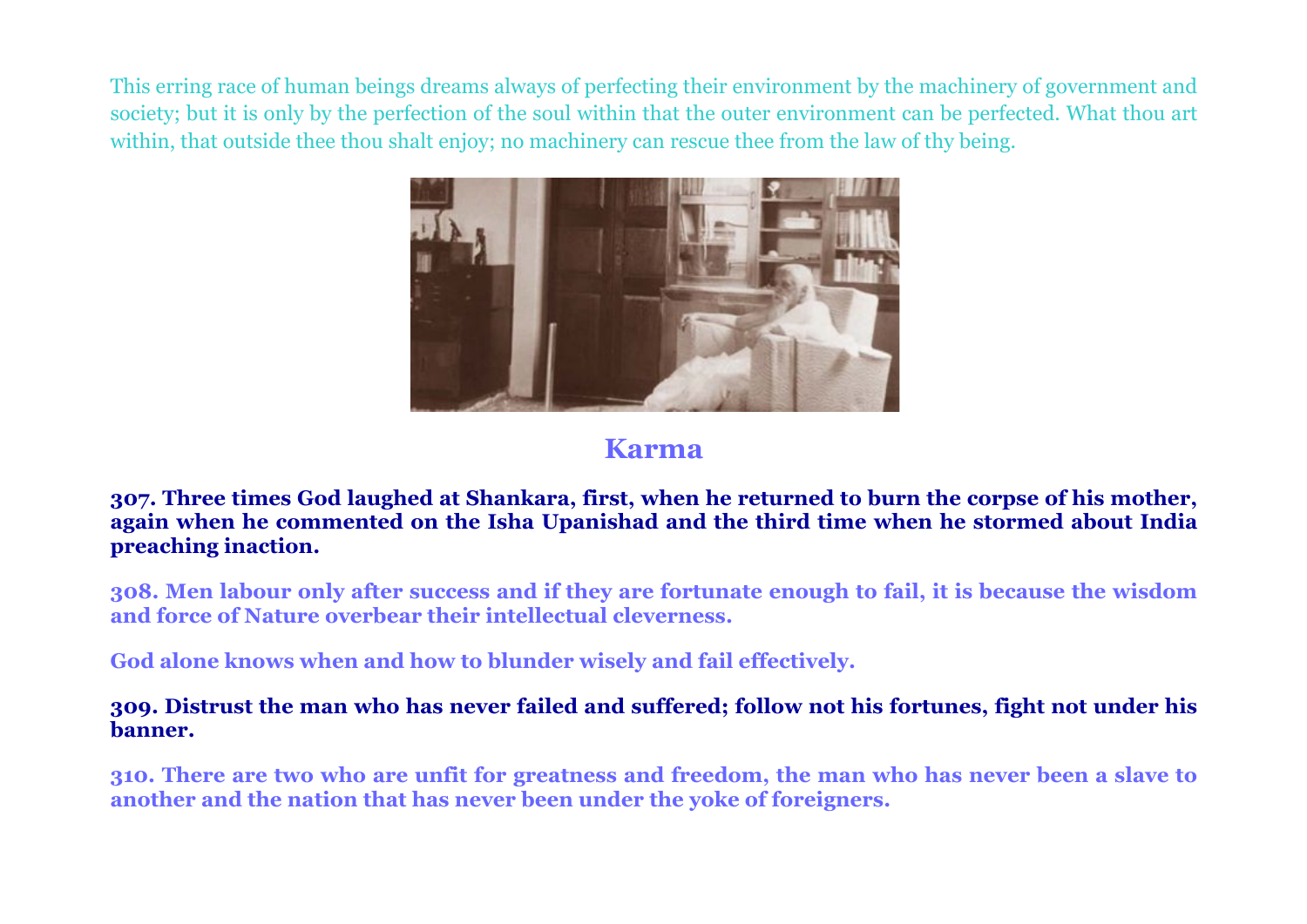# **311. Fix not the time and the way in which the ideal shall be fulfilled. Work and leave time and way to God all-knowing.**

**312. Work as if the ideal had to be fulfilled swiftly and in thy lifetime; persevere as if thou knewest it not to be unless purchased by a thousand years yet of labour. That which thou darest not expect till the fifth millennium, may bloom out with tomorrow's dawning and that which thou hopest and lustest after now, may have been fixed for thee in thy hundredth advent.**

#### **313. Each man of us has a million lives yet to fulfil upon earth. Why then this haste and clamour and impatience ?**

**314. Stride swiftly for the goal is far; rest not unduly, for thy Master is waiting for thee at the end of thy journey.**

#### **315. I am weary of the childish impatience which cries and blasphemes and denies the ideal because the Golden Mountains cannot be reached in our little day or in a few momentary centuries.**

**316. Fix thy soul without desire upon the end and insist on it by the divine force within thee; then shall the end itself create its means, nay, it shall become its own means. For the end is Brahman and already accomplished; see it always as Brahman, see it always in thy soul as already accomplished.**

#### **317. Plan not with the intellect, but let thy divine sight arrange thy plans for thee. When a means comes to thee as thing to be done, make that thy aim; as for the end, it is, in world, accomplishing itself and, in thy soul, already accomplished.**

**318. Men see events as unaccomplished, to be striven for and effected. This is false seeing; events are not effected, they develop. The event is Brahman, already accomplished from of old, it is now manifesting.**

**319. As the light of a star reaches the earth hundreds of years after the star has ceased to exist, so the event already accomplished in Brahman at the beginning manifests itself now in our material experience.**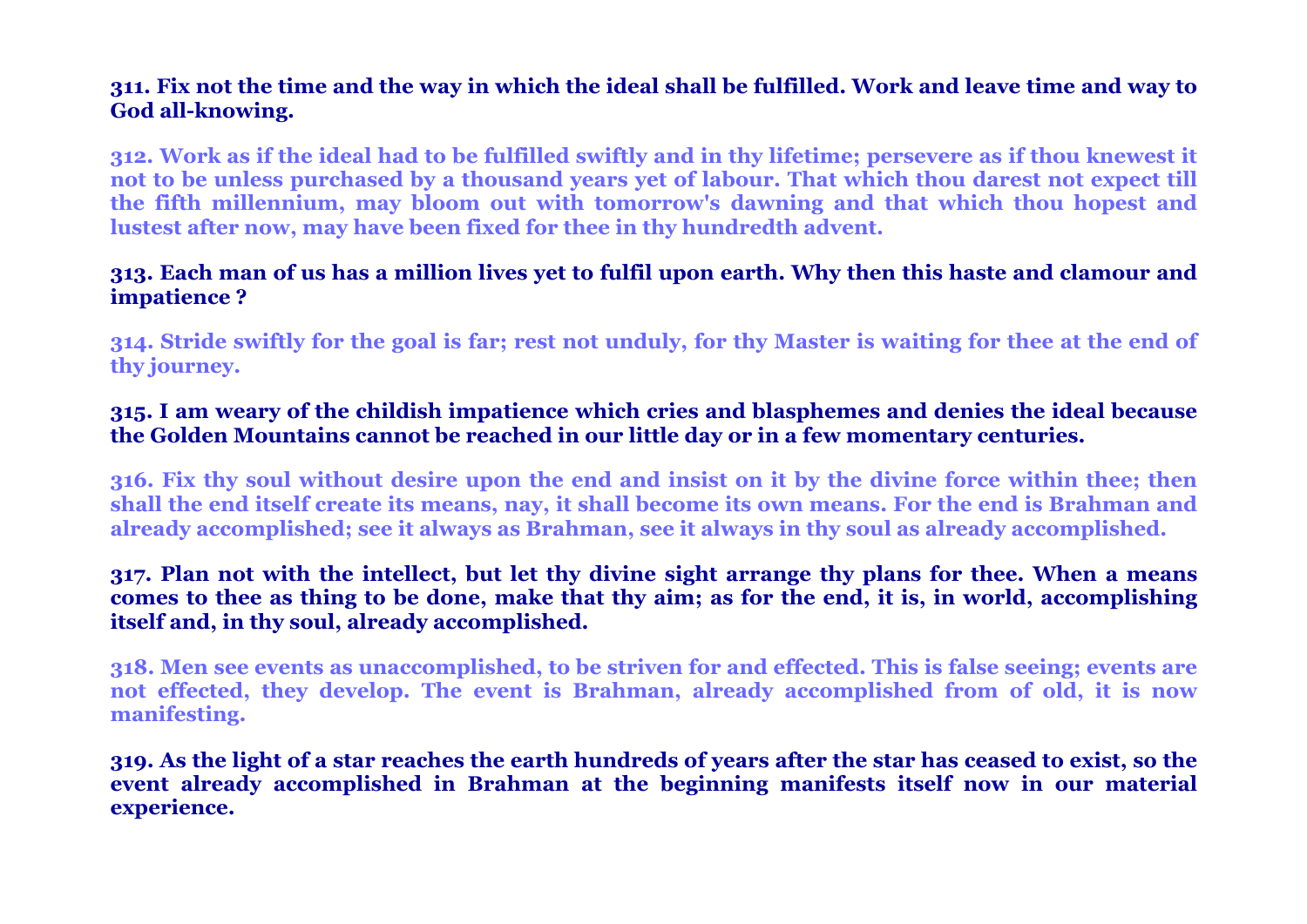**320. Governments, societies, kings, police, judges, institutions, churches, laws, customs, armies are temporary necessities imposed on us for a few groups of centuries because God has concealed His face from us. When it appears to us again in its truth and beauty, then in that light they will vanish.**

# **321. The anarchic is the true divine state of man in the end as in the beginning; but in between it would lead us straight to the devil and his kingdom.**

**322. The communistic principle of society is intrinsically as superior to the individualistic as is brotherhood to jealousy and mutual slaughter; but all the practical schemes of Socialism invented in Europe are a yoke, a tyranny and a prison.**

**323. If communism ever reestablishes itself successfully upon earth, it must be on a foundation of soul's brotherhood and the death of egoism. A forced association and a mechanical comradeship would end in a worldwide fiasco.**

**324. Vedanta realised is the only practicable basis for a communistic society.**

**It is the kingdom of the saints dreamed of by Christianity, Islam and Puranic Hinduism.**

**325. "Freedom, equality, brotherhood," cried the French revolutionists, but in truth freedom only has been practised with a dose of equality; as for brotherhood, only a brotherhood of Cain was founded—and of Barabbas. Sometimes it calls itself a Trust or Combine and sometimes the Concert of Europe.**

**326. "Since liberty has failed," cries the advanced thought of Europe, "let us try liberty cum equality or, since the two are a little hard to pair, equality instead of liberty. For brotherhood, it is impossible; therefore we will replace it by industrial association." But this time also, I think, God will not be deceived.**

**327. India had three fortresses of a communal life, the village community, the larger joint family and the orders of the Sannyasins; all these are broken or breaking with the stride of egoistic conceptions of social life; but is not this after all only the breaking of these imperfect moulds on the way to a larger and diviner communism ?**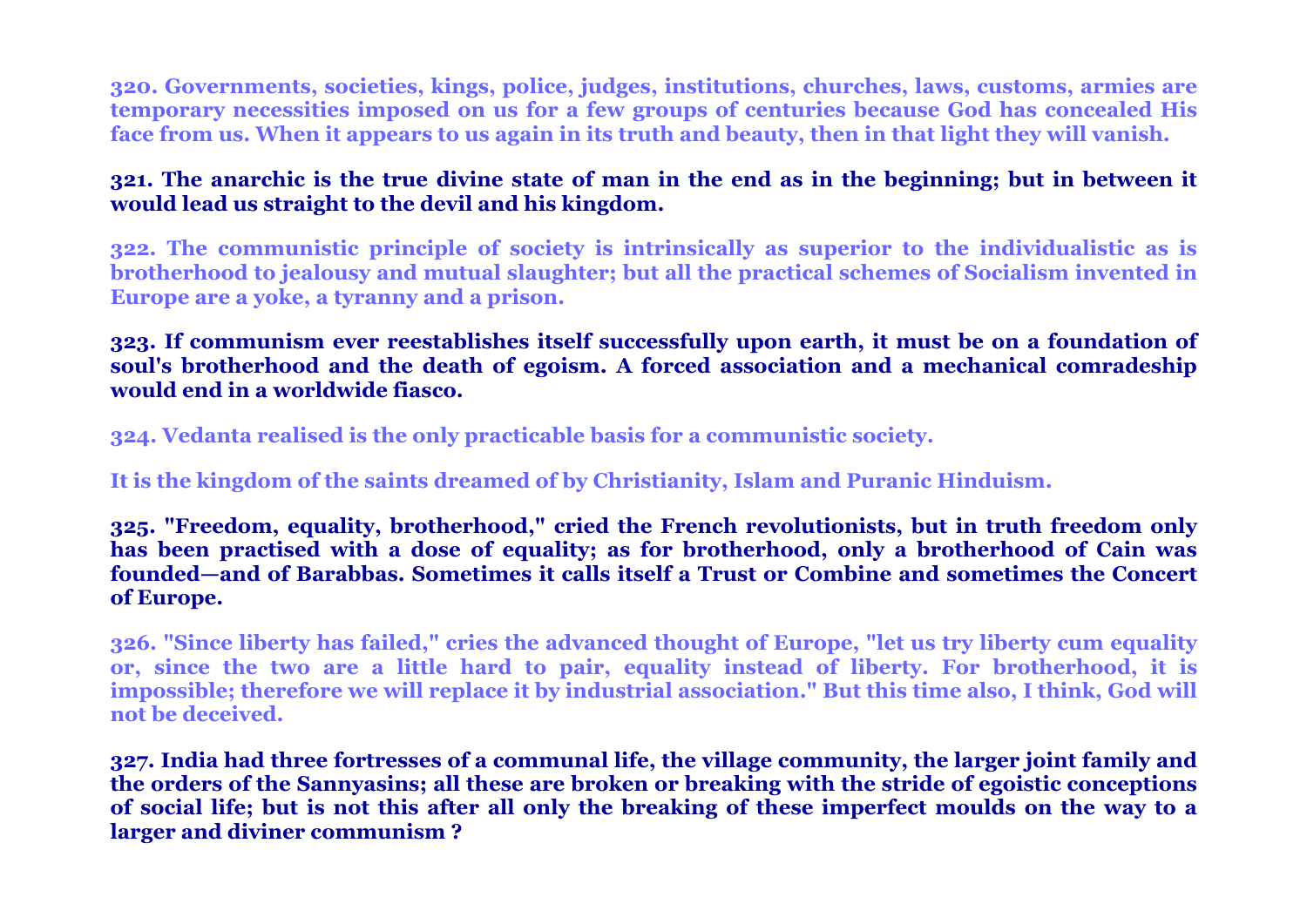**328. The individual cannot be perfect until he has surrendered all he now calls himself to the divine Being. So also, until mankind gives all it has to God, never shall there be a perfected society.**

# **329. There is nothing small in God's eyes; let there be nothing small in thine. He bestows as much labour of divine energy on the formation of a shell as on the building of an empire. For thyself it is greater to be a good shoemaker than a luxurious and incompetent king.**

**330. Imperfect capacity and effect in the work that is meant for thee is better than an artificial competency and a borrowed perfection.**

# **331. Not result is the purpose of action, but God's eternal delight in becoming, seeing and doing.**

**332. God's world advances step by step fulfilling the lesser unit before it seriously attempts the larger. Affirm free nationality first, if thou wouldst ever bring the world to be one nation.**

**333. A nation is not made by a common blood, a common tongue or a common religion; these are only important helps and powerful conveniences. But wherever communities of men not bound by family ties are united in one sentiment and aspiration to defend a common inheritance from their ancestors or assure a common future for their posterity, there a nation is already in existence.**

**334. Nationality is a stride of the progressive God passing beyond the stage of the family; therefore the attachment to clan and tribe must weaken or perish before a nation can be born.**

# **335. Family, nationality, humanity are Vishnu's three strides from an isolated to a collective unity. The first has been fulfilled, we yet strive for the perfection of the second, towards the third we are reaching out our hands and the pioneer work is already attempted.**

**336. With the present morality of the human race a sound and durable human unity is not yet possible; but there is no reason why a temporary approximation to it should not be the reward of strenuous aspiration and untiring effort. By constant approximations and by partial realisations and temporary successes Nature advances.**

**337. Imitation is sometimes a good training-ship; but it will never fly the flag of the admiral.**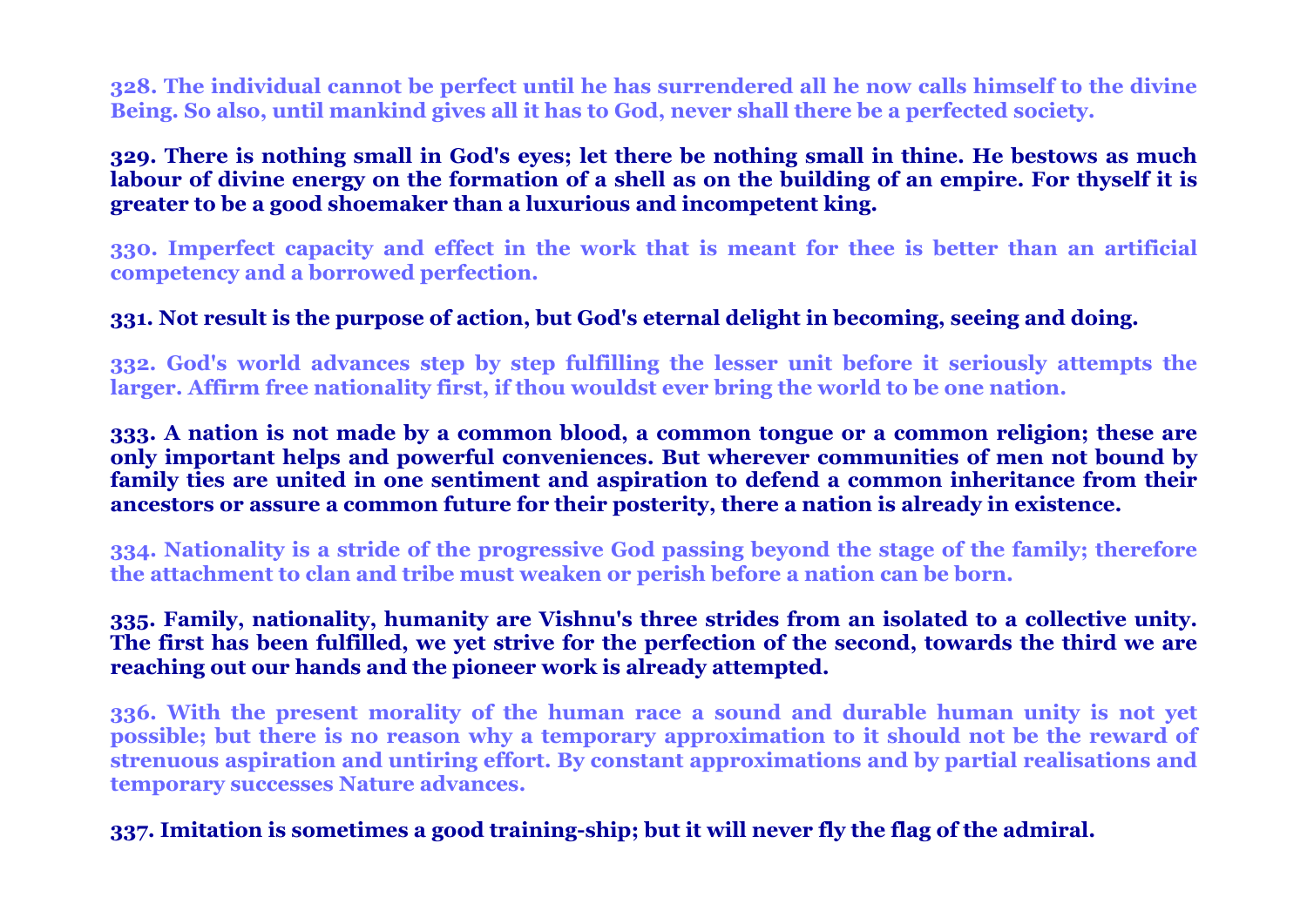# **338. Rather hang thyself than belong to the horde of successful imitators.**

**339. Tangled is the way of works in the world. When Rama the Avatar murdered Vali or Krishna, who was God himself, assassinated, to liberate his nation, his tyrant uncle Kansa, who shall say whether they did good or did evil ? But this we can feel, that they acted divinely.**

**340. Reaction perfects and hastens progress by increasing and purifying the force within it. This is**  what the multitude of the weak cannot see who despair of their port when the ship is fleeing **helplessly before the storm wind, but it flees, hidden by the rain and the Ocean furrow, towards God's intended haven.**

**341. Democracy was the protest of the human soul against the allied despotisms of autocrat, priest and noble; Socialism is the protest of the human soul against the despotism of a plutocratic democracy; Anarchism is likely to be the protest of the human soul against the tyranny of a bureaucratic Socialism. A turbulent and eager march from illusion to illusion and from failure to failure is the image of European progress.**

**342. Democracy in Europe is the rule of the Cabinet minister, the corrupt deputy or the self-seeking capitalist masqued by the occasional sovereignty of a wavering populace; Socialism in Europe is likely to be the rule of the official and policeman masqued by the theoretic sovereignty of an abstract State. It is chimerical to enquire which is the better system; it would be difficult to decide which is the worse.**

# **343. The gain of democracy is the security of the individual's life, liberty and goods from the caprices of the tyrant one or the selfish few; its evil is the decline of greatness in humanity.**

**344. This erring race of human beings dreams always of perfecting their environment by the machinery of government and society; but it is only by the perfection of the soul within that the outer environment can be perfected. What thou art within, that outside thee thou shalt enjoy; no machinery can rescue thee from the law of thy being.**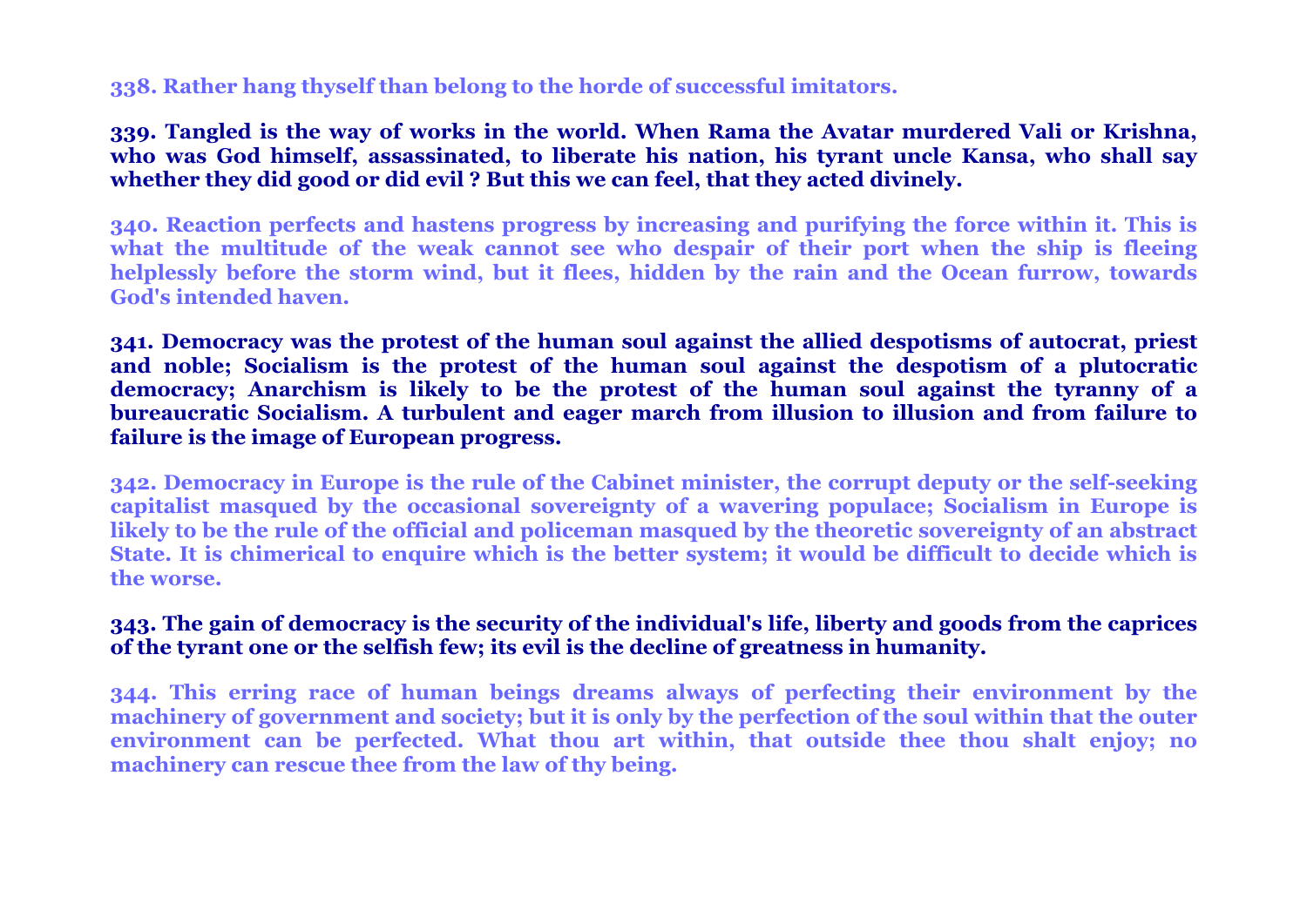**345. Be always vigilant against thy human proneness to persecute or ignore the reality even while thou art worshipping its semblance or token. Not human wickedness but human fallibility is the opportunity of Evil.**

**346. Honour the garb of the ascetic, but look also at the wearer, lest hypocrisy occupy the holy places and inward saintliness become a legend.**

**347. The many strive after competence or riches, the few embrace poverty as a bride; but, for thyself, strive after and embrace God only. Let Him choose for thee a king's palace or the bowl of the beggar.**

**348. What is vice but an enslaving habit and virtue but a human opinion ? See God and do His will; walk in whatever path He shall trace for thy goings.**

**349. In the world's conflicts espouse not the party of the rich for their riches, nor of the poor for their poverty, of the king for his power and majesty, nor of the people for their hope and fervour, but be on God's side always. Unless indeed He has commanded thee to war against Him! then do that with thy whole heart and strength and rapture.**

**350. How shall I know God's will with me ? I have to put egoism out of me, hunting it from every lair and burrow, and bathe my purified and naked soul in His infinite workings; then He himself will reveal it to me.**

**351. Only the soul that is naked and unashamed, can be pure and innocent, even as Adam was in the primal garden of humanity.**

**352. Boast not thy riches, neither seek men's praise for thy poverty and self-denial; both these things are the coarse or the fine food of egoism.**

#### **353. Altruism is good for man, but less good when it is a form of supreme self-indulgence and lives by pampering the selfishness of others.**

**354. By altruism thou canst save thy soul, but see that thou save it not by indulging in his perdition thy brother.**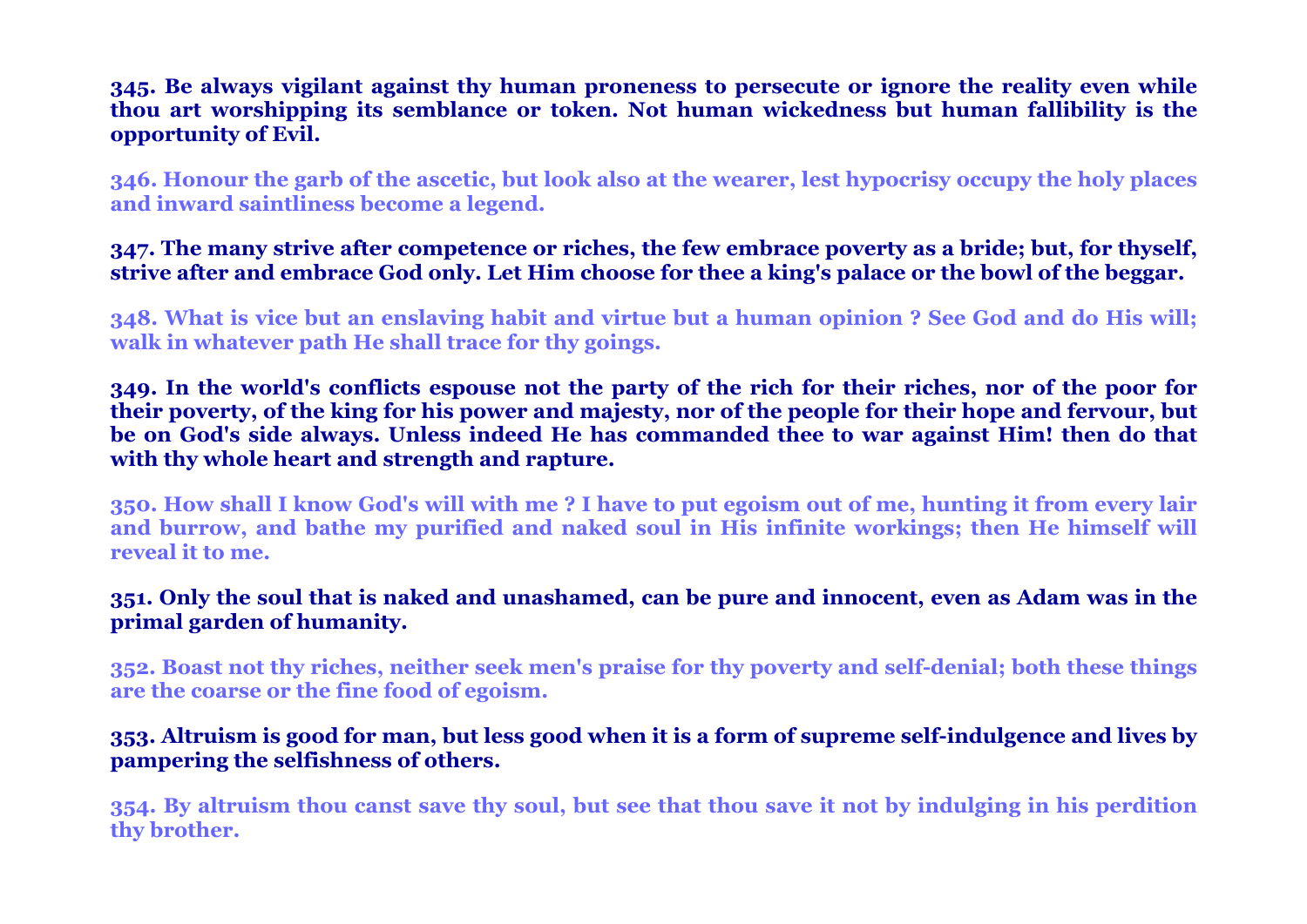# **355. Self-denial is a mighty instrument for purification; it is not an end in itself nor a final law of living. Not to mortify thyself but to satisfy God in the world must be thy object.**

**356. It is easy to distinguish the evil worked by sin and vice, but the trained eye sees also the evil done by self-righteous or self-regarding virtue.**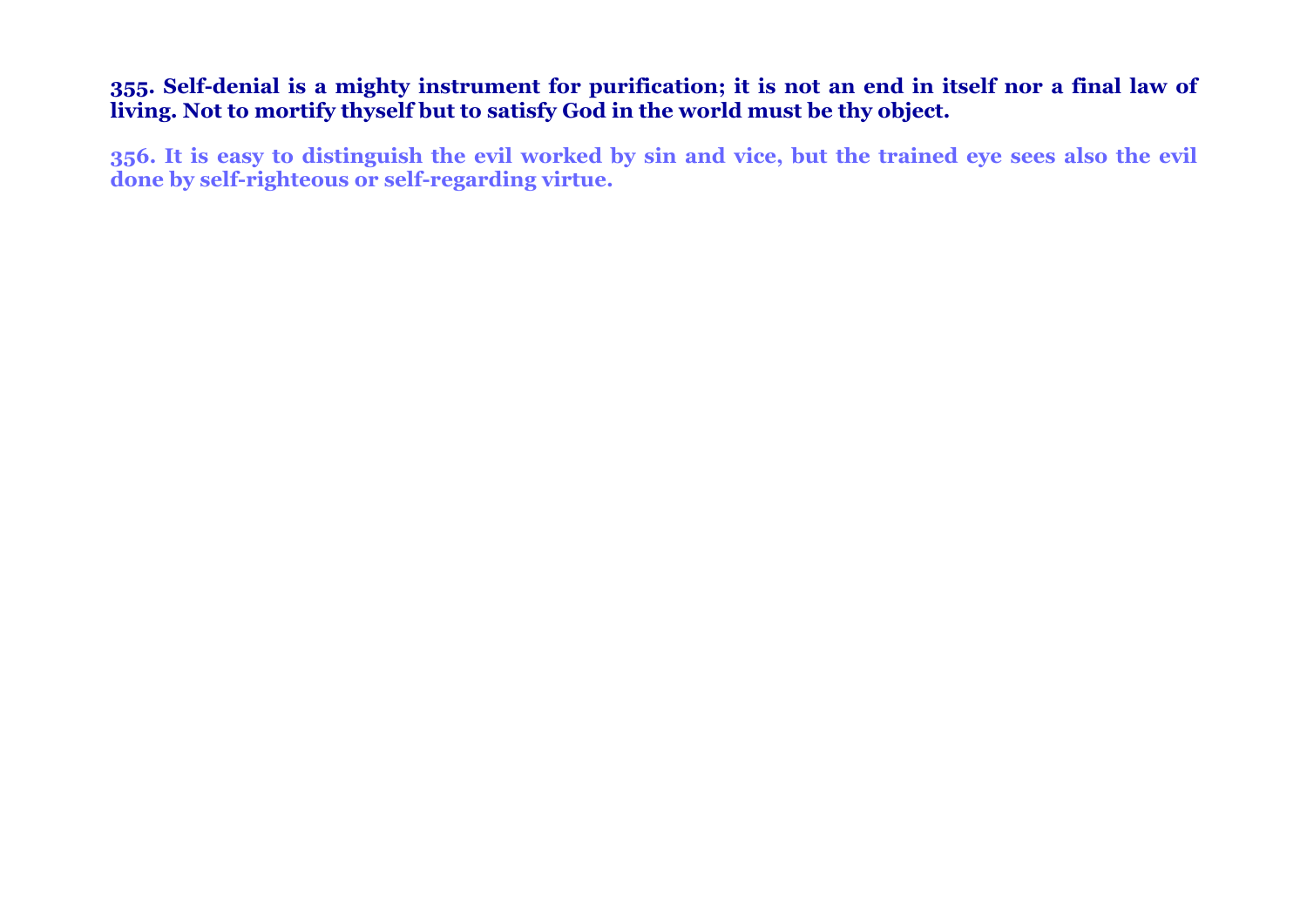O soul of India, hide thyself no longer with the darkened Pandits of the Kaliyuga in the kitchen and the chapel, veil not thyself with the soulless rite, the obsolete law and the unblessed money of the dakshina; but seek in thy soul, ask of God and recover thy true Brahminhood and Kshatriyahood with the eternal Veda; restore the hidden truth of the Vedic sacrifice, return to the fulfilment of an older and mightier Vedanta.



# **Karma**

**357. The Brahmin first ruled by the book and the ritual, the Kshatriya next by the sword and the buckler; now the Vaishya governs us by machinery and the dollar, and the Sudra, the liberated serf, presses in with his doctrine of the kingdom of associated labour. But neither priest, king, merchant nor labourer is the true governor of humanity; the despotism of the tool and the mattock will fail like all the preceding despotisms. Only when egoism dies and God in man governs his own human universality, can this earth support a happy and contented race of beings.**

**358. Men run after pleasure and clasp feverishly that burning bride to their tormented bosoms; meanwhile a divine and faultless bliss stands behind them waiting to be seen and claimed and captured.**

**359. Men hunt after petty successes and trivial masteries from which they fall back into exhaustion and weakness; meanwhile all the infinite force of God in the universe waits vainly to place itself at their disposal.**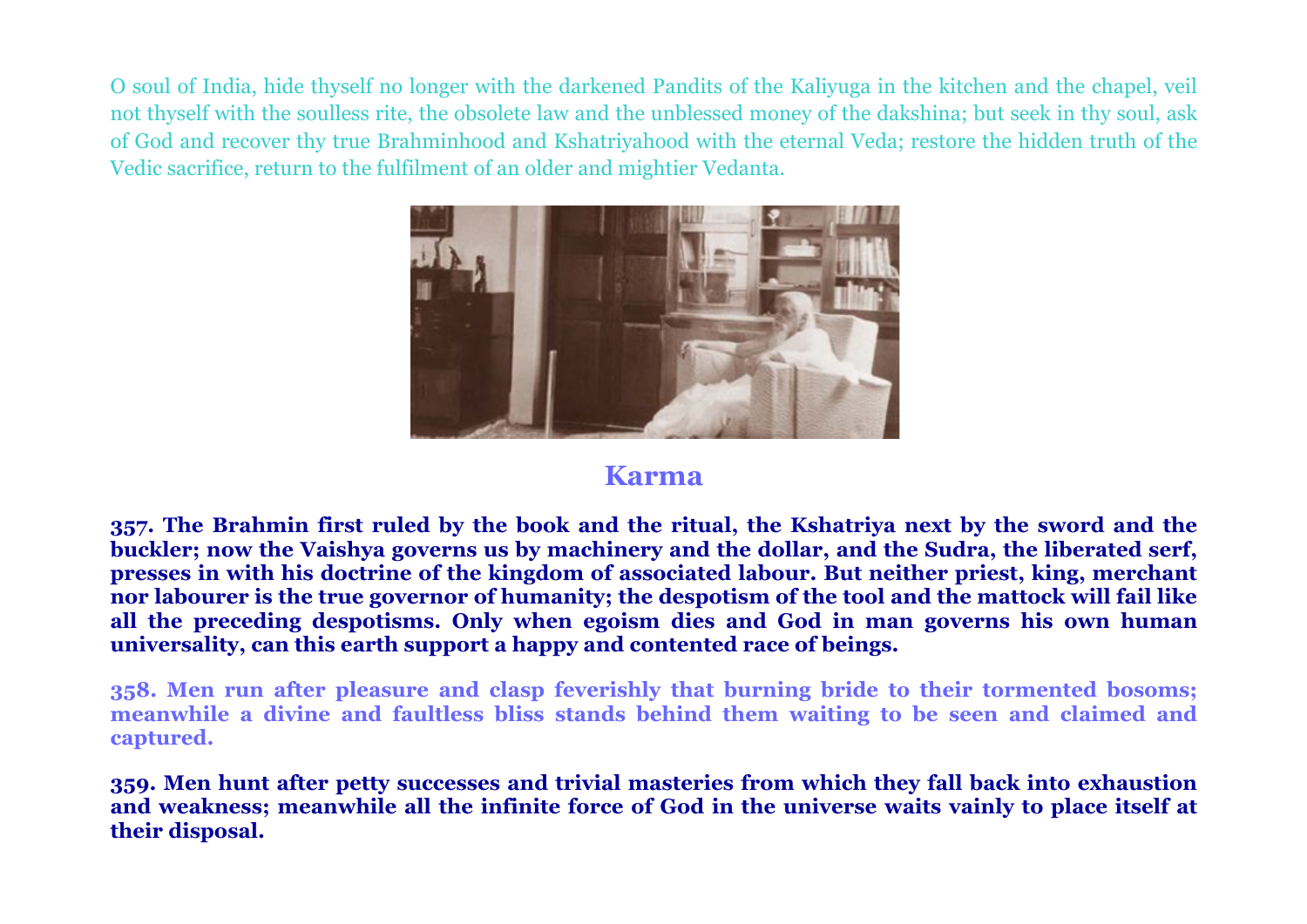**360. Men burrow after little details of knowledge and group them into bounded and ephemeral thought systems; meanwhile all infinite wisdom laughs above their heads and shakes wide the glory of her iridescent pinions.**

# **361. Men seek laboriously to satisfy and complement the little bounded being made of the mental impressions they have grouped about a mean and grovelling ego; meanwhile the spaceless and timeless Soul is denied its joyous and splendid manifestation.**

**362. O soul of India, hide thyself no longer with the darkened Pandits of the Kaliyuga in the kitchen and the chapel, veil not thyself with the soulless rite, the obsolete law and the unblessed money of the dakshina; but seek in thy soul, ask of God and recover thy true Brahminhood and Kshatriyahood with the eternal Veda; restore the hidden truth of the Vedic sacrifice, return to the fulfilment of an older and mightier Vedanta.**

#### **363. Limit not sacrifice to the giving up of earthly goods or the denial of some desires and yearnings, but let every thought and every work and every enjoyment be an offering to God within thee. Let thy steps walk in thy Lord, let thy sleep and waking be a sacrifice to Krishna.**

**364. This is not according to my Shastra or my Science, say the men of rule, formalists. Fool! is God then only a book that there should be nothing true and good except what is written ?** 

# **365. By which standard shall I walk, the word that God speaks to me, saying "This is My will, O my servant," or the rules that men who are dead, have written ? Nay, if I have to fear and obey any, I will fear and obey God rather and not the pages of a book or the frown of a Pandit.**

**366. Thou mayst be deceived, wilt thou say, it may not be God's voice leading thee ? Yet do I know that He abandons not those who have trusted Him even ignorantly, yet have I found that He leads wisely and lovingly even when He seems to deceive utterly, yet would I rather fall into the snare of the living God than be saved by trust in a dead formulary.**

**367. Act according to the Shastra rather than thy self-will and desire; so shalt thou grow stronger to control the ravener in thee; but act according to God rather than the Shastra; so shalt thou reach to His highest which is far above rule and limit.**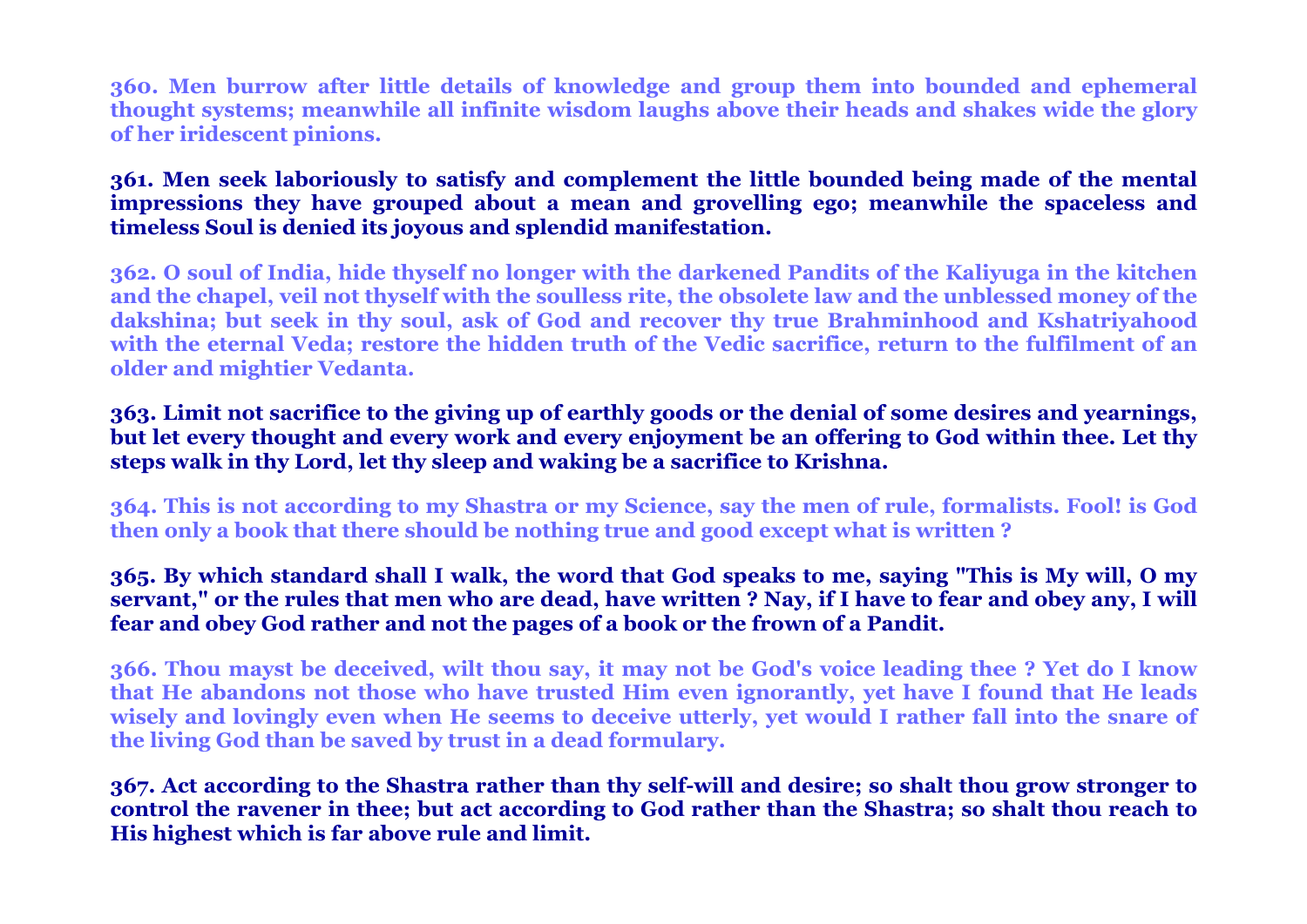**368. The Law is for the bound and those whose eyes are sealed; if they walk not by it, they will stumble; but thou who art free in Krishna or hast seen his living light, walk holding the hand of thy Friend and by the lamp of eternal Veda.**

#### **369. The Vedanta is God's lamp to lead thee out of this night of bondage and egoism; but when the**  light of Veda has dawned in thy soul, then even that divine lamp thou needest not, for now thou canst **walk freely and surely in a high and eternal sunlight.**

**370. What is the use of only knowing ? I say to thee, Act and be, for therefore God sent thee into this human body.**

# **371. What is the use of only being ? I say to thee, Become, for therefore wast thou established as a man in this world of matter.**

**372. The path of works is in a way the most difficult side of God's triune causeway; yet is it not also, in this material world at least, the easiest, widest and most delightful ? For at every moment we clash against God the worker and grow into His being by a thousand divine touches.**

#### **373. This is the wonder of the way of works that even enmity to God can be made an agency of salvation. Sometimes God draws and attaches us most swiftly to Him by wrestling with us as our fierce, invincible and irreconcilable enemy.**

**374. Shall I accept death or shall I turn and wrestle with him and conquer ? That shall be as God in me chooses. For whether I live or die, I am always.**

#### **375. What is this thing thou callest death ? Can God die ? O thou who fearest death, it is Life that has come to thee sporting with a death-head and wearing a mask of terror.**

**376. There is a means to attain physical immortality and death is by our choice, not by Nature's compulsion. But who would care to wear one coat for a hundred years or be confined in one narrow and changeless lodging unto a long eternity ?**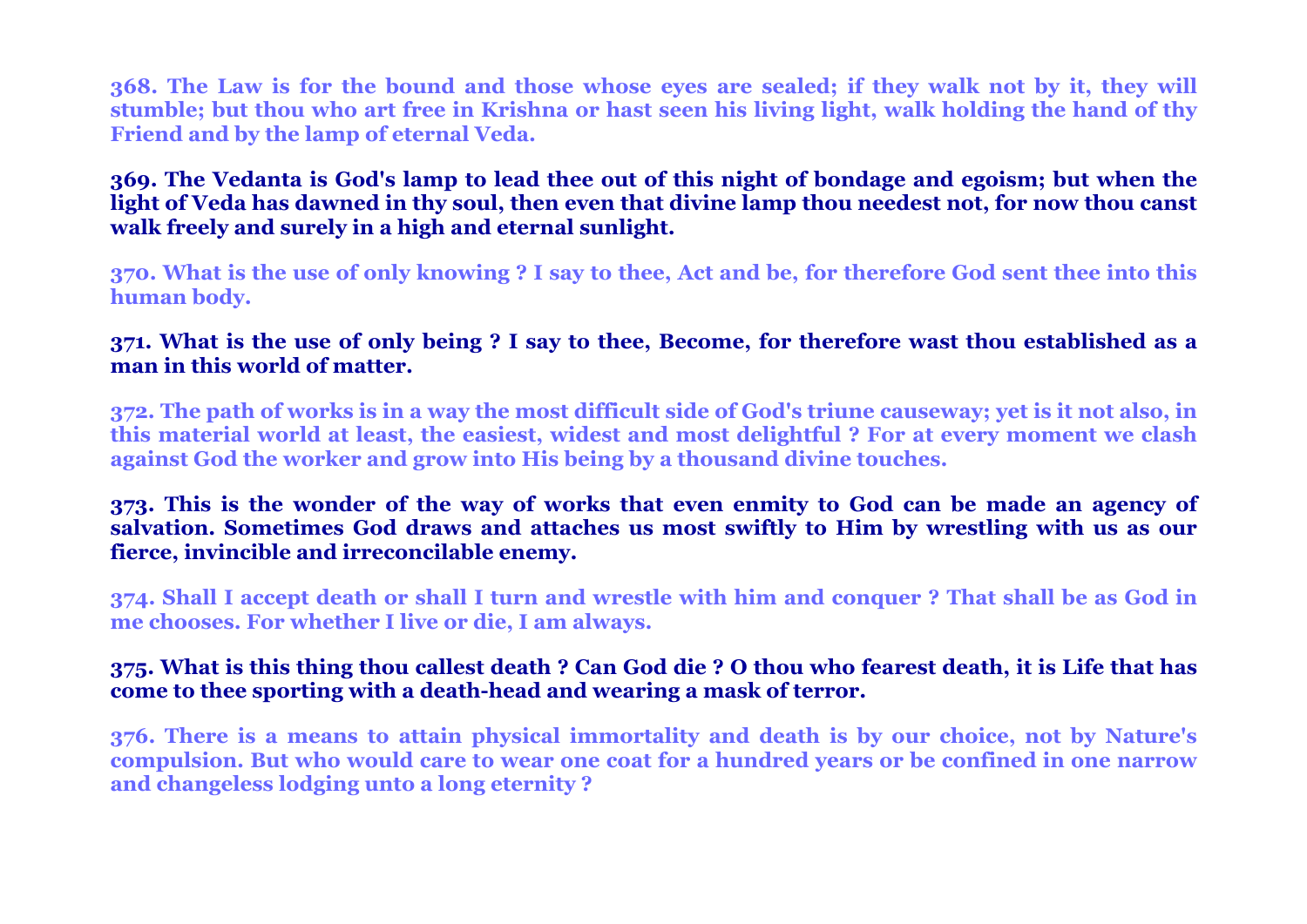**377. Fear and anxiety are perverse forms of will. What thou fearest and ponderest over, striking that note repeatedly in thy mind, thou helpest to bring about; for, if thy will above the surface of waking repels it, it is yet what thy mind underneath is all along willing, and the subconscious mind is mightier, wider, better equipped to fulfil than thy waking force and intellect. But the spirit is stronger than both together; from fear and hope take refuge in the grandiose calm and careless mastery of the spirit.**

**378. God made the infinite world by Self-knowledge which in its works is Will-Force self-fulfilling. He used ignorance to limit His infinity; but fear, weariness, depression, self-distrust and assent to weakness are the instruments by which He destroys what He created. When these things are turned on what is evil or harmful and ill-regulated within thee, then it is well; but if they attack thy very sources of life and strength, then seize and expel them or thou diest.**

#### **379. Mankind has used two powerful weapons to destroy its own powers and enjoyment, wrong indulgence and wrong abstinence.**

**380. Our mistake has been and is always to flee from the ills of Paganism to asceticism as a remedy and from the ills of asceticism back to Paganism. We swing for ever between two false opposites.**

# **381. It is well not to be too loosely playful in one's games or too grimly serious in one's life and works. We seek in both a playful freedom and a serious order.**

**382. For nearly forty years I believed them when they said I was weakly in constitution, suffered constantly from the smaller and the greater ailments and mistook this curse for a burden that Nature had laid upon me. When I renounced the aid of medicines, then they began to depart from me like disappointed parasites. Then only I understood what a mighty force was the natural health within me and how much mightier yet the Will and Faith exceeding mind which God meant to be the divine support of our life in this body.**

**383. Machinery is necessary to modern humanity because of our incurable barbarism. If we must incase ourselves in a bewildering multitude of comforts and trappings, we must needs do without Art and its methods; for to dispense with simplicity and freedom is to dispense with beauty. The luxury of our ancestors was rich and even gorgeous, but never encumbered.**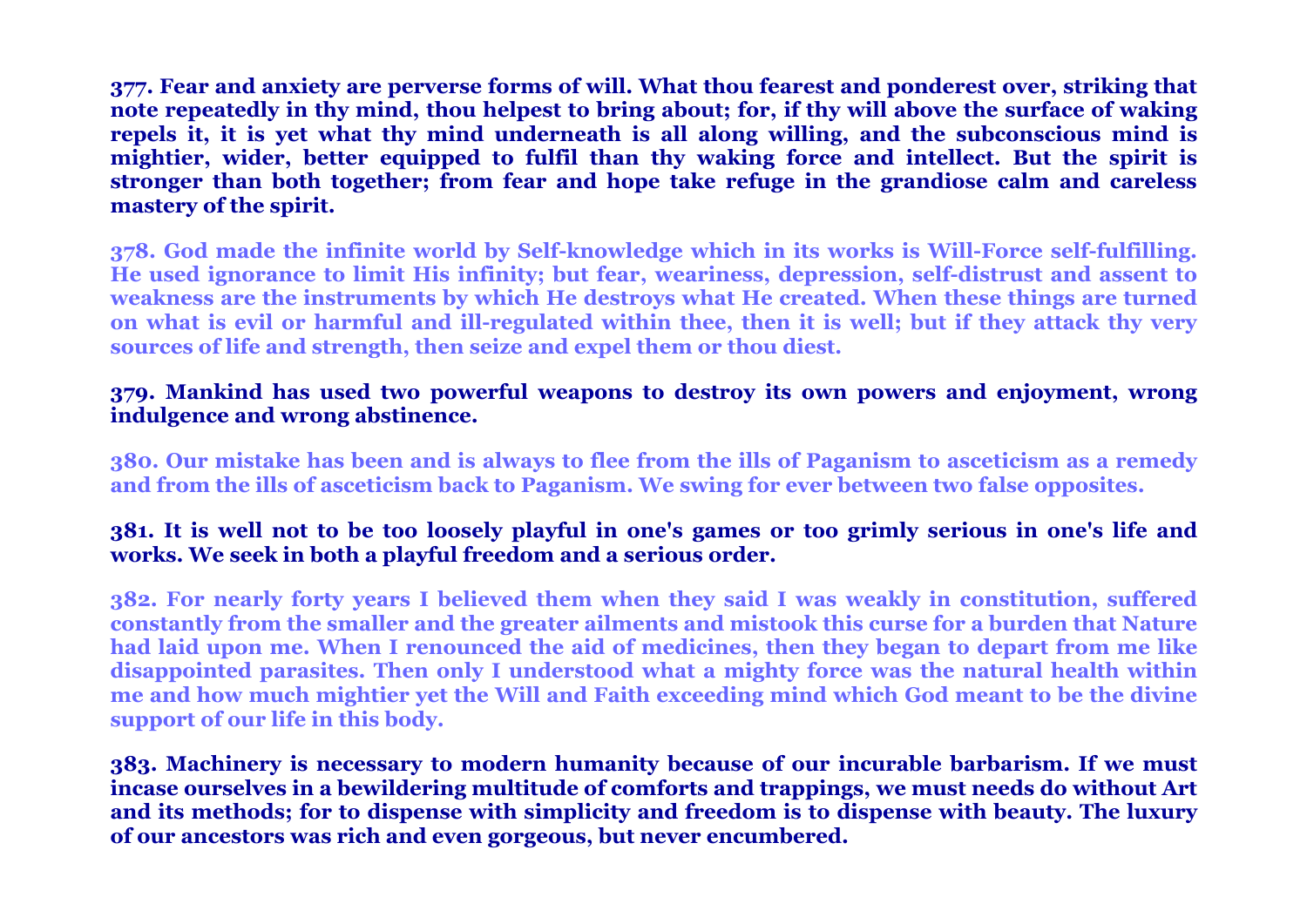**384. I cannot give to the barbarous comfort and encumbered ostentation of European life the name of civilisation. Men who are not free in their souls and nobly rhythmical in their appointments, are not civilised.**

#### **385. Art in modern times and under European influence has become an excrescence upon life or an unnecessary menial; it should have been its chief steward and indispensable arranger.**

**386. Disease is needlessly prolonged and ends in death oftener than is inevitable, because the mind of the patient supports and dwells upon the disease of his body.**

**387. Medical Science has been more a curse to mankind than a blessing. It has broken the force of epidemics and unveiled a marvellous surgery; but, also, it has weakened the natural health of man and multiplied individual diseases; it has implanted fear and dependence in the mind and body; it has taught our health to repose not on natural soundness but a rickety and distasteful crutch compact from the mineral and vegetable kingdoms.**

**388. The doctor aims a drug at a disease; sometimes it hits, sometimes misses. The misses are left out of account, the hits treasured up, reckoned and systematised into a science.**

**389. We laugh at the savage for his faith in the medicine man; but how are the civilised less superstitious who have faith in the doctors ? The savage finds that when a certain incantation is repeated, he often recovers from a certain disease; he believes. The civilised patient finds that when he doses himself according to a certain prescription, he often recovers from a certain disease; he believes. Where is the difference ?**

**390. The north-country Indian herdsman, attacked by fever, sits in the chill stream of a river for an hour or more and rises up free and healthy. If the educated man did the same, he would perish, not because the same remedy in its nature kills one and cures another, but because our bodies have been fatally indoctrinated by the mind into false habits.**

**391. It is not the medicine that cures so much as the patient's faith in the doctor and the medicine. Both are a clumsy substitute for the natural faith in one's own self-power which they have themselves destroyed.**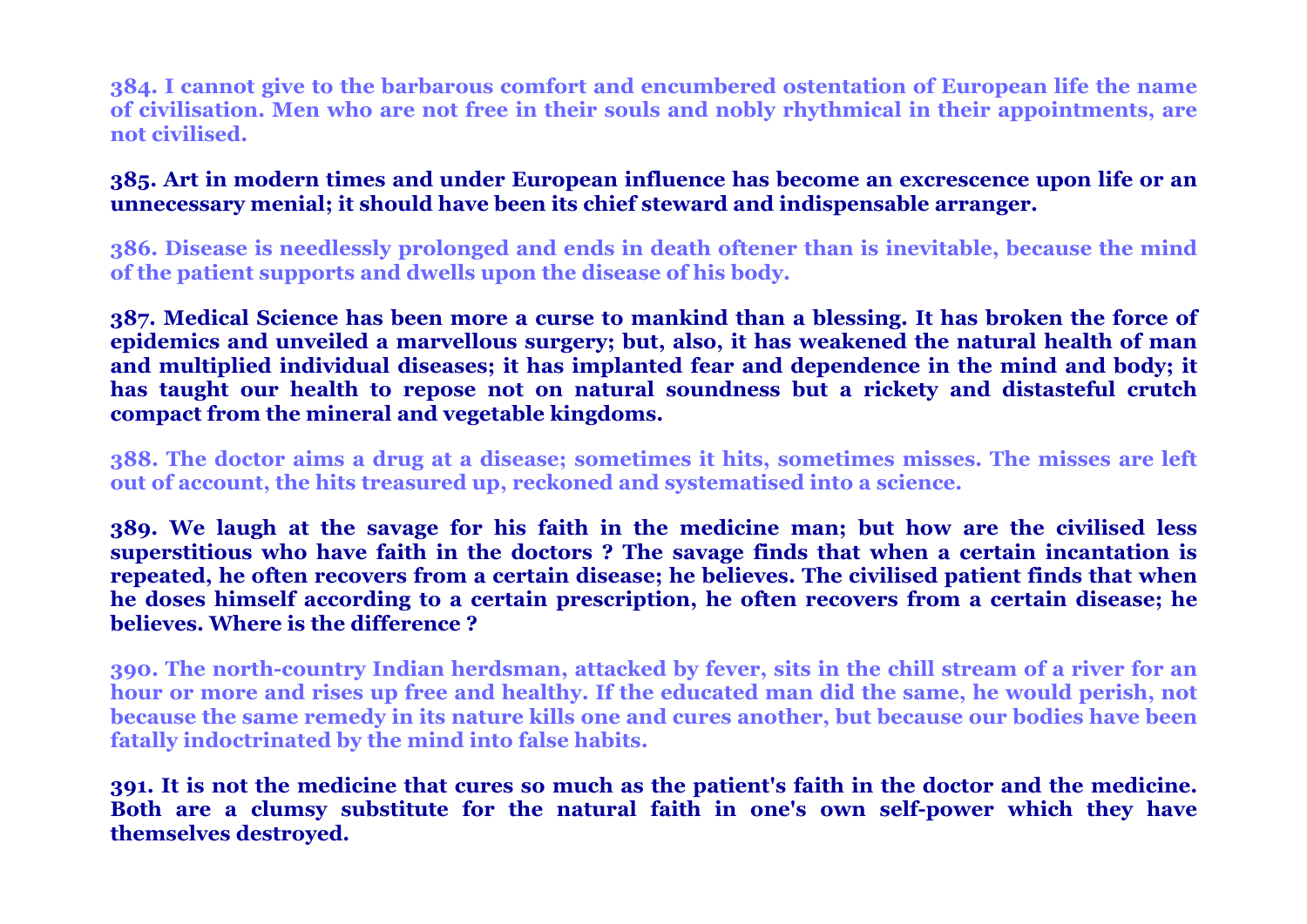**392. The healthiest ages of mankind were those in which there were the fewest material remedies.**

#### **393. The most robust and healthy race left on earth were the African savages; but how long can they so remain after their physical consciousness has been contaminated by the mental aberrations of the civilised ?**

**394. We ought to use the divine health in us to cure and prevent diseases; but Galen and Hippocrates and their tribe have given us instead an armoury of drugs and a barbarous Latin hocuspocus as our physical gospel.**

# **395. Medical Science is well-meaning and its practitioners often benevolent and not seldom selfsacrificing; but when did the well-meaning of the ignorant save them from harm-doing ?**

**396. If all remedies were really and in themselves efficacious and all medical theories sound, how would that console us for our lost natural health and vitality ? The upas-tree is sound in all its parts, but it is still an upas-tree.**

# **397. The spirit within us is the only all-efficient doctor and submission of the body to it the one true panacea.**

**398. God within is infinite and self-fulfilling Will. Unappalled by the fear of death, canst thou leave to Him, not as an experiment, with a calm and entire faith thy ailments ? Thou shalt find in the end that He exceeds the skill of a million doctors.**

# **399. Health protected by twenty thousand precautions is the gospel of the doctor; but it is not God's evangel for the body, nor Nature's.**

**400. Man was once naturally healthy and could revert to that primal condition if he were suffered; but Medical Science pursues our body with an innumerable pack of drugs and assails the imagination with ravening hordes of microbes.**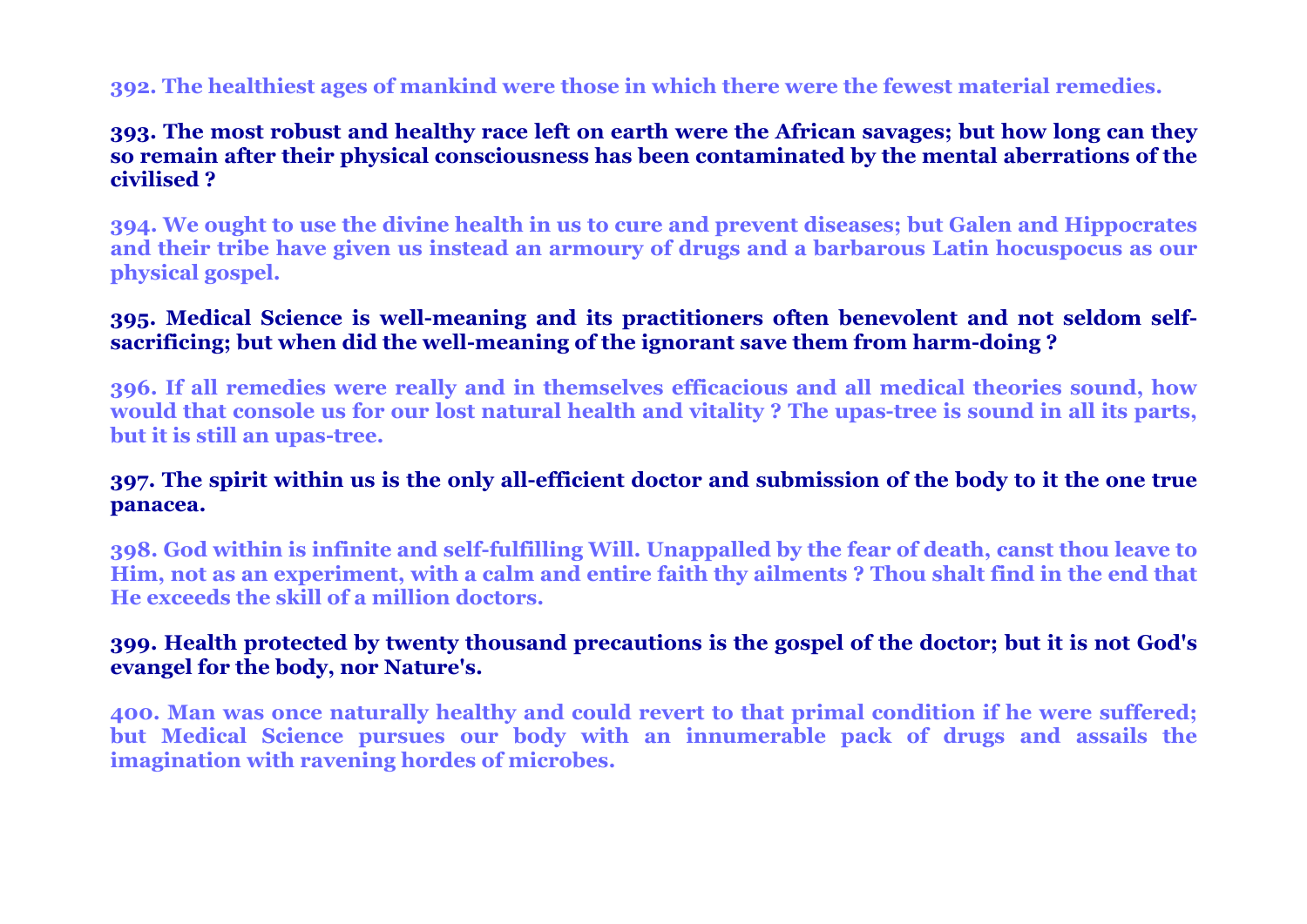#### **401. I would rather die and have done with it than spend life in defending myself against a phantasmal siege of microbes. If that is to be barbarous [and] unenlightened, I embrace gladly my Cimmerian darkness.**

**402. Surgeons save and cure by cutting and maiming. Why not rather seek to discover Nature's direct all-powerful remedies ?** 

#### **403. It should take long for self-cure to replace medicine, because of the fear, self-distrust and unnatural physical reliance on drugs which Medical Science has taught to our minds and bodies and made our second nature.**

**404. Medicine is necessary for our bodies in disease only because our bodies have learned the art of not getting well without medicines. Even so, one sees often that the moment Nature chooses for recovery is that in which the life is abandoned as hopeless by the doctors.**

# **405. Distrust of the curative power within us was our physical fall from Paradise. Medical Science and a bad heredity are the two angels of God who stand at the gates to forbid our return and reentry.**

**406. Medical Science to the human body is like a great Power which enfeebles a smaller State by its protection or like a benevolent robber who knocks his victim flat and riddles him with wounds in order that he may devote his life to healing and serving the shattered body.**

**407. Drugs often cure the body when they do not merely trouble or poison it, but only if their physical attack on the disease is supported by the force of the spirit; if that force can be made to work freely, drugs are at once superfluous.**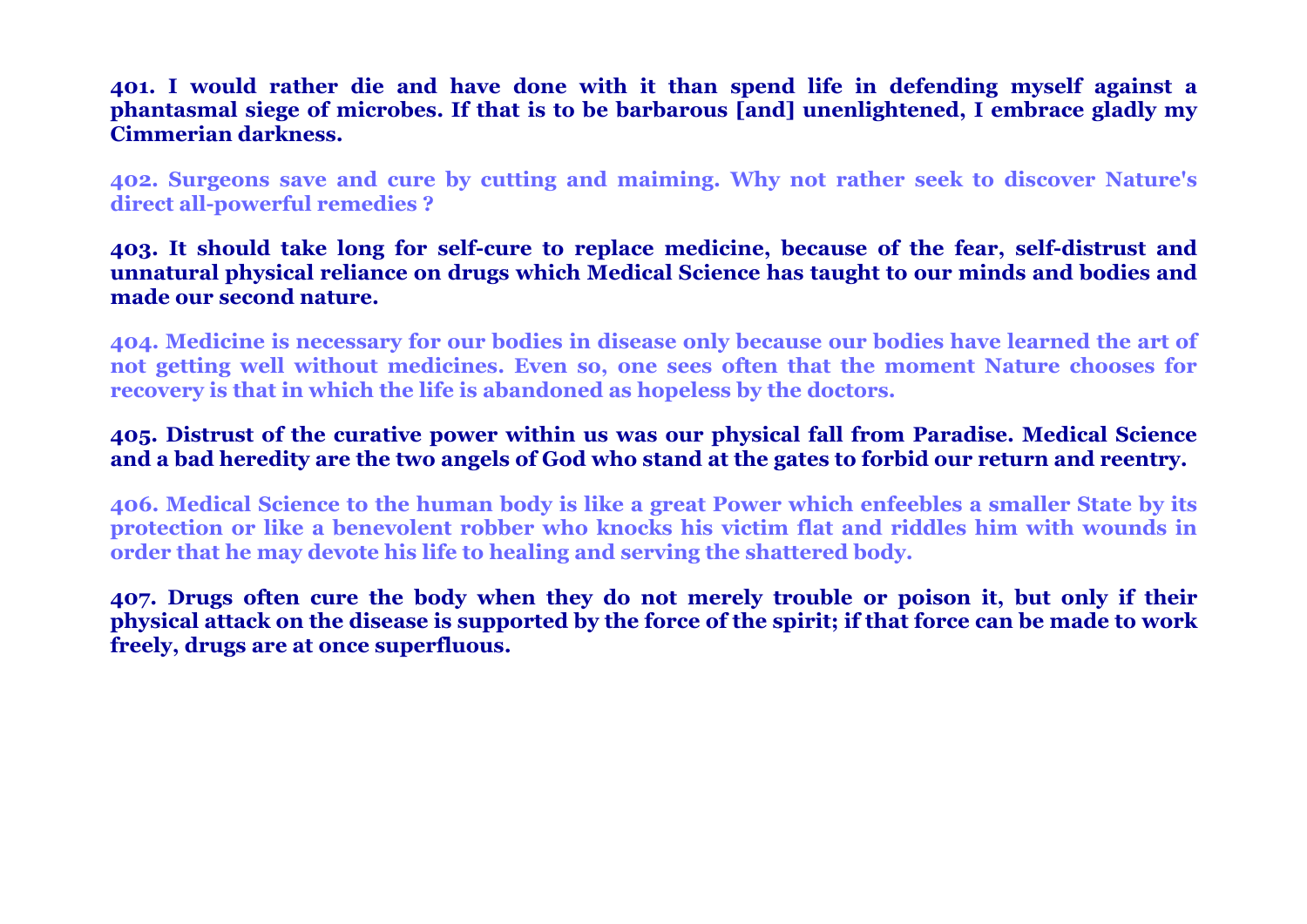When I first met Krishna, I loved Him as a friend and playmate till He deceived me; then I was indignant and could not forgive Him. Afterwards I loved Him as a lover and He still deceived me; I was again and much more indignant, but this time I had to pardon.



# **Bhakti**

**408. I am not a Bhakta, for I have not renounced the world for God. How can I renounce what He took from me by force and gave back to me against my will ? These things are too hard for me.**

**409. I am not a Bhakta, I am not a Jnani, I am not a worker for the Lord. What am I then ? A tool in the hands of my Master, a flute blown upon by the divine Herd-Boy, a leaf driven by the breath of the Lord.**

**410. Devotion is not utterly fulfilled till it becomes action and knowledge. If thou pursuest after God and canst overtake Him, let Him not go till thou hast His reality. If thou hast hold of His reality, insist on having also His totality. The first will give thee divine knowledge, the second will give thee divine works and a free and perfect joy in the universe.**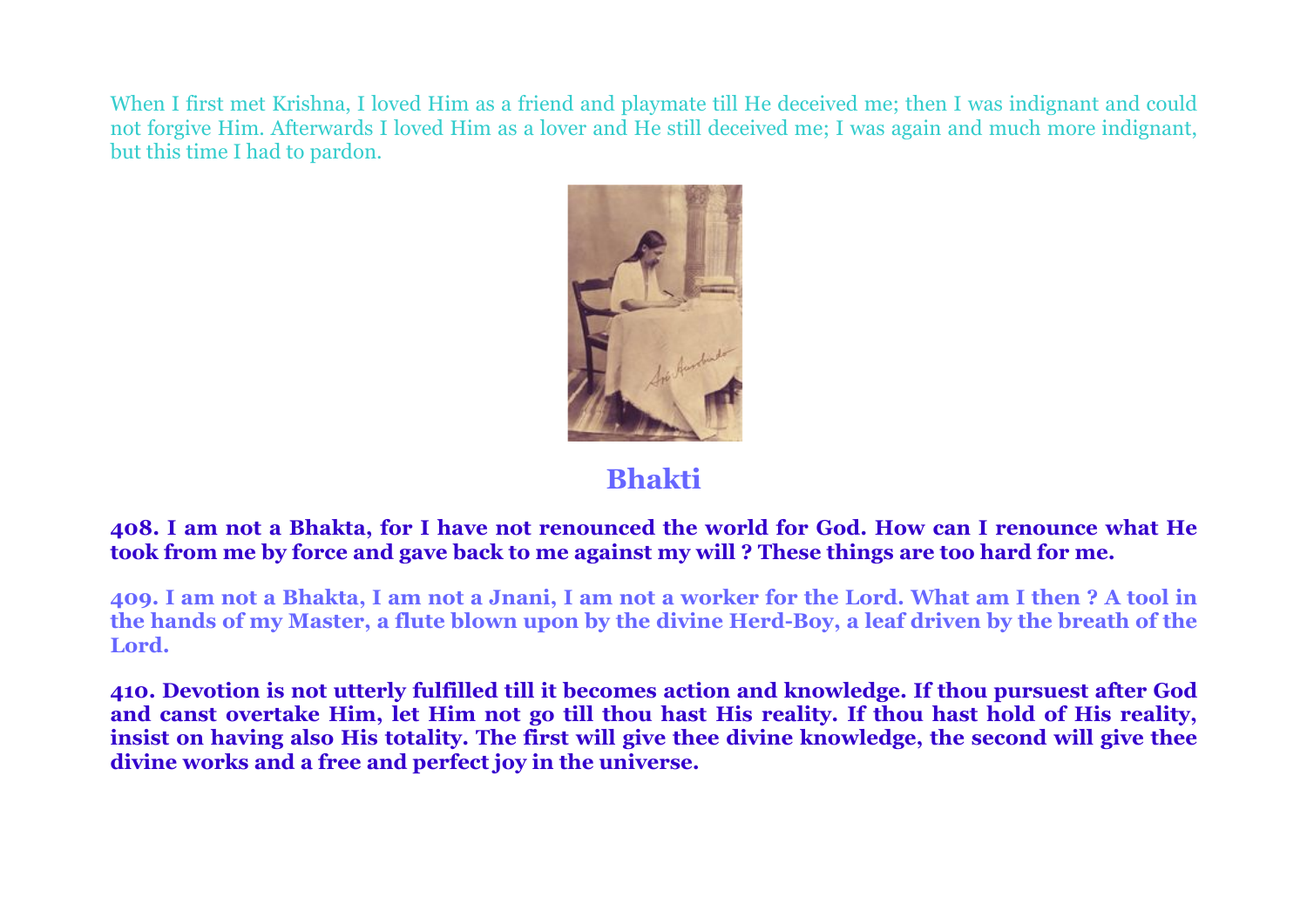**411. Others boast of their love for God. My boast is that I did not love God; it was He who loved me and sought me out and forced me to belong to Him.**

# **412. After I knew that God was a woman, I learned something from far-off about love; but it was only when I became a woman and served my Master and Paramour that I knew love utterly.**

**413. To commit adultery with God is the perfect experience for which the world was created.**

**414. To fear God really is to remove oneself to a distance from Him, but to fear Him in play gives an edge to utter delightfulness.**

**415. The Jew invented the God-fearing man; India the God-knower and God-lover.**

**416. The servant of God was born in Judaea, but he came to maturity among the Arabs. India's joy is in the servant-lover.**

**417. Perfect love casts out fear; but still keep thou some tender shadow and memory of the exile and it will make the perfection more perfect.**

# **418. Thy soul has not tasted God's entire delight, if it has never had the joy of being His enemy, opposing His designs and engaging with Him in mortal combat.**

**419. If you cannot make God love you, make Him fight you. If He will not give you the embrace of the lover, compel Him to give you the embrace of the wrestler.**

# **420. My soul is the captive of God, taken by Him in battle; it still remembers the war, though so far from it, with delight and alarm and wonder.**

**421. Most of all things on earth I hated pain till God hurt and tortured me; then it was revealed to me that pain is only a perverse and recalcitrant shape of excessive delight.**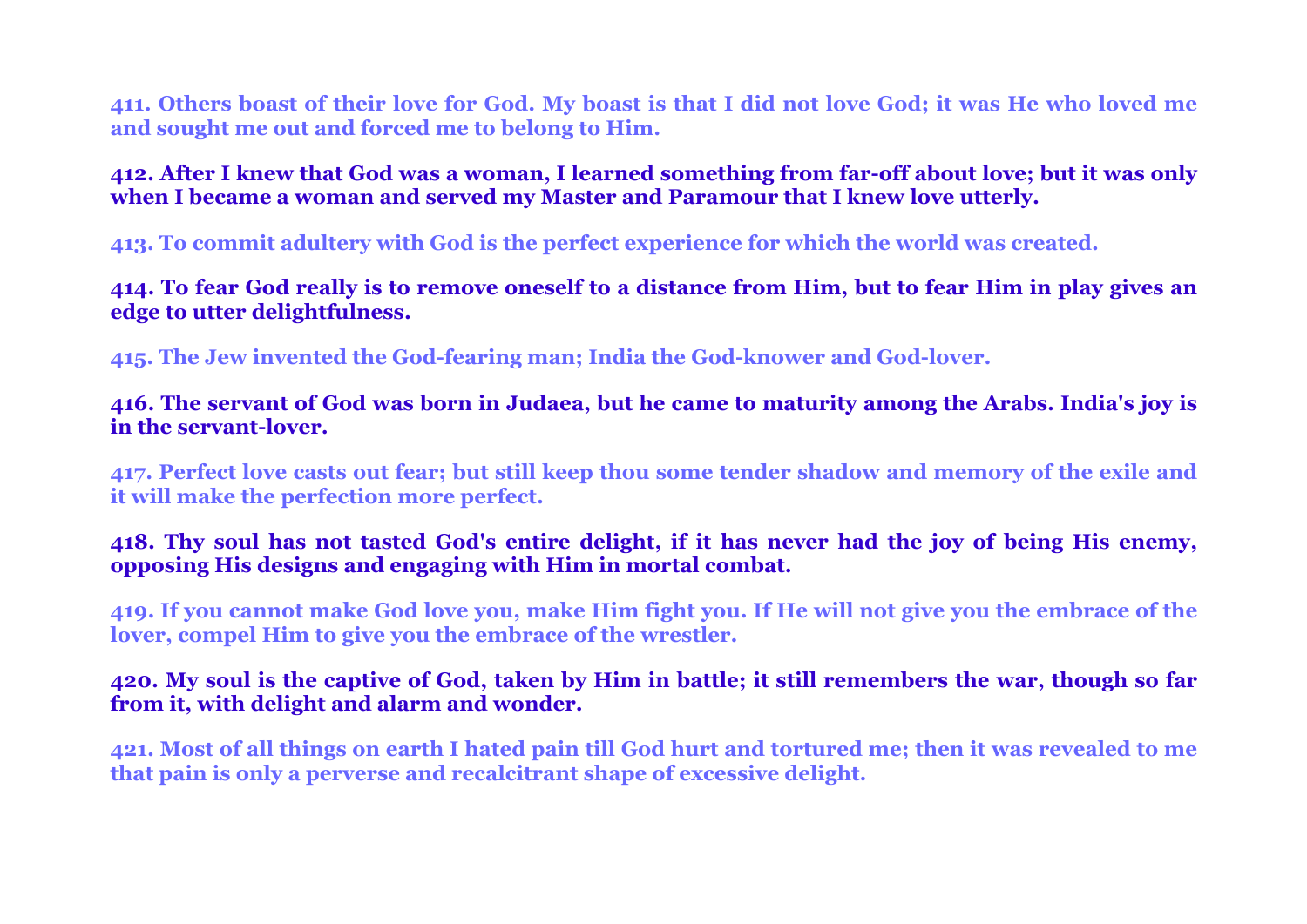# **422. There are four stages in the pain God gives to us; when it is only pain; when it is pain that causes pleasure; when it is pain that is pleasure; and when it is purely a fiercer form of delight.**

**423. Even when one has climbed up into those levels of bliss where pain vanishes, it still survives disguised as intolerable ecstasy.**

#### **424. When I was mounting upon ever higher crests of His joy, I asked myself whether there was no limit to the increase of bliss and almost I grew afraid of God's embraces.**

**425. The next greatest rapture to the love of God, is the love of God in men; there, too, one has the joy of multiplicity.**

#### **426. For monogamy may be the best for the body, but the soul that loves God in men dwells here always as the boundless and ecstatic polygamist; yet all the time—that is the secret—it is in love with only one being.**

**427. The whole world is my seraglio and every living being and inanimate existence in it is the instrument of my rapture.**

# **428. I did not know for some time whether I loved Krishna best or Kali; when I loved Kali, it was loving myself, but when I loved Krishna, I loved another, and still it was my Self with whom I was in love. Therefore I came to love Krishna better even than Kali.**

**429. What is the use of admiring Nature or worshipping her as a Power, a Presence and a goddess ? What is the use, either, of appreciating her aesthetically or artistically ? The secret is to enjoy her with the soul as one enjoys a woman with the body.**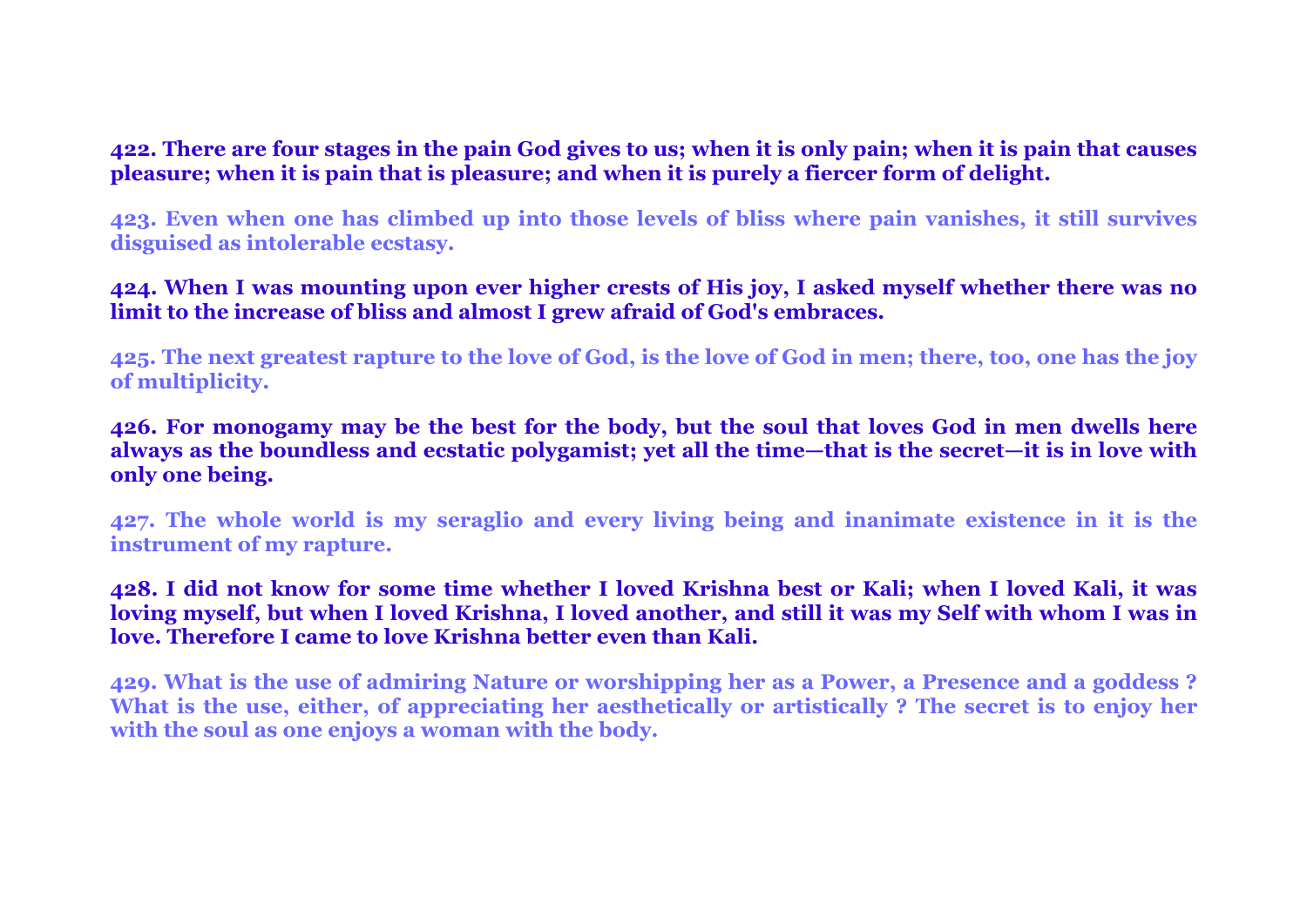#### **430. When one has the vision in the heart, everything, Nature and Thought and Action, ideas and occupations and tastes and objects become the Beloved and are a source of ecstasy.**

**431. The philosophers who reject the world as Maya, are very wise and austere and holy; but I cannot help thinking sometimes that they are also just a little stupid and allow God to cheat them too easily.**

#### **432. For my part, I think I have a right to insist on God giving Himself to me in the world as well as out of it. Why did He make it at all, if He wanted to escape that obligation ?**

**433. The Mayavadin talks of my Personal God as a dream and prefers to dream of Impersonal Being; the Buddhist puts that aside too as a fiction and prefers to dream of Nirvana and the bliss of nothingness. Thus all the dreamers are busy reviling each other's visions and parading their own as the panacea.**

**What the soul utterly rejoices in, is for thought the ultimate reality.**

# **434. Beyond Personality the Mayavadin sees indefinable Existence; I followed him there and found my Krishna beyond in indefinable Personality.**

**435.When I first met Krishna, I loved Him as a friend and playmate till He deceived me; then I was indignant and could not forgive Him. Afterwards I loved Him as a lover and He still deceived me; I was again and much more indignant, but this time I had to pardon.**

# **436. After offending, He forced me to pardon Him not by reparation, but by committing fresh offences.**

**437. So long as God tried to repair His offences against me, we went on periodically quarrelling; but when He found out His mistake, the quarrelling stopped, for I had to submit to Him entirely.**

**438. When I saw others than Krishna and myself in the world, I kept secret God's doings with me; but since I began to see Him and myself everywhere, I have become shameless and garrulous.**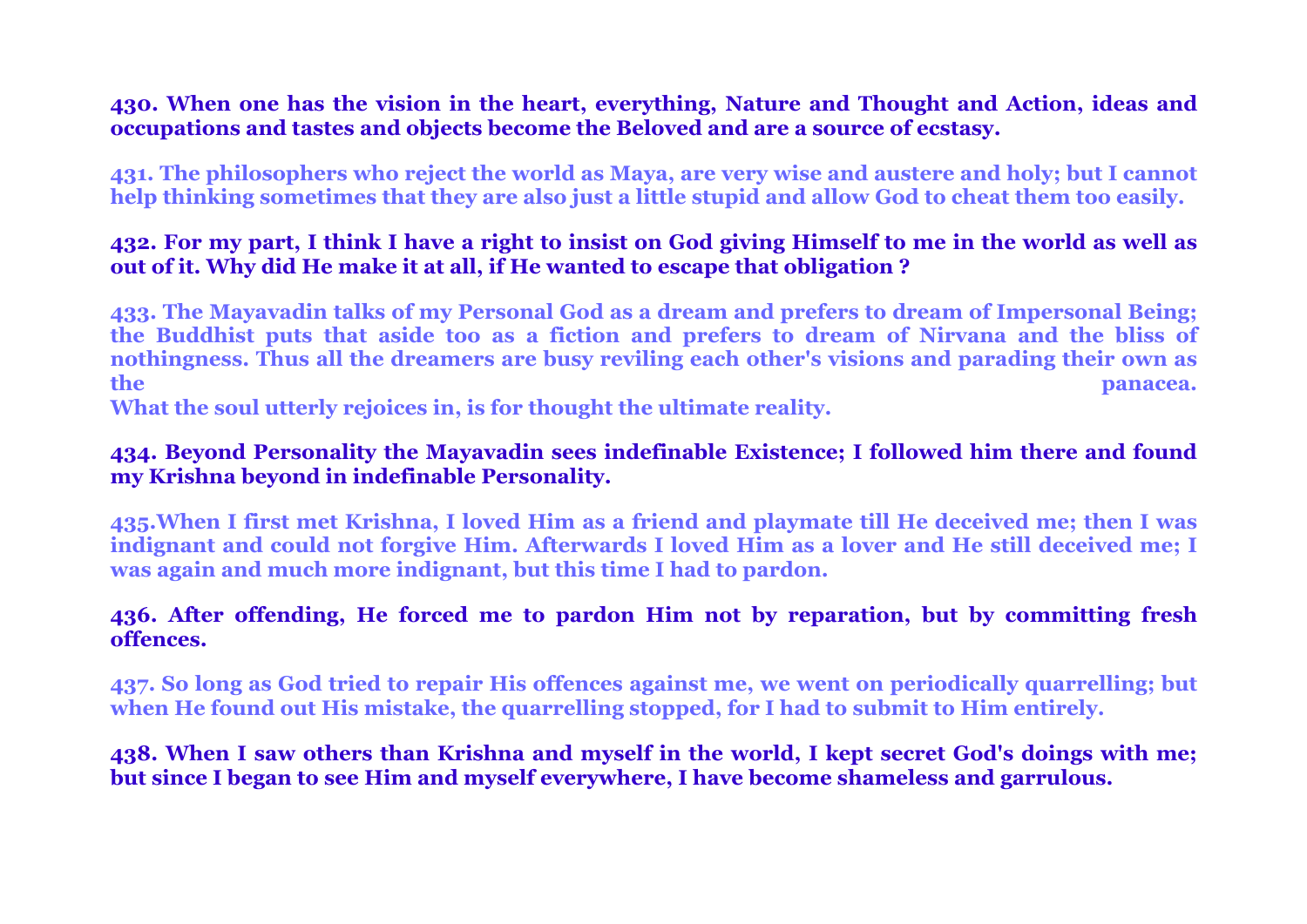#### **439. All that my Lover has, belongs to me. Why do you abuse me for showing off the ornaments He has given to me ?**

# **440. My Lover took His crown and royal necklace from His head and neck and clothed me with them; but the disciples of the saints and the prophets abused me and said, "He is hunting after siddhis."**

**441. I did my Lover's commands in the world and the will of my Captor; but they cried, "Who is this corruptor of youth, this disturber of morals ?"** 

# **442. If I cared even for your praise, O ye saints, if I cherished my reputation, O ye prophets, my Lover would never have taken me into His bosom and given me the freedom of His secret chambers.**

**443. I was intoxicated with the rapture of my Lover and I threw the robe of the world from me even in the world's highways. Why should I care that the worldlings mock and the Pharisees turn their faces ?** 

#### **444. To thy lover, O Lord, the railing of the world is wild honey and the pelting of stones by the mob is summer rain on the body. For is it not Thou that railest and peltest, and is it not Thou in the stones that strikest and hurtest me ?**

**445. There are two things in God which men call evil, that which they cannot understand at all and that which they misunderstand and, possessing, misuse; it is only what they grope after half-vainly and dimly understand that they call good and holy. But to me all things in Him are lovable.**

# **446. They say, O my God, that I am mad because I see no fault in Thee; but if I am indeed mad with Thy love, I do not wish to recover my sanity.**

**447. "Errors, falsehoods, stumblings!" they cry. How bright and beautiful are Thy errors, O Lord! Thy falsehoods save Truth alive; by Thy stumblings the world is perfected.**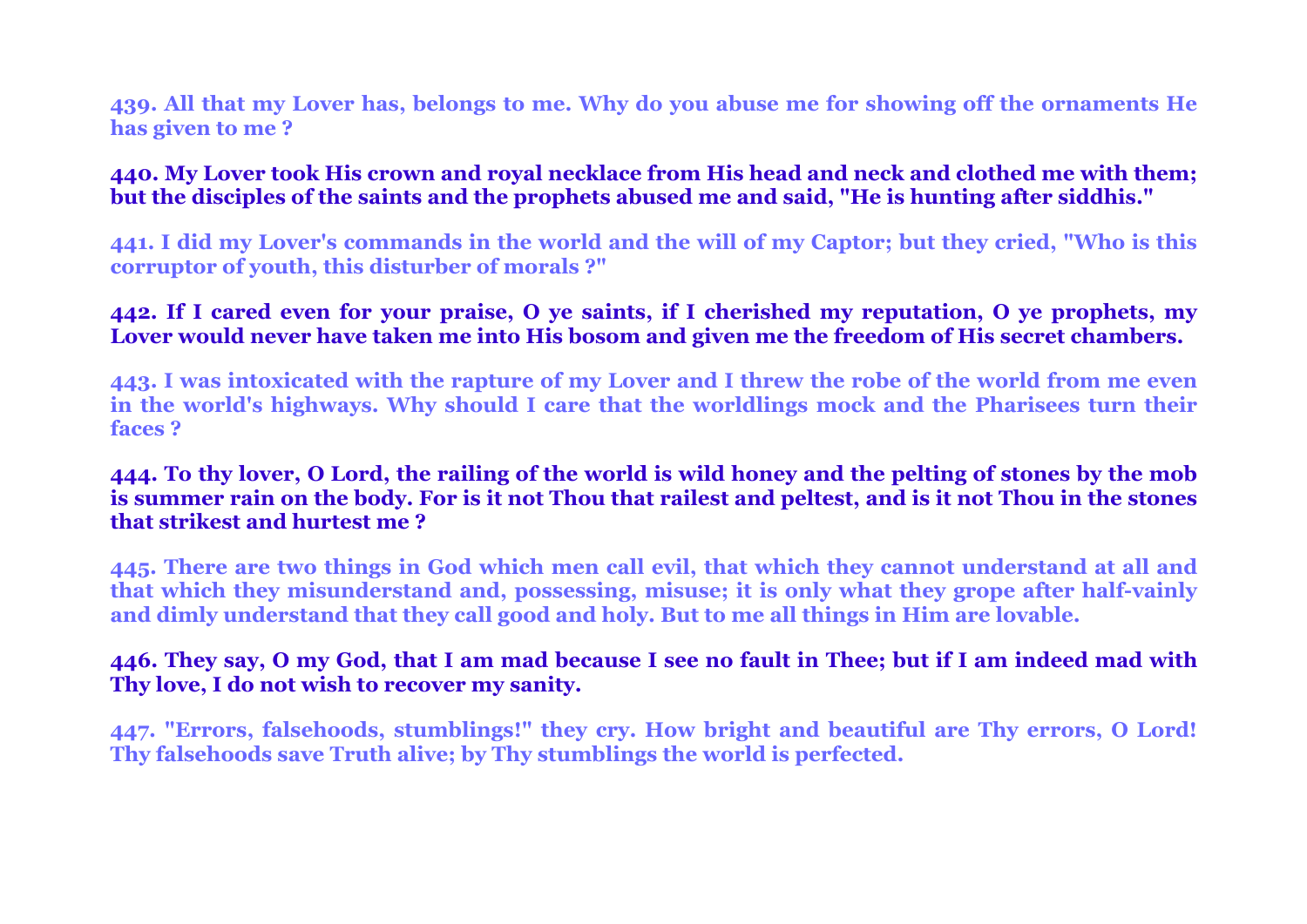# **448. Life, Life, Life, I hear the passions cry; God, God, God, is the soul's answer. Unless thou seest and lovest Life as God only, then is Life itself a sealed joy to thee.**

**449. "He loves her", the senses say; but the soul says "God God God". That is the all-embracing formula of existence.**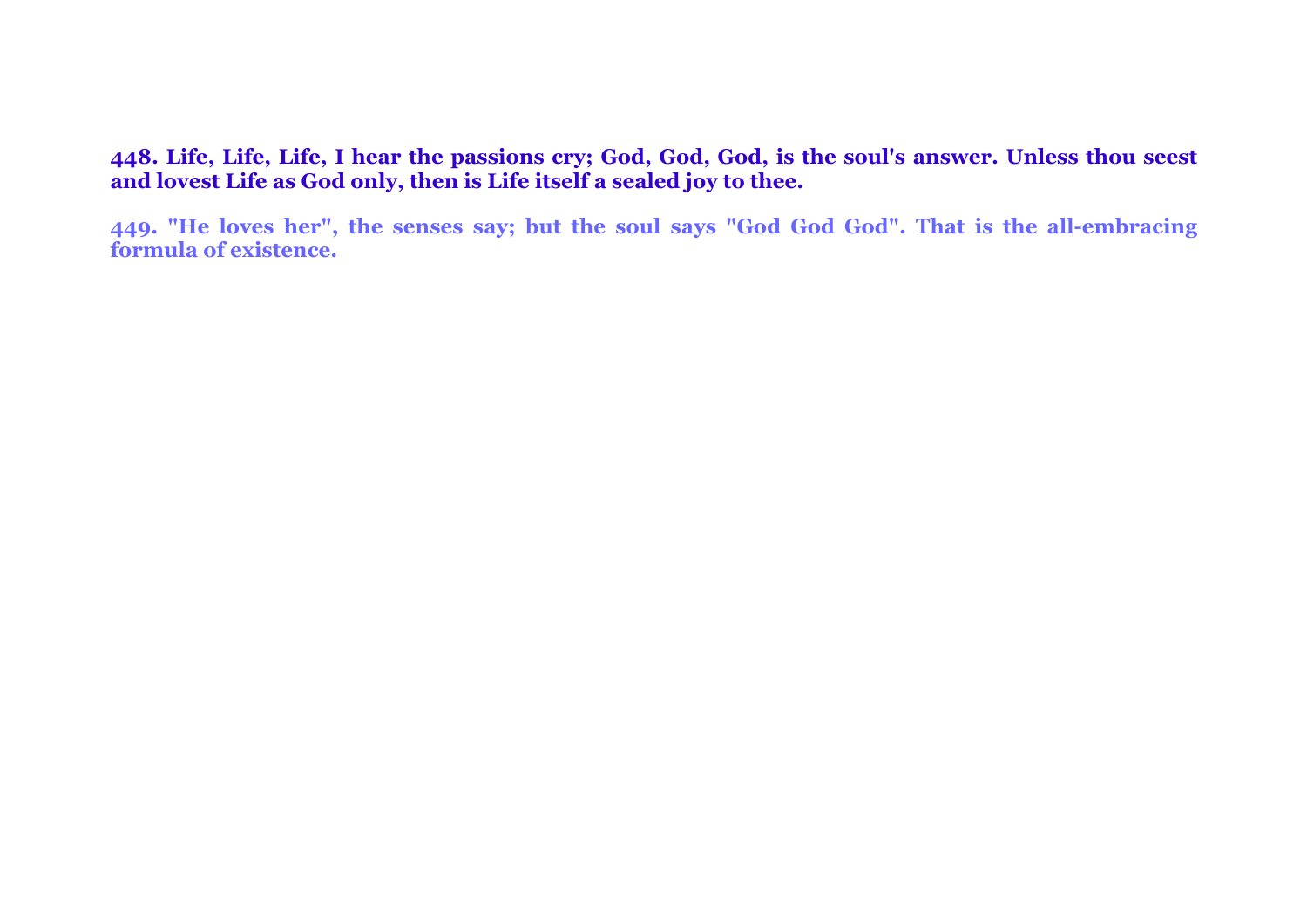Discipleship to God the Teacher, sonship to God the Father, tenderness of God the Mother, clasp of the hand of the divine Friend, laughter and sport with our Comrade and boy Playfellow, blissful servitude to God the Master, rapturous love of our divine Paramour, these are the seven beatitudes of life in the human body. Canst thou unite all these in a single supreme and rainbow-hued relation ? Then hast thou no need of any heaven and thou exceedest the emancipation of the Adwaitin.



# **Bhakti**

**450. If thou canst not love the vilest worm and the foulest of criminals, how canst thou believe that thou hast accepted God in thy spirit ?**

**451. To love God, excluding the world, is to give Him an intense but imperfect adoration.**

**452. Is love only a daughter or handmaid of jealousy ? If Krishna loves Chandrabali, why should I not love her also ?**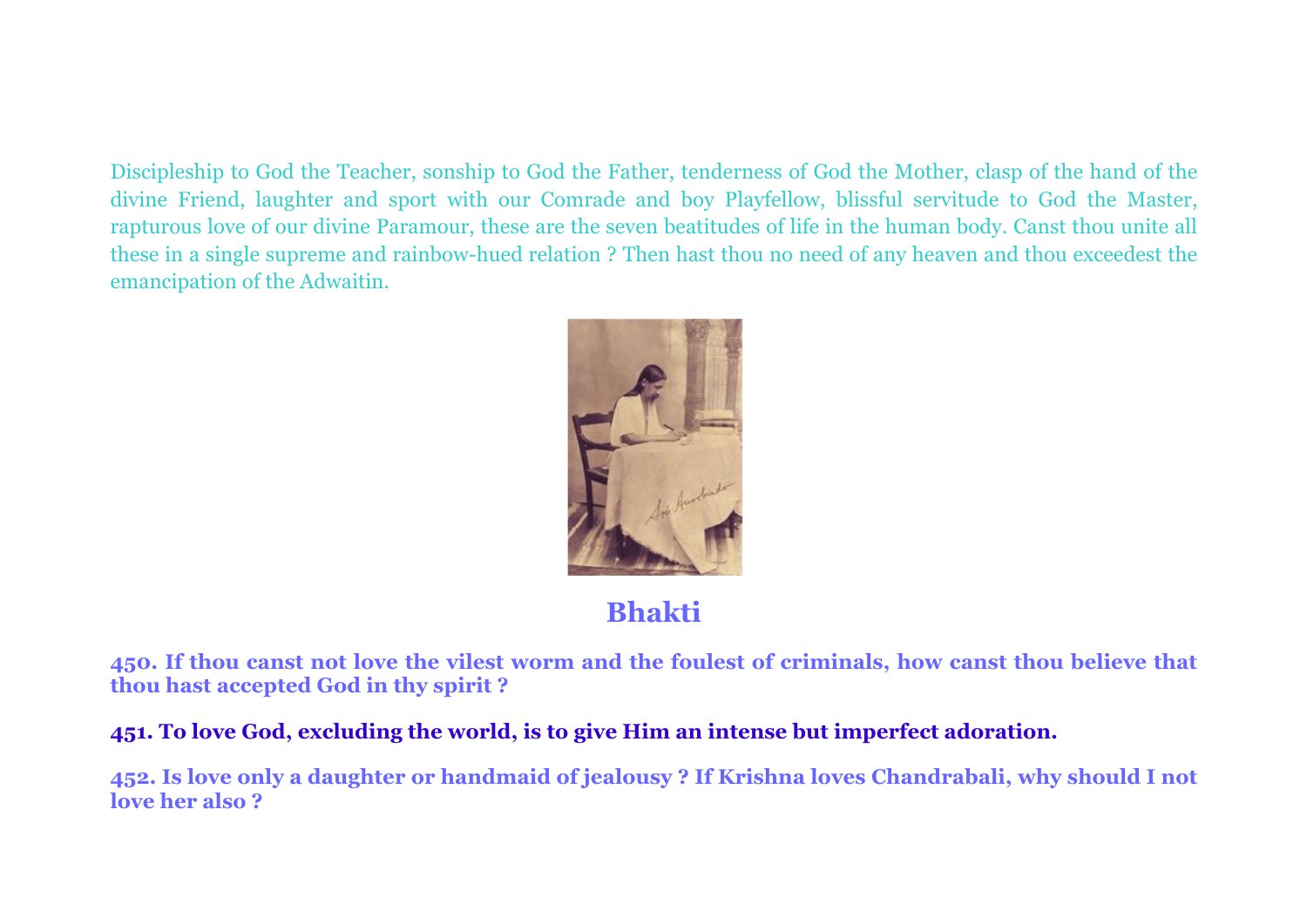**453. Because thou lovest God only, thou art apt to claim that He should love thee rather than others; but this is a false claim contrary to right and the nature of things. For He is the One but thou art of the many. Rather become one in heart and soul with all beings, then there will be none in the world but thou alone for Him to love.**

**454. My quarrel is with those who are foolish enough not to love my Lover, not with those who share His love with me.**

**455. In those whom God loves, have delight; on those whom He pretends not to love, take pity.**

**456. Dost thou hate the atheist because he does love not God ? Then shouldst thou be disliked because thou dost not love God perfectly.**

**457. There is one thing especially in which creeds and churches surrender themselves to the devil, and that is in their anathemas. When the priest chants Anathema Maranatha, then I see a devil worshipper praying.**

**458. No doubt, when the priest curses, he is crying to God; but it is the God of anger and darkness to whom he devotes himself along with his enemy; for as he approaches God, so shall God receive him.**

# **459. I was much plagued by Satan, until I found that it was God who was tempting me; then the anguish of him passed out of my soul for ever.**

**460. I hated the devil and was sick with his temptations and tortures; and I could not tell why the voice in his departing words was so sweet that when he returned often and offered himself to me, it was with sorrow I refused him. Then I discovered it was Krishna at His tricks and my hate was changed into laughter.**

**461. They explained the evil in the world by saying that Satan had prevailed against God; but I think more proudly of my Beloved. I believe that nothing is done but by His will in heaven or hell, on earth or on the waters.**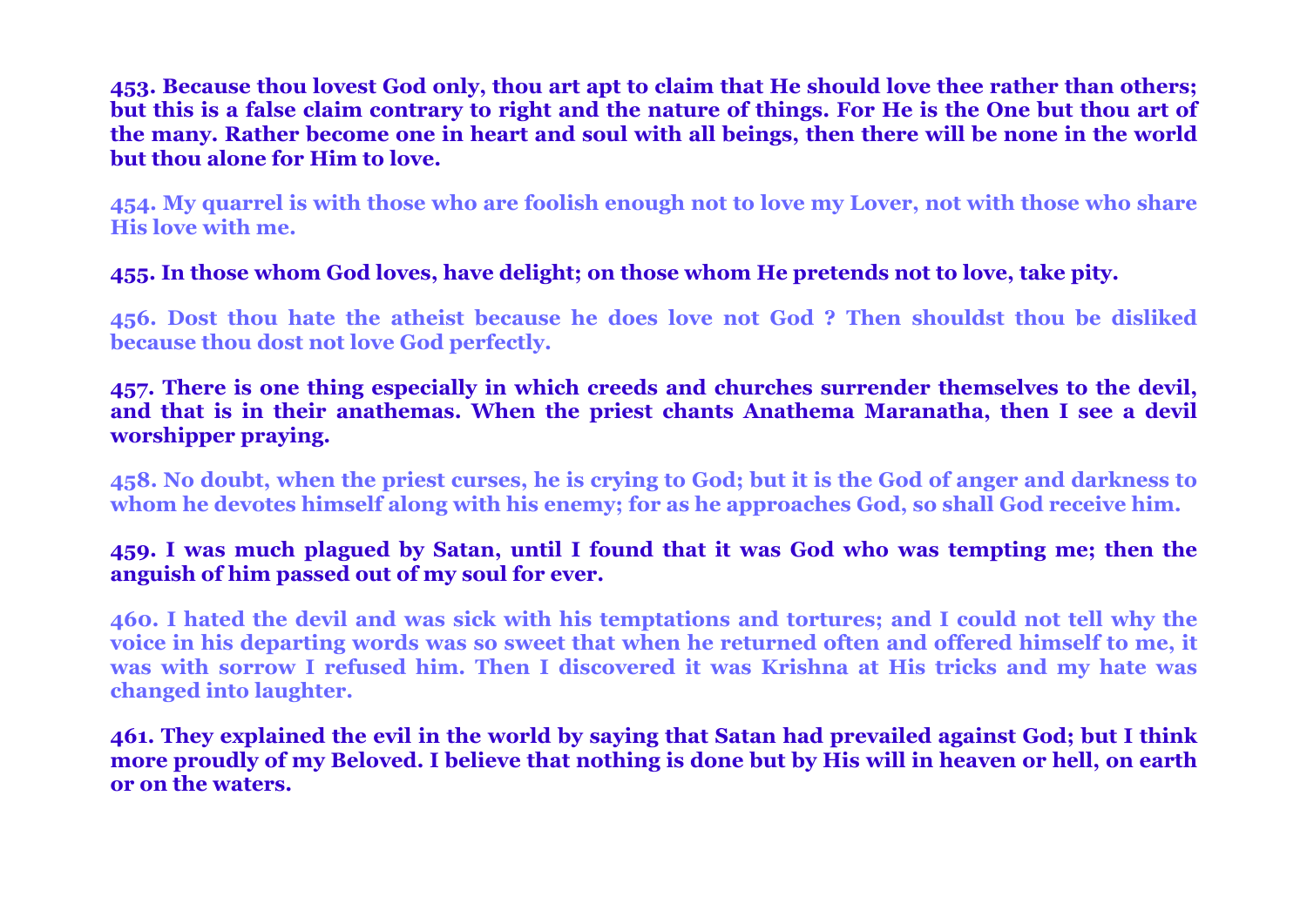**462. In our ignorance we are like children proud of our success in walking erect and unaided and too eager to be aware of the mother's steadying touch on the shoulder. When we wake, we look back and see that God was leading and upholding us always.**

**463. At first whenever I fell back into sin, I used to weep and rage against myself and against God for having suffered it. Afterwards it was as much as I could dare to ask, "Why hast thou rolled me again in the mud, O my playfellow ?" Then even that came to my mind to seem too bold and presumptuous; I could only get up in silence, look at him out of the corner of my eyes—and clean myself.**

**464. God has so arranged life that the world is the soul's husband; Krishna its divine paramour. We owe a debt of service to the world and are bound to it by a law, a compelling opinion, and a common experience of pain and pleasure, but our heart's worship and our free and secret joy are for our Lover.**

**465. The joy of God is secret and wonderful; it is a mystery and a rapture at which common sense makes mouths of mockery; but the soul that has once tasted it, can never renounce, whatever worldly disrepute, torture and affliction it may bring us.**

**466. God, the world Guru, is wiser than thy mind; trust Him and not that eternal self-seeker and arrogant sceptic.**

**467. The sceptic mind doubts always because it cannot understand, but the faith of the God-lover persists in knowing although it cannot understand. Both are necessary to our darkness, but there can be no doubt which is the mightier. What I cannot understand now, I shall some day master, but if I lose faith and love, I fall utterly from the goal which God has set before me.**

**468. I may question God, my guide and teacher, and ask Him, "Am I right or hast Thou in thy love and wisdom suffered my mind to deceive me ?" Doubt thy mind, if thou wilt, but doubt not that God leads thee.**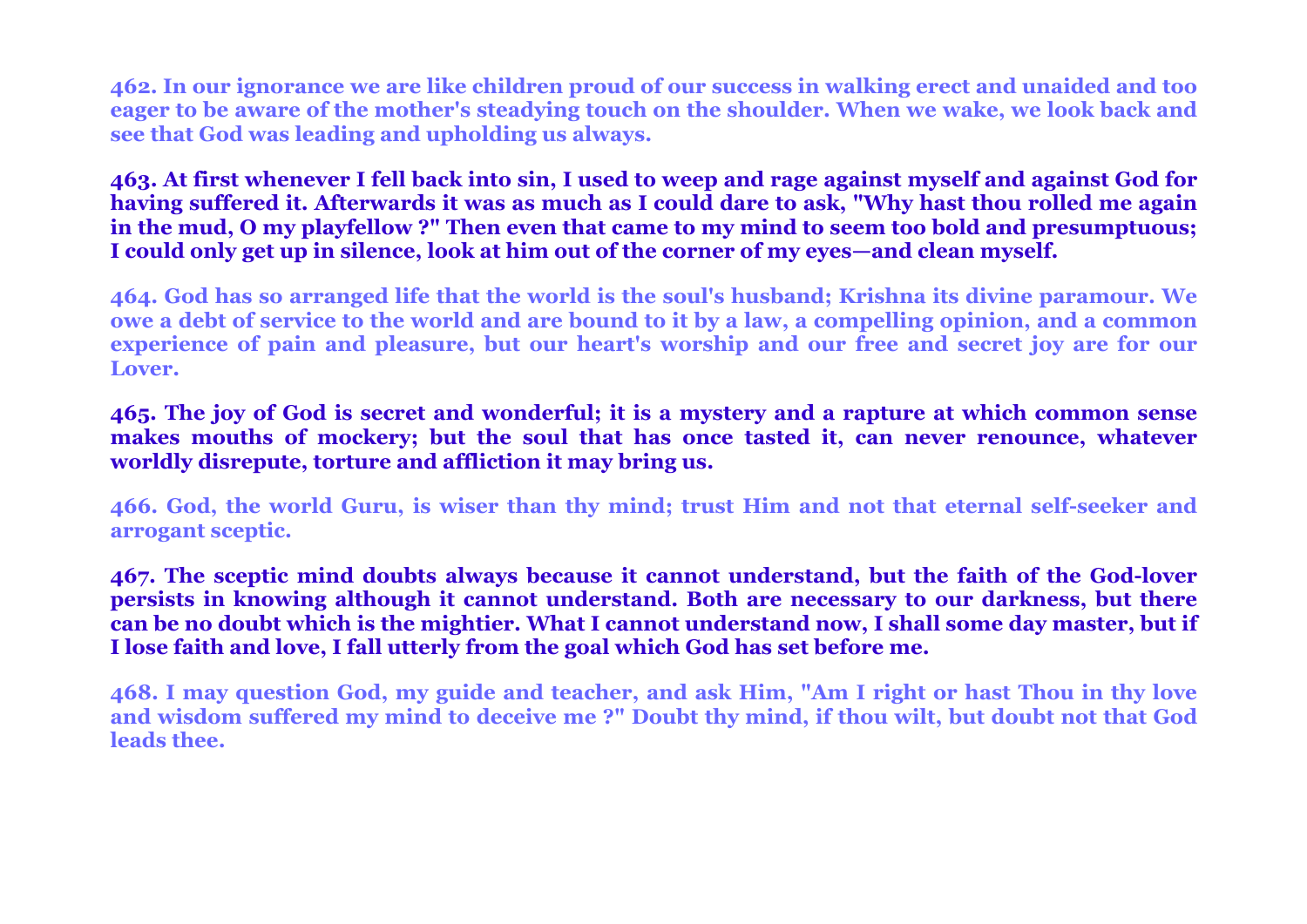**469. Because thou wert given at first imperfect conceptions about God, now thou ragest and deniest Him. Man, dost thou doubt thy teacher because he gave not thee the whole of knowledge at the beginning ? Study rather that imperfect truth and put it in its place, so that thou mayst pass on safely to the wider knowledge that is now opening before thee.**

**470. This is how God in His love teaches the child soul and the weakling, taking them step by step and withholding the vision of His ultimate and yet unattainable mountaintops. And have we not all some weakness ? Are we not all in His sight but as little children ?** 

**471. This I have seen that whatever God has withheld from me, He withheld in His love and wisdom. Had I grasped it then, I would have turned some great good into a great poison. Yet sometimes when we insist, He gives us poison to drink that we may learn to turn from it and taste with knowledge His ambrosia and His nectar.**

**472. Even the atheist ought now to be able to see that creation marches towards some infinite and mighty purpose which evolution in its very nature supposes. But infinite purpose and fulfilment presupposes an infinite wisdom that prepares, guides, shapes, protects and justifies. Revere then that Wisdom and worship it with thoughts in thy soul if not with incense in a temple, and even though thou deny it the heart of infinite Love and the mind of infinite self-effulgence. Then though thou know it not it is still Krishna whom thou reverest and worshippest.**

# **473. The Lord of Love has said, "They who follow after the Unknowable and Indefinable, follow after Me and I accept them." He has justified by His word the Illusionist and the Agnostic. Why then, O devotee, dost thou rail at him whom thy Master has accepted ?**

**474. Calvin who justified eternal Hell, knew not God but made one terrible mask of Him His eternal reality. If there were an unending Hell, it could only be a seat of unending rapture; for God is Ananda and than the eternity of His bliss there is no other eternity.**

**475. Dante, when he said that God's perfect love created eternal Hell, wrote perhaps wiselier than he knew; for from stray glimpses I have sometimes thought there is a Hell where our souls suffer aeons of intolerable ecstasy and wallow as if for ever in the utter embrace of Rudra, the sweet and terrible.**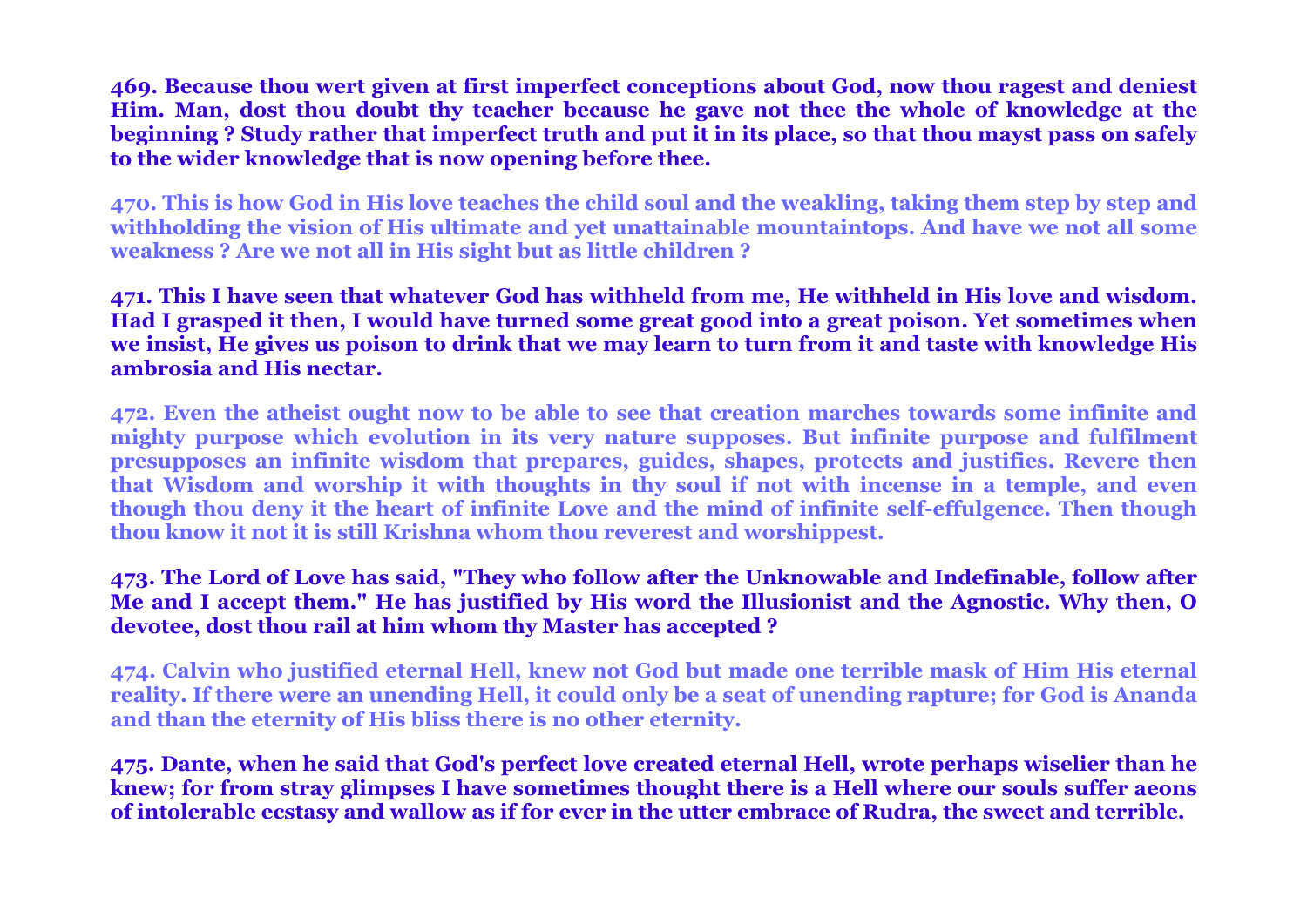**476. Discipleship to God the Teacher, sonship to God the Father, tenderness of God the Mother, clasp of the hand of the divine Friend, laughter and sport with our Comrade and boy Playfellow, blissful servitude to God the Master, rapturous love of our divine Paramour, these are the seven beatitudes of life in the human body. Canst thou unite all these in a single supreme and rainbow-hued relation ? Then hast thou no need of any heaven and thou exceedest the emancipation of the Adwaitin.**

**477. When will the world change into the model of heaven ? When all mankind becomes boys and girls together with God revealed as Krishna and Kali, the happiest boy and strongest girl of the crowd, playing together in the gardens of Paradise. The Semitic Eden was well enough, but Adam and Eve were too grown up and its God himself too old and stern and solemn for the offer of the Serpent to be resisted.**

**478. The Semites have afflicted mankind with the conception of a God who is a stern and dignified king and solemn judge and knows not mirth. But we who have seen Krishna, know Him for a boy fond of play and a child full of mischief and happy laughter.**

# **479. A God who cannot smile, could not have created this humorous universe.**

**480. God took a child to fondle him in His bosom of delight; but the mother wept and would not be consoled because her child no longer existed.**

# **481. When I suffer from pain or grief or mischance, I say "So, my old Playfellow, thou hast taken again to bullying me," and I sit down to possess the pleasure of the pain, the joy of the grief, the good fortune of the mischance; then He sees He is found out and takes His ghosts and bugbears away from me.**

**482. The seeker after divine knowledge finds in the description of Krishna stealing the robes of the Gopis one of the deepest parables of God's ways with the soul, the devotee a perfect rendering in divine act of his heart's mystic experiences, the prurient and the Puritan (two faces of one temperament) only a lustful story. Men bring what they have in themselves and see it reflected in the Scripture.**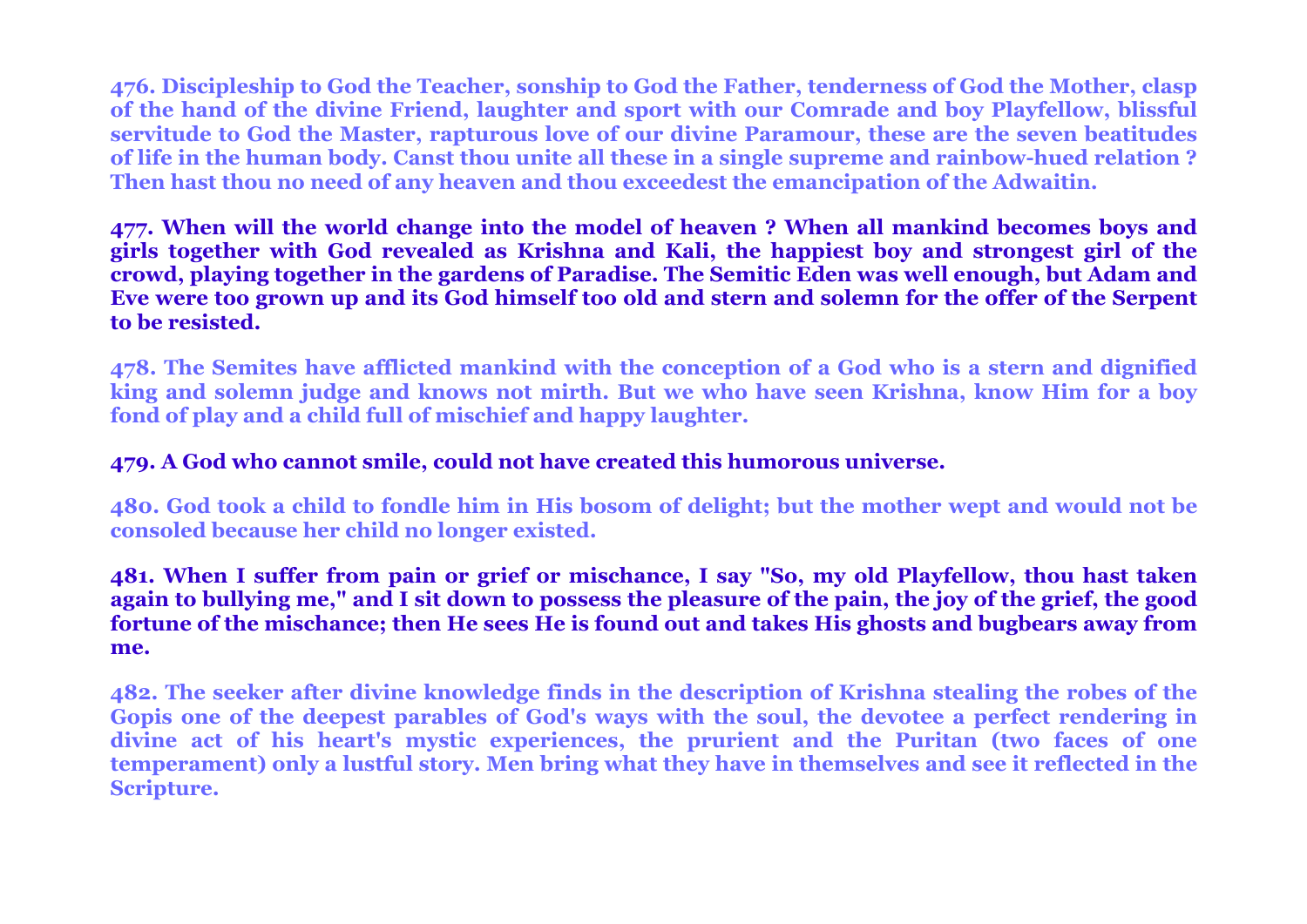**483. My lover took away my robe of sin and I let it fall, rejoicing; then he plucked at my robe of virtue, but I was ashamed and alarmed and prevented him. It was not till he wrested it from me by force that I saw how my soul had been hidden from me.**

**484. Sin is a trick and a disguise of Krishna to conceal Himself from the gaze of the virtuous. Behold, O Pharisee, God in the sinner, sin in thy self purifying thy heart; clasp thy brother.**

# **485. Love of God, charity towards men is the first step towards perfect wisdom.**

**486. He who condemns failure and imperfection, is condemning God; he limits his own soul and cheats his own vision. Condemn not, but observe Nature, help and heal thy brothers and strengthen by sympathy their capacities and their courage.**

# **487. Love of man, love of woman, love of things, love of thy neighbour, love of thy country, love of animals, love of humanity are all the love of God reflected in these living images. So love and grow mighty to enjoy all, to help all and to love for ever.**

**488. If there are things that absolutely refuse to be transformed or remedied into God's more perfect image, they may be destroyed with tenderness in the heart, but ruthlessness in the smiting. But make sure first that God has given thee thy sword and thy mission.**

**489. I should love my neighbour not because he is neighbourhood,—for what is there in neighbourhood and distance ? nor because the religions tell me he is my brother,—for where is the root of that brotherhood ? but because he is myself. Neighbourhood and distance affect the body, the heart goes beyond them.**

**Brotherhood is of blood or country or religion or humanity, but when self-interest clamours what becomes of this brotherhood ? It is only by living in God and turning mind and heart and body into the image of his universal unity that that deep, disinterested and unassailable love becomes possible.**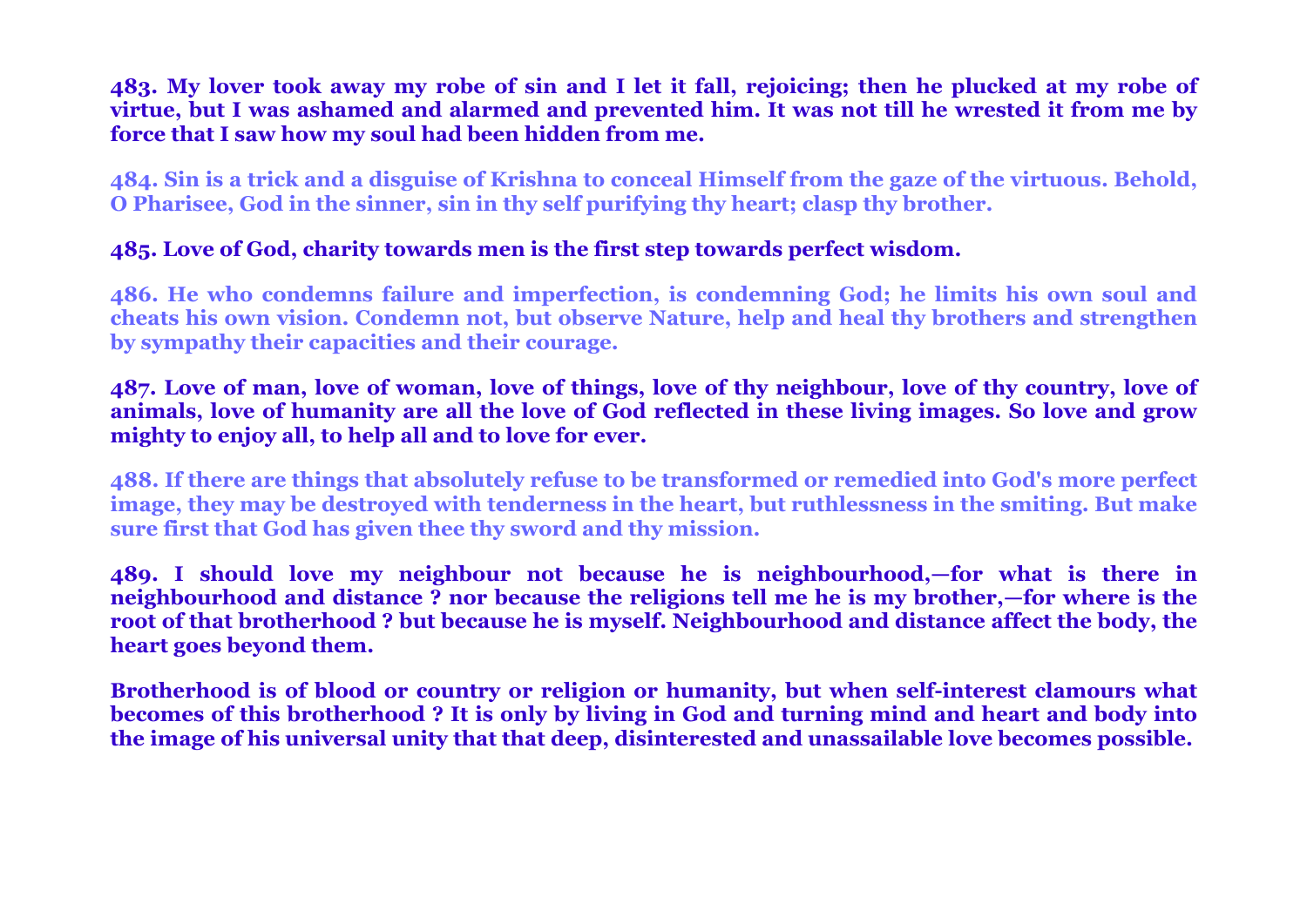When I found that pain was the reverse side and the training of delight, I sought to heap blows on myself and multiply suffering in all my members; for even God's tortures seemed to me slow and slight and inefficient. Then my Lover had to stay my hand and cry, "Cease; for my stripes are enough for thee.



**Bhakti**

**490. When I live in Krishna, then ego and self-interest vanish and only God himself can qualify my love bottomless and illimitable.**

**491. Living in Krishna, even enmity becomes a play of love and the wrestling of brothers.**

**492. To the soul that has hold of the highest beatitude, life cannot be an evil or a sorrowful illusion; rather all life becomes the rippling love and laughter of a divine Lover and Playfellow.**

**493. Canst thou see God as the bodiless Infinite and yet love Him as a man loves his mistress ? Then has the highest truth of the Infinite been revealed to thee. Canst thou also clothe the Infinite in one secret embraceable body and see Him seated in each and all of these bodies that are visible and sensible ? Then has its widest and profoundest truth come also into thy possession.**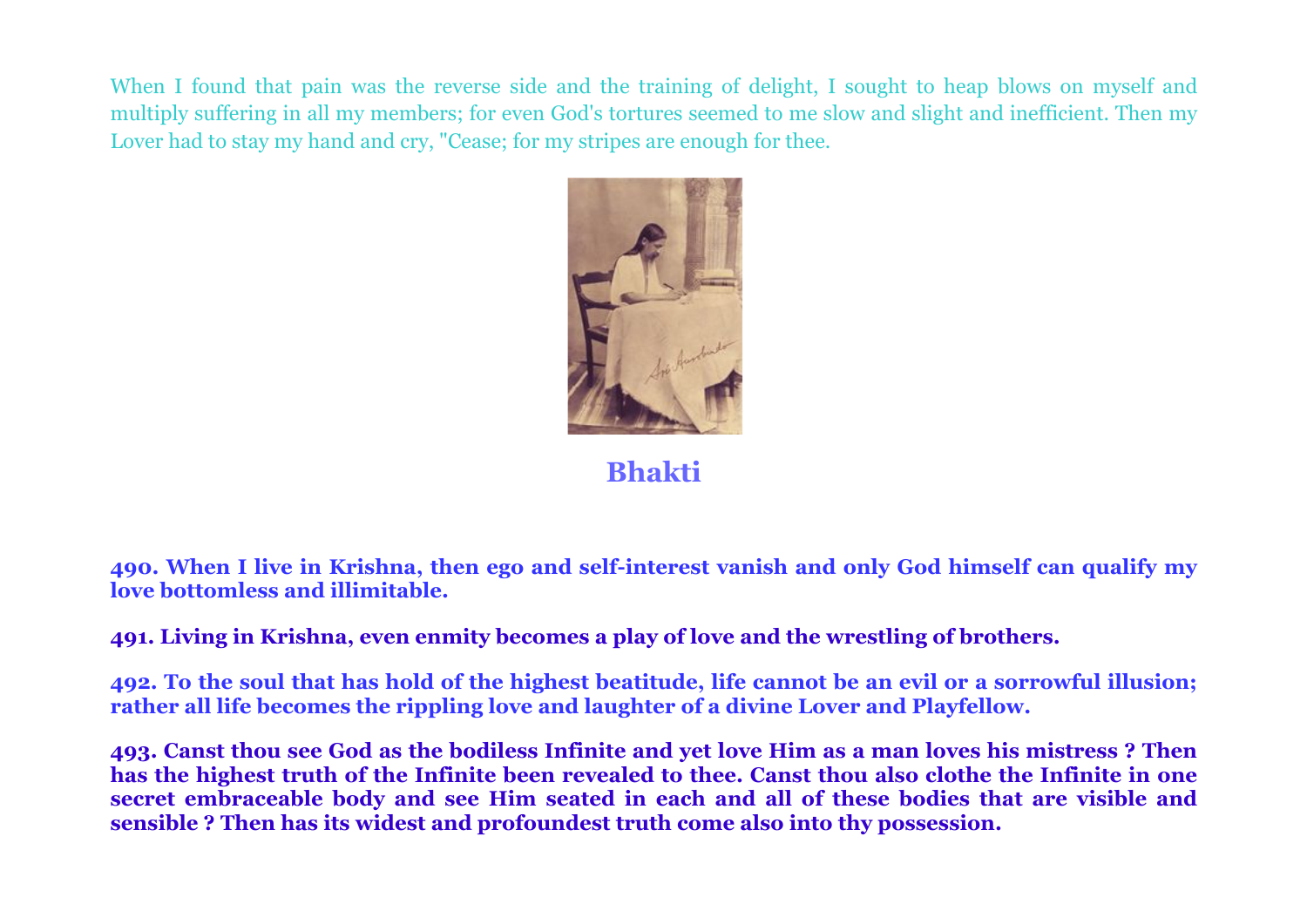**494. Divine Love has simultaneously a double play, an universal movement, deep, calm and bottomless like the nether Ocean, which broods upon the whole world and each thing that is in it as upon a level bed with an equal pressure, and a personal movement, forceful, intense and ecstatic like the dancing surface of the same Ocean, which varies the height and force of its billows and chooses the objects it shall fall upon with the kiss of its foam and spray and the clasp of its engulfing waters.**

**495. I used to hate and avoid pain and resent its infliction; but now I find that had I not so suffered, I would not now possess, trained and perfected, this infinitely and multitudinously sensible capacity of delight in my mind, heart and body. God justifies himself in the end even when He has masked Himself as a bully and a tyrant.**

**496. I swore that I would not suffer from the world's grief and the world's stupidity and cruelty and injustice and I made my heart as hard in endurance as the nether millstone and my mind as a polished surface of steel. I no longer suffered, but enjoyment had passed away from me. Then God broke my heart and ploughed up my mind. I rose through cruel and incessant anguish to a blissful painlessness and through sorrow and indignation and revolt to an infinite knowledge and a settled peace.**

**497. When I found that pain was the reverse side and the training of delight, I sought to heap blows on myself and multiply suffering in all my members; for even God's tortures seemed to me slow and slight and inefficient. Then my Lover had to stay my hand and cry, "Cease; for my stripes are enough for thee."** 

**498. The self-torture of the old monks and penitents was perverse and stupid; yet was there a secret soul of knowledge behind their perversities.**

**499. God is our wise and perfect Friend; because he knows when to smite as well as when to fondle, when to slay us no less than when to save and to succour.**

**500. The divine Friend of all creatures conceals His friendliness in the mask of an enemy till He has made us ready for the highest heavens; then, as in Kurukshetra, the terrible form of the Master of strife, suffering and destruction is withdrawn and the sweet face, the tender arm, the oft-clasped body of Krishna shine out on the shaken soul and purified eyes of his eternal comrade and playmate.**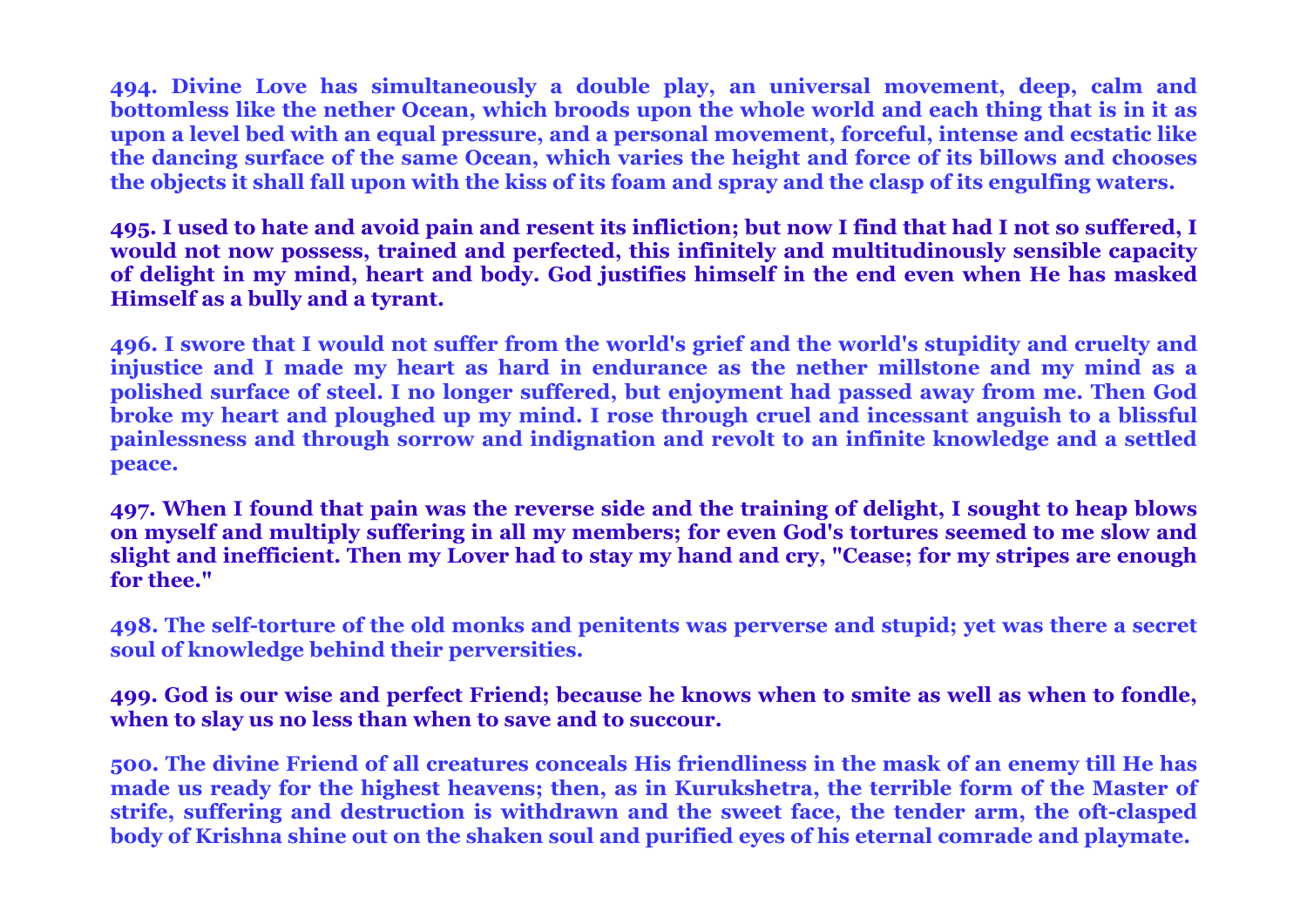**501. Suffering makes us capable of the full force of the Master of Delight; it makes us capable also to bear the utter play of the Master of Power. Pain is the key that opens the gates of strength; it is the high-road that leads to the city of beatitude.**

**502. Yet, O soul of man, seek not after pain, for that is not His will, seek after His joy only; as for suffering, it will come to thee surely in His providence as often and as much as is needed for thee. Then bear it that thou mayst find out at last its heart of rapture.**

**503. Neither do thou inflict pain, O man, on thy fellow; God alone has the right to inflict pain; or those have it whom He has commissioned. But deem not fanatically, as did Torquemada, that thou art one of these.**

**504. In former times there was a noble form of asseveration for souls compact merely of force and action, "As surely as God liveth." But for our modern needs another asseveration would suit better, "As surely as God loveth."** 

**505. Science is chiefly useful to the God-lover and the God-knower because it enables him to understand in detail and admire the curious wonders of His material workmanship. The one learns and cries, "Behold how the Spirit has manifested itself in matter"; the other, "Behold, the touch of my Lover and Master, the perfect Artist, the hand omnipotent."** 

**506. O Aristophanes of the universe, thou who watchest thy world and laughest sweetly to thyself, wilt thou not let me too see with divine eyes and share in thy worldwide laughters ?** 

**507. Kalidasa says in a daring image that the snow-rocks of Kailasa are Shiva's loud world-laughters piled up in utter whiteness and pureness on the mountaintops. It is true; and when their image falls on the heart, then the world's cares melt away like the clouds below into their real nothingness.**

**508. The strangest of the soul's experiences is this, that it finds, when it ceases to care for the image and threat of troubles, then the troubles themselves are nowhere to be found in one's neighbourhood. It is then that we hear from behind those unreal clouds God laughing at us.**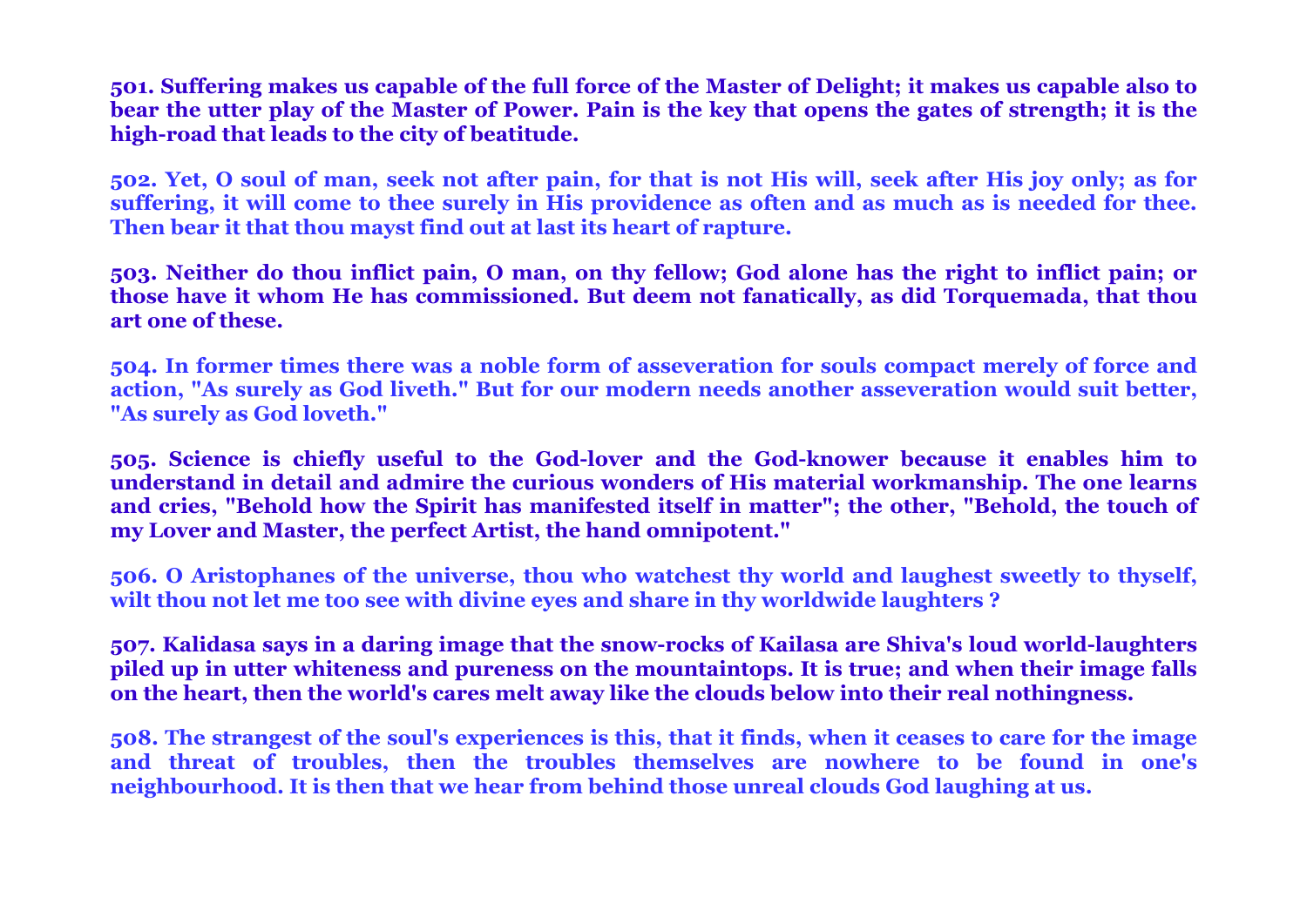**509. Has thy effort succeeded, O thou Titan ? Dost thou sit, like Ravana and Hiranyakashipou, served by the gods and the world's master ? But that which thy soul was really hunting after, has escaped from thee.**

**510. Ravana's mind thought it was hungering after universal sovereignty and victory over Rama; but the aim his soul kept its vision fixed upon all the time was to get back to its heaven as soon as possible and be again God's menial. Therefore, as the shortest way, it hurled itself against God in a furious clasp of enmity.**

**511. The greatest of joys is to be, like Naraka , the slave of God; the worst of Hells, being abandoned of God, to be the world's master. That which seems nearest to the ignorant conception of God, is the farthest from him.**

**512. God's servant is something; God's slave is greater.**

**513. To be master of the world would indeed be supreme felicity, if one were universally loved; but for that one would have to be at the same time the slave of all humanity.**

**514. After all when thou countest up thy long service to God, thou wilt find thy supreme work was the flawed and little good thou didst in love for humanity.**

**515. There are two works that are perfectly pleasing to God in his servant; to sweep in silent adoration His temple-floors and to fight in the world's battlefield for His divine consummation in humanity.**

**516. He who has done even a little good to human beings, though he be the worst of sinners, is accepted by God in the ranks of His lovers and servants. He shall look upon the face of the Eternal.**

**517. O fool of thy weakness, cover not God's face from thyself by a veil of awe, approach Him not with a suppliant weakness. Look! thou wilt see on His face not the solemnity of the King and Judge, but the smile of the Lover.**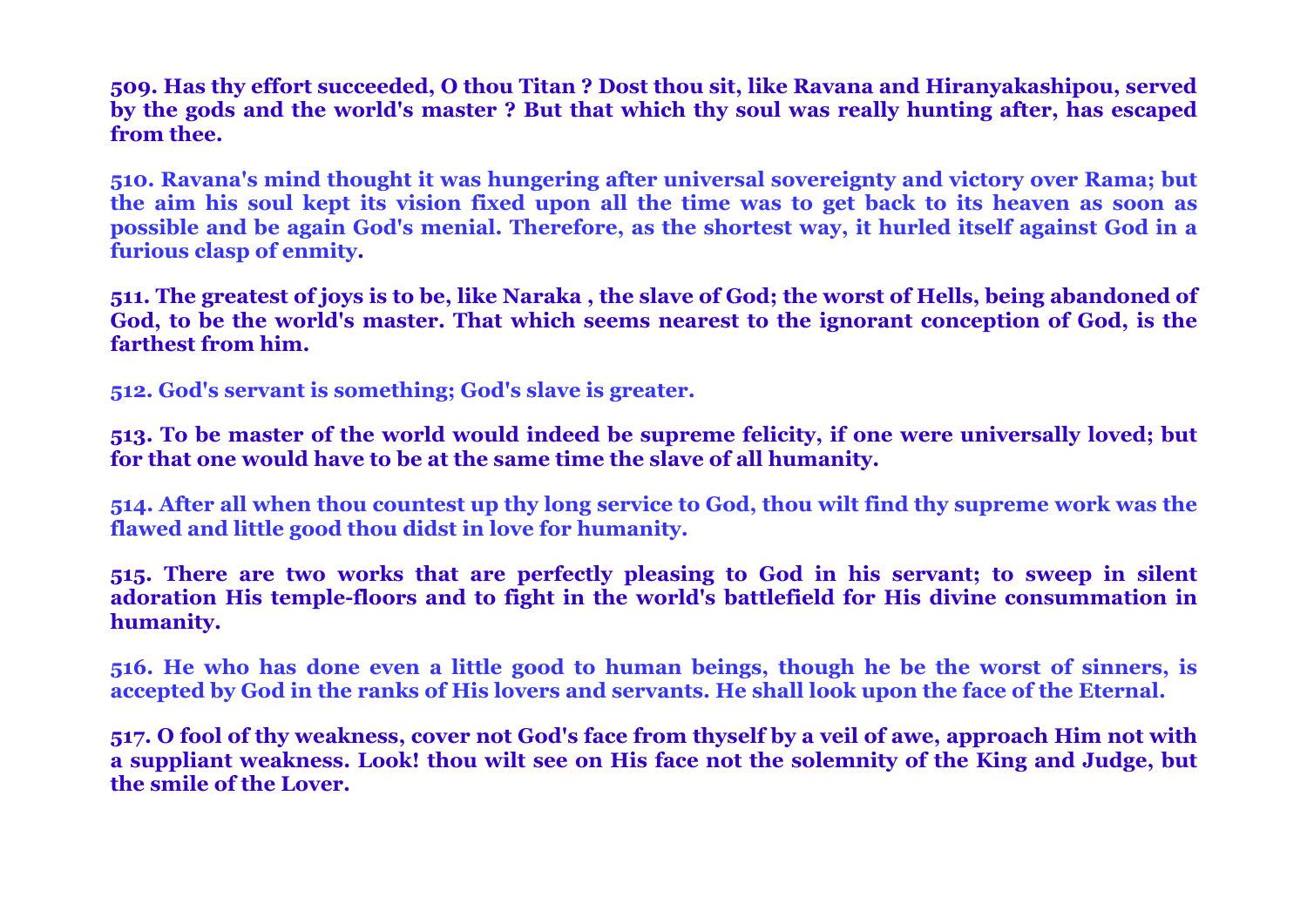**518. Until thou canst learn to grapple with God as a wrestler with his comrade, thy soul's strength shall always be hid from thee.**

**519. Sumbha first loved Kali with his heart and body, then was furious with her and fought her, at last prevailed against her, seized her by the hair and whirled her thrice round him in the heavens; the next moment he was slain by her. These are the Titan's four strides to immortality and of them all the last is the longest and mightiest.**

**520. Kali is Krishna revealed as dreadful Power and wrathful Love. She slays with her furious blows the self in body, life and mind in order to liberate it as spirit eternal.**

**521. Our parents fell, in the deep Semitic apologue, because they tasted the fruit of the tree of good and evil. Had they taken at once of the tree of eternal life, they would have escaped the immediate consequence; but God's purpose in humanity would have been defeated. His wrath is our eternal advantage.**

**522. If Hell were possible, it would be the shortest cut to the highest heaven. For verily God loveth.**

**523. God drives us out of every Eden that we may be forced to travel through the desert to a diviner Paradise. If thou wonder why should that parched and fierce transit be necessary, then art thou befooled by thy mind and hast not studied thy soul behind and its dim desires and secret raptures.**

**524. A healthy mind hates pain; for the desire of pain that men sometimes develop in their minds is morbid and contrary to Nature. But the soul cares not for the mind and its sufferings any more than the iron-master for the pain of the ore in the furnace; it follows its own necessities and its own hunger.**

**525. Indiscriminate compassion is the noblest gift of temperament, not to do even the least hurt to one living thing is the highest of all human virtues; but God practises neither. Is man therefore nobler and better than the All-loving ?**

**526. To find that saving a man's body or mind from suffering is not always for the good of either soul, mind or body, is one of the bitterest of experiences for the humanly compassionate.**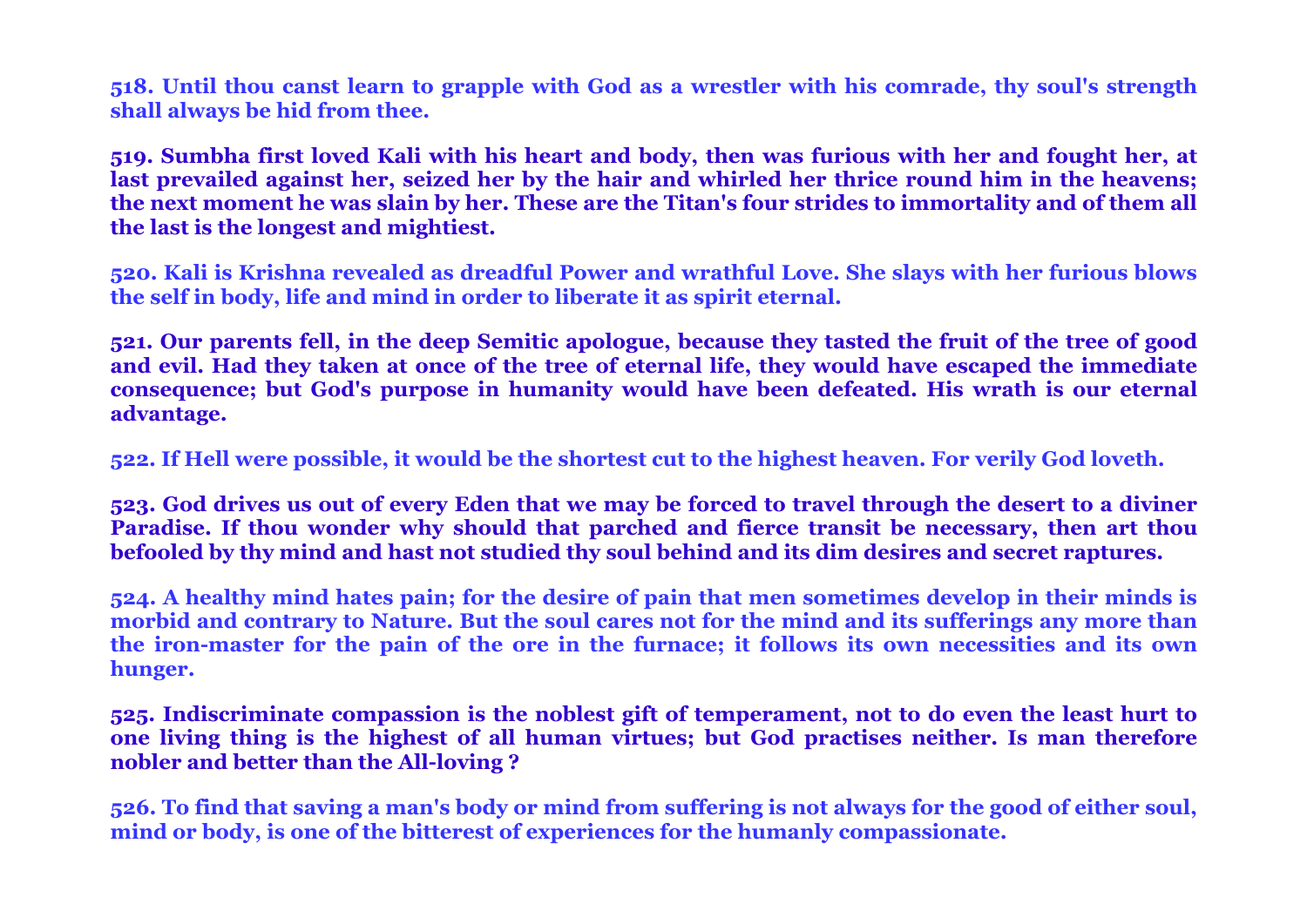**527. Human pity is born of ignorance and weakness; it is the slave of emotional impressions. Divine compassion understands, discerns and saves.**

**528. Pity is sometimes a good substitute for love; but it is always no more than a substitute.**

**529. Self-pity is always born of self-love; but pity for others is not always born of love for its object. It is sometimes a self-regarding shrinking from the sight of pain; sometimes the rich man's contemptuous dole to the pauper. Develop rather God's divine compassion than human pity.**

**530. Not pity that bites the heart and weakens the inner members, but a divine masterful and untroubled compassion and helpfulness is the virtue that we should encourage.**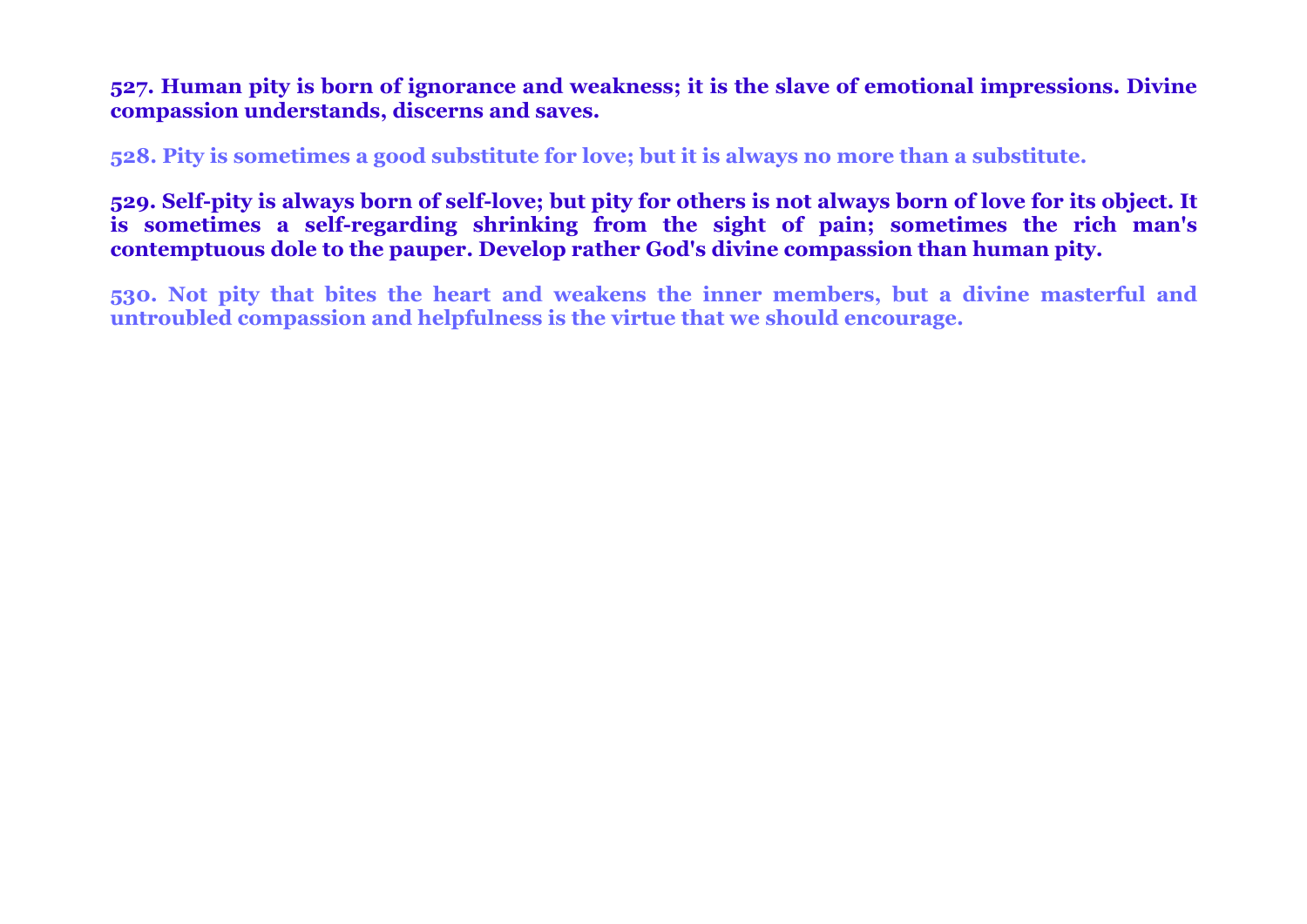See God everywhere and be not frightened by masks. Believe that all falsehood is truth in the making or truth in the breaking, all failure an effectuality concealed, all weakness strength hiding itself from its own vision, all pain a secret and violent ecstasy. If thou believest firmly and unweariedly, in the end thou wilt see and experience the All-true, Almighty and All-blissful.



**Bhakti**

**531. Love and serve men, but beware lest thou desire their approbation. Obey rather God within thee.**

**532. Not to have heard the voice of God and His angels is the world's idea of sanity.**

**533. See God everywhere and be not frightened by masks. Believe that all falsehood is truth in the making or truth in the breaking, all failure an effectuality concealed, all weakness strength hiding itself from its own vision, all pain a secret and violent ecstasy. If thou believest firmly and unweariedly, in the end thou wilt see and experience the All-true, Almighty and All-blissful.**

**534. Human love fails by its own ecstasy, human strength is exhausted by its own effort, human knowledge throws a shadow that conceals half the globe of truth from its own sunlight; but divine knowledge embraces opposite truths and reconciles them, divine strength grows by the prodigality of its self-expenditure, divine love can squander itself utterly, yet never waste or diminish.**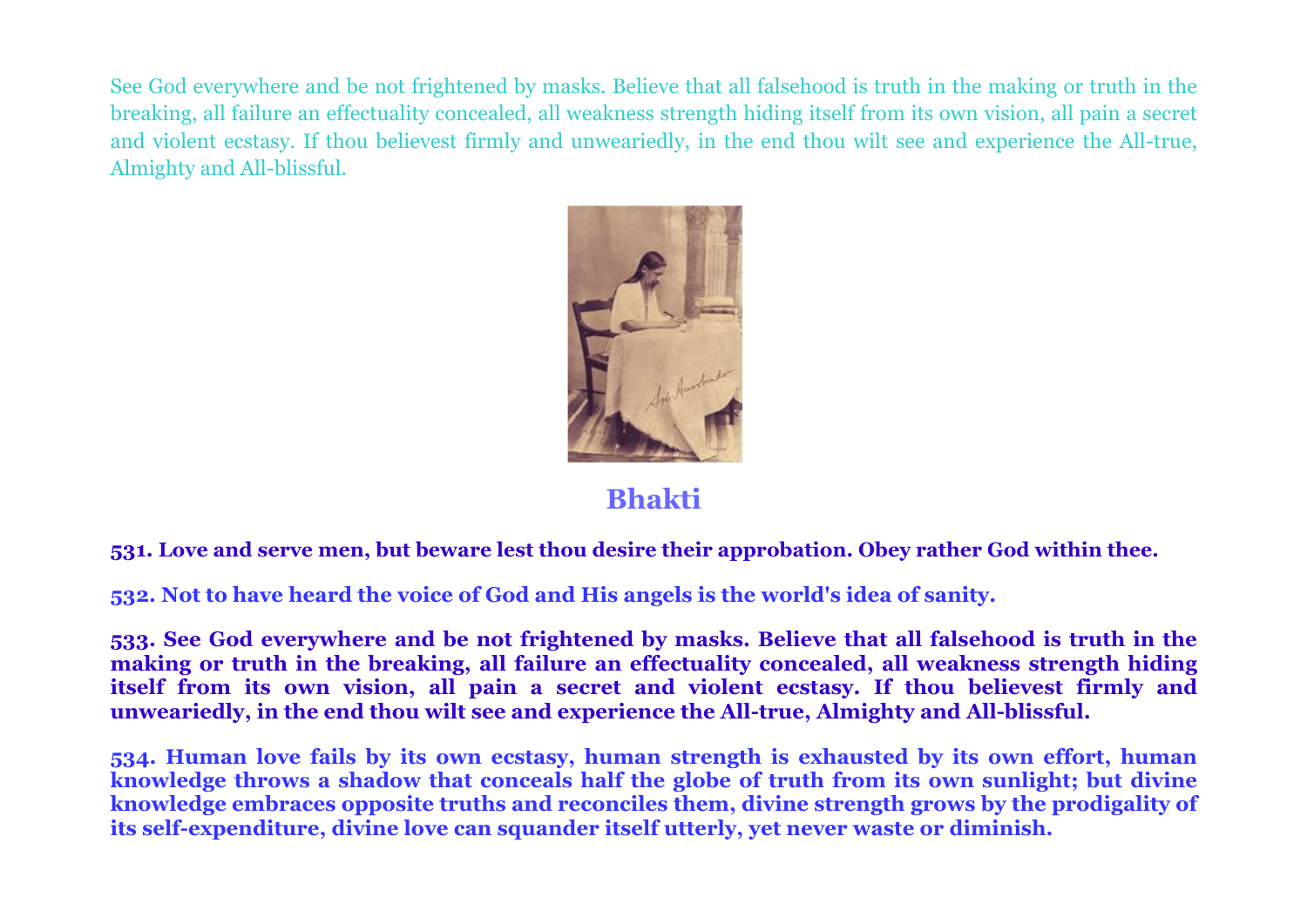**535. The rejection of falsehood by the mind seeking after truth is one of the chief causes why mind cannot attain to the settled, rounded and perfect truth; not to escape falsehood is the effort of divine mind, but to seize the truth which lies masked behind even the most grotesque or far-wandering error.**

**536. The whole truth about any object is a rounded and all-embracing globe which for ever circles around, but never touches the one and only subject and object of knowledge, God.**

**537. There are many profound truths which are like weapons dangerous to the unpractised wielder. Rightly handled, they are the most precious and potent in God's armoury.**

**538. The obstinate pertinacity with which we cling to our meagre, fragmentary, night-besieged and grief-besieged individual existence even while the unbroken bliss of our universal life calls to us, is one of the most amazing of God's mysteries. It is only equalled by the infinite blindness with which we cast a shadow of our ego over the whole world and call that the universal being. These two darknesses are the very essence and potency of Maya.**

**539. Atheism is the shadow or dark side of the highest perception of God. Every formula we frame about God, though always true as a symbol, becomes false when we accept it as a sufficient formula. The Atheist and Agnostic come to remind us of our error.**

**540. God's negations are as useful to us as His affirmations. It is He who as the Atheist denies His own existence for the better perfecting of human knowledge. It is not enough to see God in Christ and Ramakrishna and hear His words, we must see Him and hear Him also in Huxley and Haeckel.**

**541. Canst thou see God in thy torturer and slayer even in thy moment of death or thy hours of torture ? Canst thou see Him in that which thou art slaying, see and love even while thou slayest ? Thou hast thy hand on the supreme knowledge. How shall he attain to Krishna who has never worshipped Kali ?**